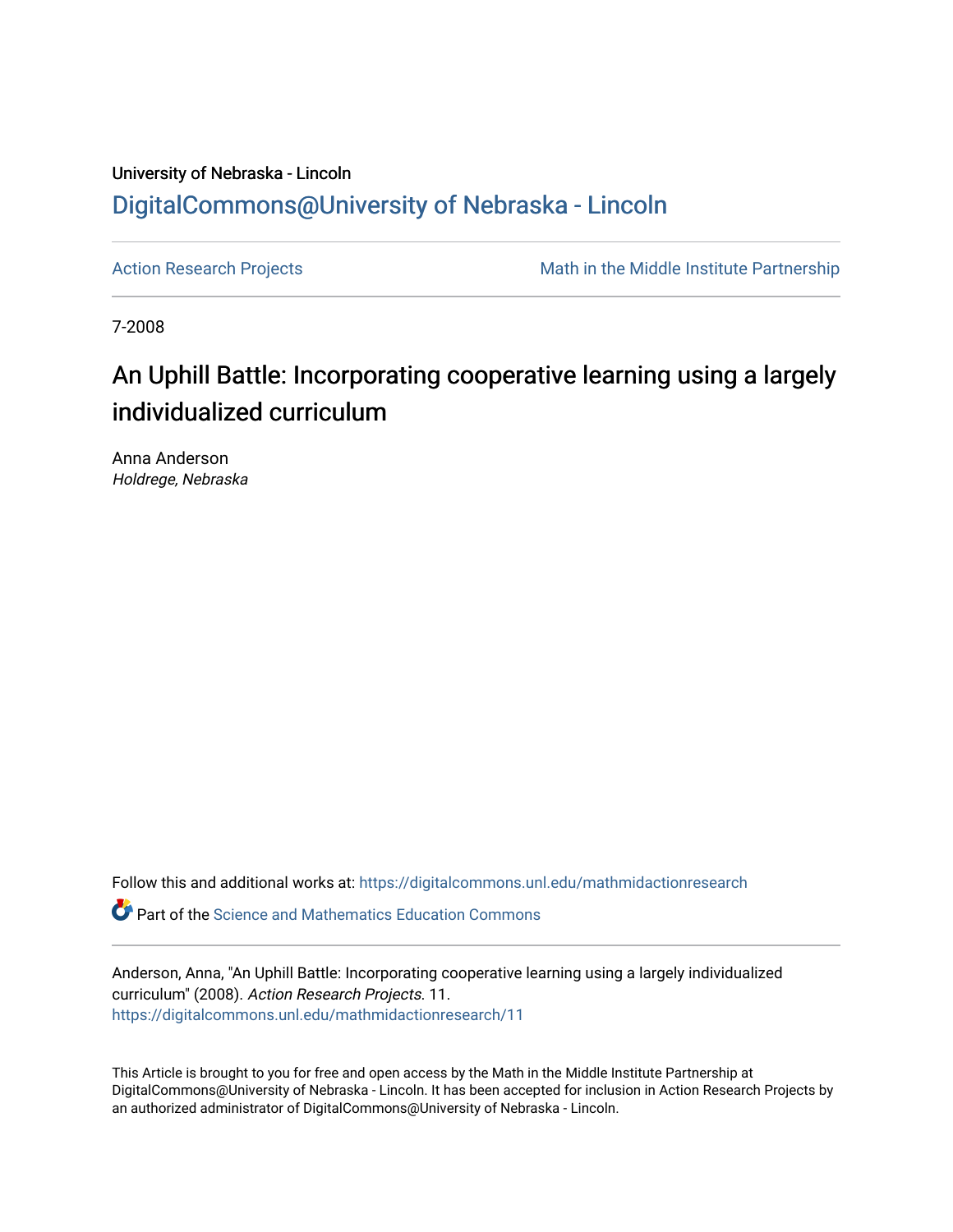# **An Uphill Battle: Incorporating cooperative learning using a largely individualized**

**curriculum** 

Anna Anderson

Holdrege, Nebraska

Math in the Middle Institute Partnership

Action Research Project Report

in partial fulfillment of the MAT Degree

Department of Mathematics

University of Nebraska-Lincoln

July 2008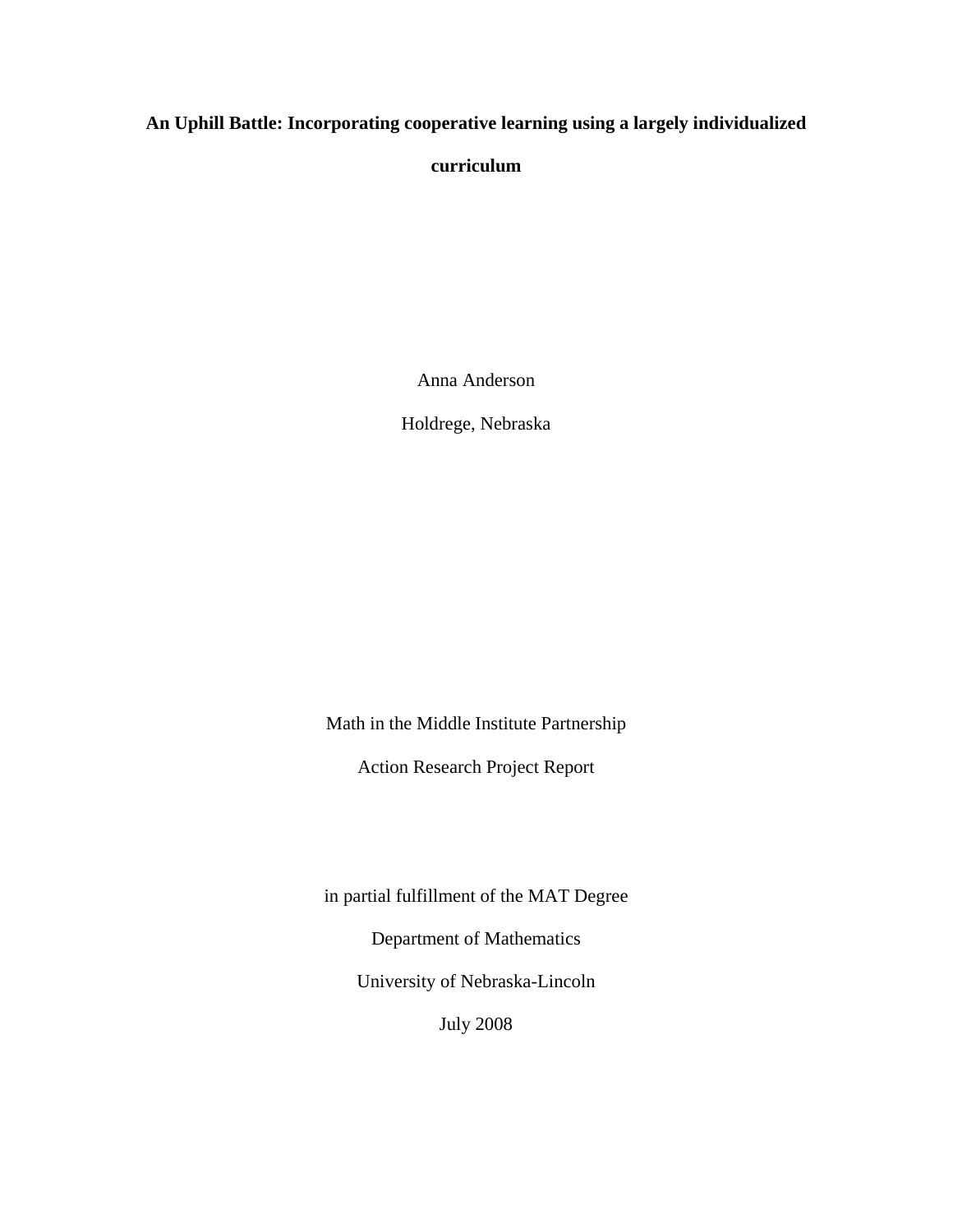# **An Uphill Battle: Incorporating cooperative learning with a largely individualized curriculum**

#### **Abstract**

In this action research study of my classroom of  $8<sup>th</sup>$  grade mathematics, I investigated if cooperative learning could be an effective teaching method with the Saxon curriculum. Saxon curriculum is largely individualized in that most lessons could be completed without much group interaction. I discovered that cooperative learning was very successful with the curriculum as long as it was structured. Ninety-five percent of the students in the study preferred to work in groups, and I observed mathematical communication grow with most of the students. As a result of this research, I plan to continue to incorporate cooperative learning into my mathematics classroom. I will use cooperative learning with all of my mathematics classes, even the ones that do not use the Saxon curriculum. I believe in the power of working together.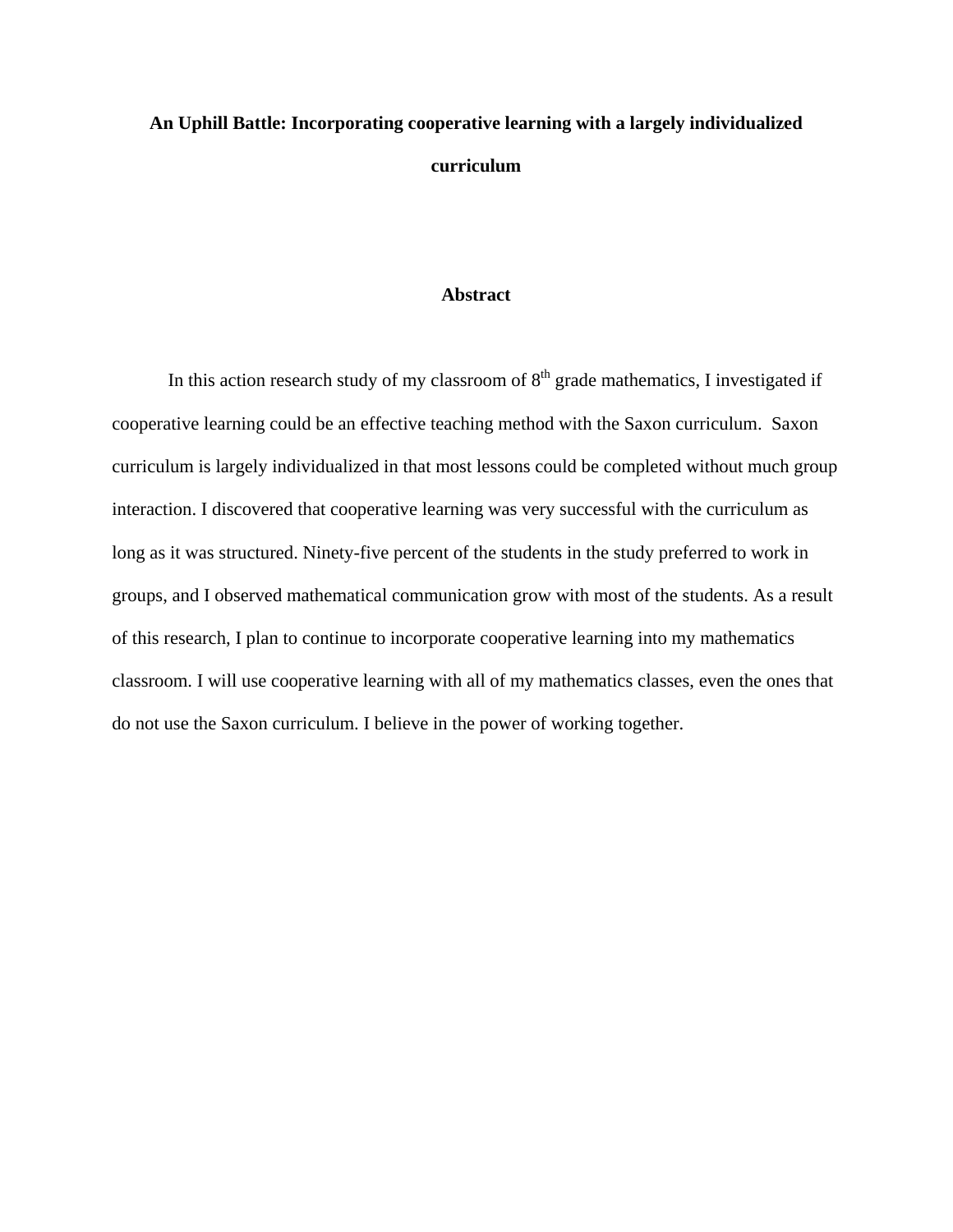#### **Introduction**

The topic of my research is implementing cooperative learning with a curriculum that is focused on individual performance and understanding. The cooperative learning that I have used in the past was mostly group work and not real cooperative learning. Cooperative learning requires structure and work toward a common goal. I wanted to use cooperative learning with my new curriculum, Saxon curriculum is largely individualized. The lessons in Saxon begin with a Facts test known as Mental Math. After the students complete these individual timed tests, they are taught the lesson. The students are then asked to work on the Daily Practice which is about five to seven problems on the skill of the day. The period ends with assigning Written Practice, which is 30 problems to be completed as homework. These problems are varied from different lessons of the book with integrated instruction as a key. In my opinion, the students could teach themselves from this textbook (Saxon Course 3, Hake, 2007). The textbook is not very hands-on. There is not much technology integrated; in fact, the textbook does not come with any CD enhancement. The Course 3 textbook is a new version of the Saxon Middle School math curriculum, and has more problem solving in it than past books. It is still lacking, though, in mathematical communication and representation. I know that currently the textbook that has been chosen for me to use is just a tool. I do not know if I believe in the textbook's philosophy, but I believe in the math that is in it. When students have only a textbook and a pencil, it is not a guarantee that learning will take place. I teach students who are tied to their textbook: they cannot follow along with my teaching unless I give them a page number. I believe the textbook our district uses makes students "depend" on their book as it is very individualized. I want my students to fully understand the math they are doing and be able to communicate mathematically. Problem solving is also a way to facilitate mathematical understanding and communication. I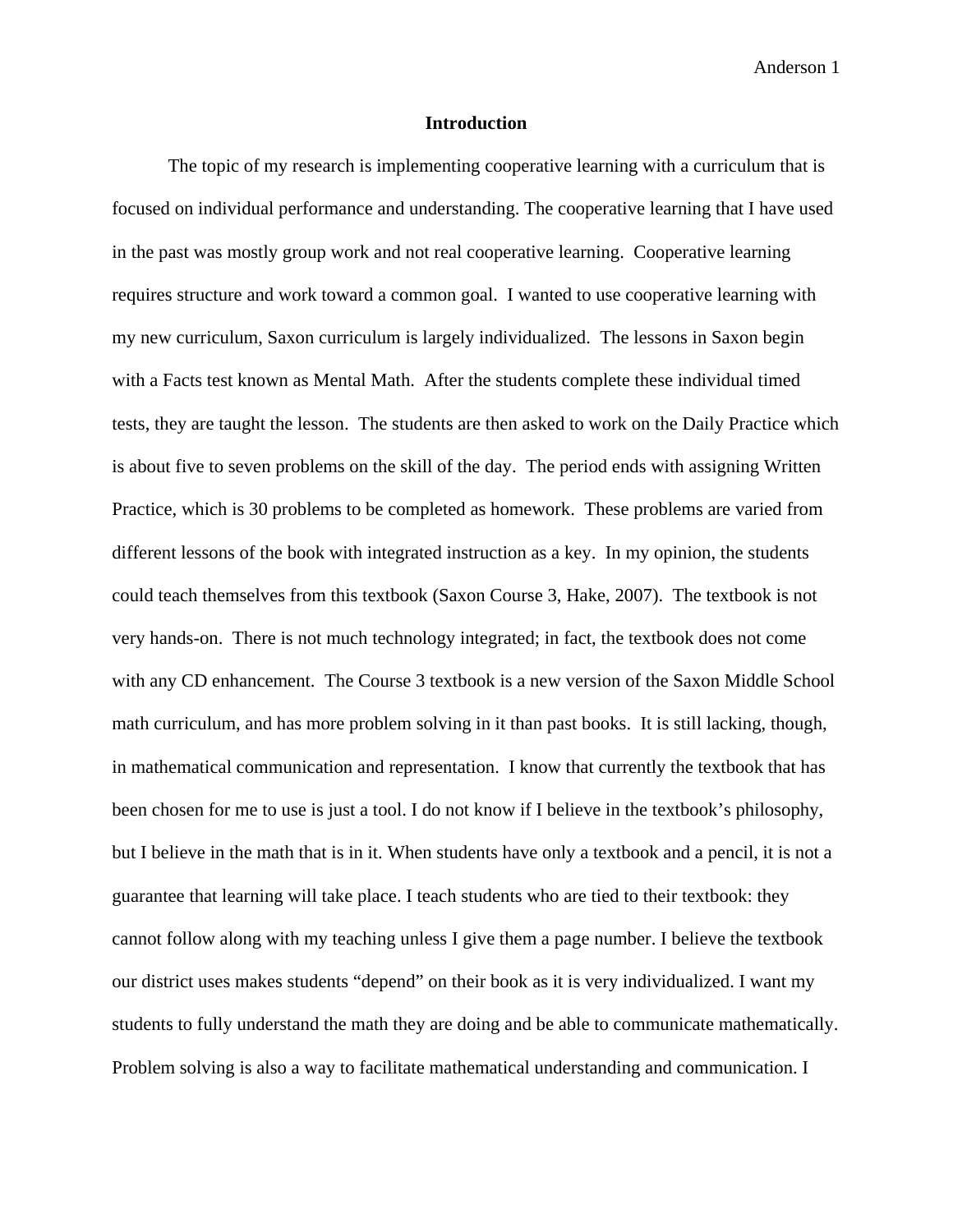believe my curriculum was enhanced from the implementation of cooperative learning. I want to incorporate cooperative learning on a daily basis with the curriculum.

 The cooperative learning involves both my teaching of the curriculum and the students learning this curriculum individually or in groups. Cooperative learning is something I feel very passionate about, as it has been incredibly helpful in my own graduate level coursework. I believe learning cooperatively is beneficial with the Saxon curriculum and with my students. I want to improve my students' understanding of math, their communication of math, and their confidence in math. Improvement in the area of problem solving would be especially important as my curriculum is weak in this area.

My ideal classroom would have students communicating mathematically and having mathematical discussions. They would be justifying their answers both verbally and in writing. Most importantly, they would be performing exceptionally on the state standard assessments because they understand the math. I want the discussions to be student-led, as I believe the students learn more by teaching others than by listening to me lecture. I want all teaching to be active with problem solving rather than a repetition of lecture and practice. I want my students to experience something new every day, rather than the same book day after day. I want cooperative learning to be a part of my classroom, and it could lead me closer to the ideal learning environment. By implementing cooperative learning with the Saxon curriculum, I am on my way to the ideal classroom.

#### **Problem Statement**

Just how do I implement cooperative learning with a curriculum focused on individual performance and understanding? Will it make a difference in my students' mathematical understanding? I, as well as many other teachers, am searching for the best way to teach math to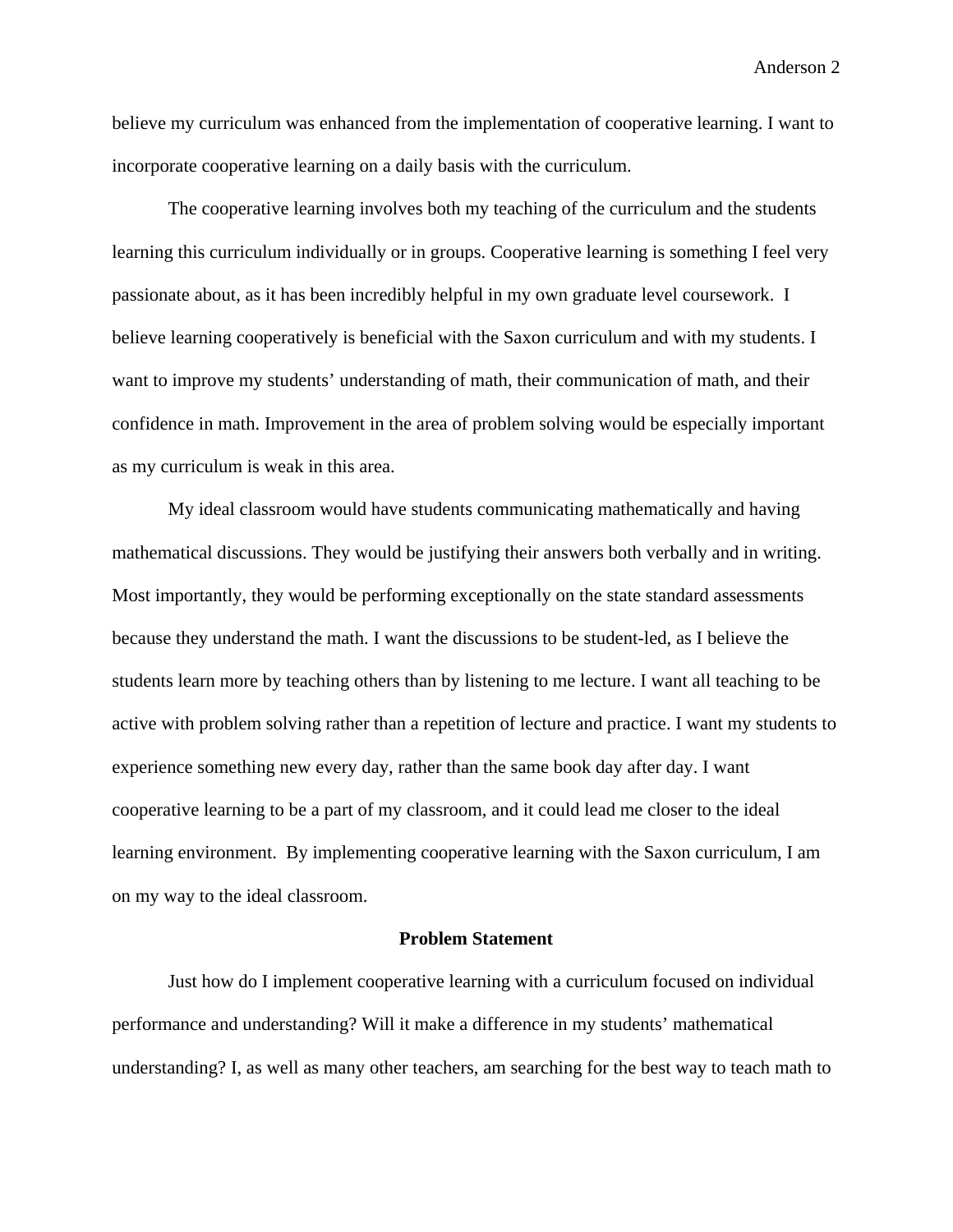my students. I want to ensure every student can learn the math I am teaching, and I am not sure if the book I use is the best book for students to learn math. I want math to be cooperative and hands-on, but I also want to see if cooperative learning with my curriculum is the best way for students to learn. Researching this question benefits my own teaching greatly as I move forward with this curriculum in this teaching position.

 I believe the answer to this question can help the teachers in my own middle school, as well as all teachers who teach using a highly structured book series. In my middle school, the Saxon math series is new to all of us. I worry that our books will lead us into a rut of doing the same thing every day. My research could be a benefit to the fifth, sixth, and seventh grade teachers in my building if cooperative learning has a higher impact with students than teaching with the textbook alone. Many teachers outside my building struggle with a curriculum their district has mandated. My research could benefit all teachers who struggle with the question of how to best teach students. Any teacher with the dilemma between working individually versus working cooperatively could be helped with my results. Any teacher that uses a primarily individualized curriculum could benefit from seeing a study that uses the curriculum cooperatively.

 Do students learn more by themselves with rote practice, or do they learn more communicating cooperatively with that same practice? Do students problem solve more successfully on their own, or do they problem solve better in a cooperative setting? These questions could benefit anyone who teaches, and anyone who learns.

#### **Literature Review**

 To discover how to use cooperative learning in my eighth grade math classroom, I read much literature related to its implementation. Sapon-Shavin (1994) stated, "an overly-rigid,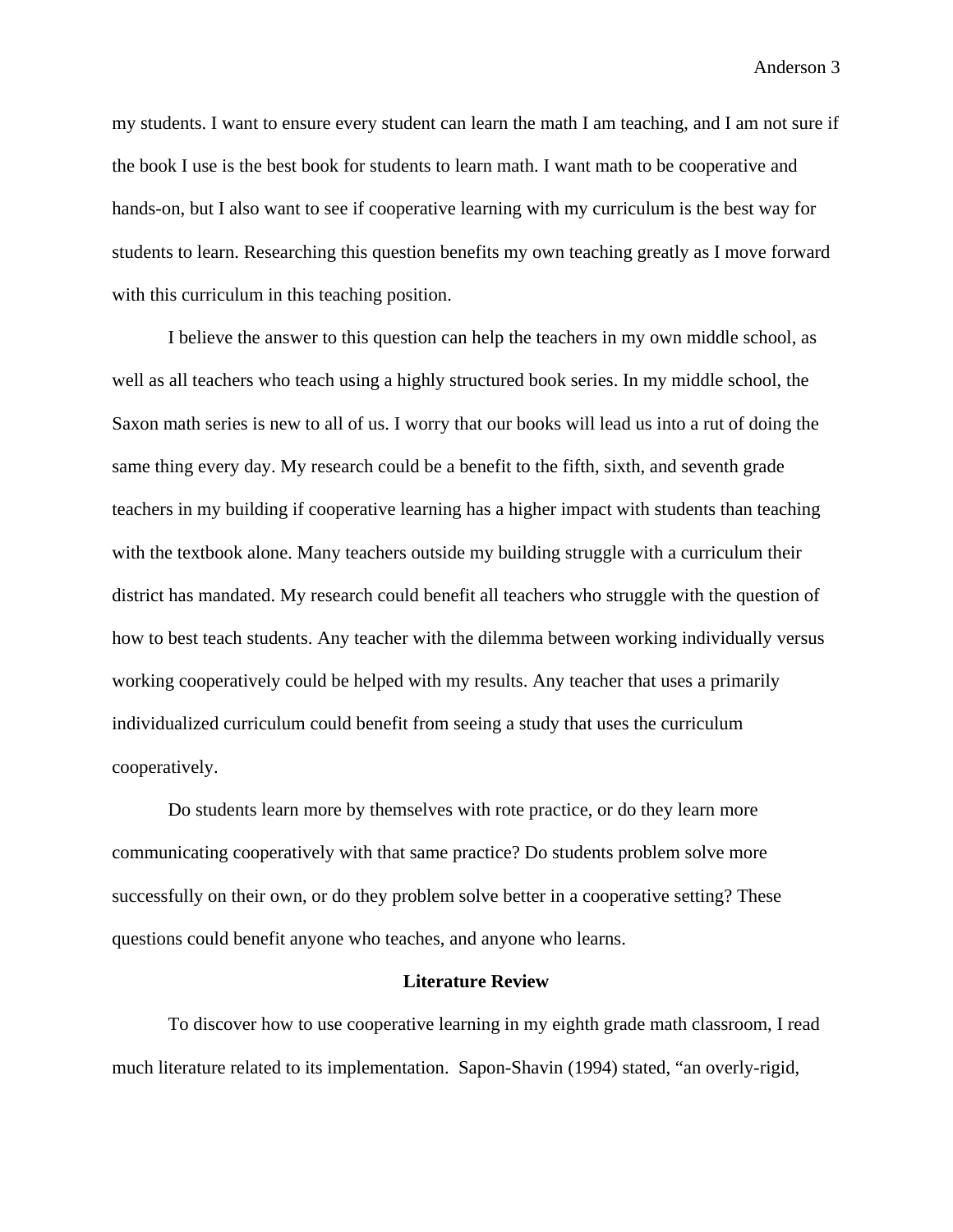fixed curriculum may discourage teachers from taking full ownership of students' programs and their own teaching" (p. 187). This statement applies to the Saxon course 3 textbook that I am currently teaching within eighth grade Math. This is a rigid, fixed curriculum that does not lend itself easily to cooperative learning. My dilemma was to see if cooperative learning can indeed work with a fixed curriculum. As stated above, Sapon-Shavin thinks many teachers in my situation would not even try it. Sapon-Shavin is a professor of education at Syracuse University. Her research has identified some of the problems with cooperative learning strategies and their implementation.

I am in a dilemma, but Smith (2000) states, "Dilemmas are commonplace…and likely to arise when old practices and new pedagogy suggest different courses of action" (p. 352). Smith conducted a study examining the dilemmas an experienced teacher struggled with during her first year in a mathematics reform project. She conducted interviews and collected data of classroom observations to find that dilemmas are how teachers learn and improve their teaching. I hoped to improve my teaching and the students' learning of mathematics by using a cooperative learning approach with a fixed, rigid curriculum.

Cooperative learning follows many themes found in research literature; such as interdependence among the student learning teams. Another theme is that the students are empowered, rather than the teacher being in control of the students' learning (Stevens & Slavin, 1995). Structure is an essential theme to a cooperative learning classroom, "…simply placing students in groups to work together…does not ensure…positive interactions" (Battistich, Solomon, & Delucchi, 1993, p. 20). Another theme was the idea that problem solving and student attitudes can be improved in cooperative learning settings. These many themes were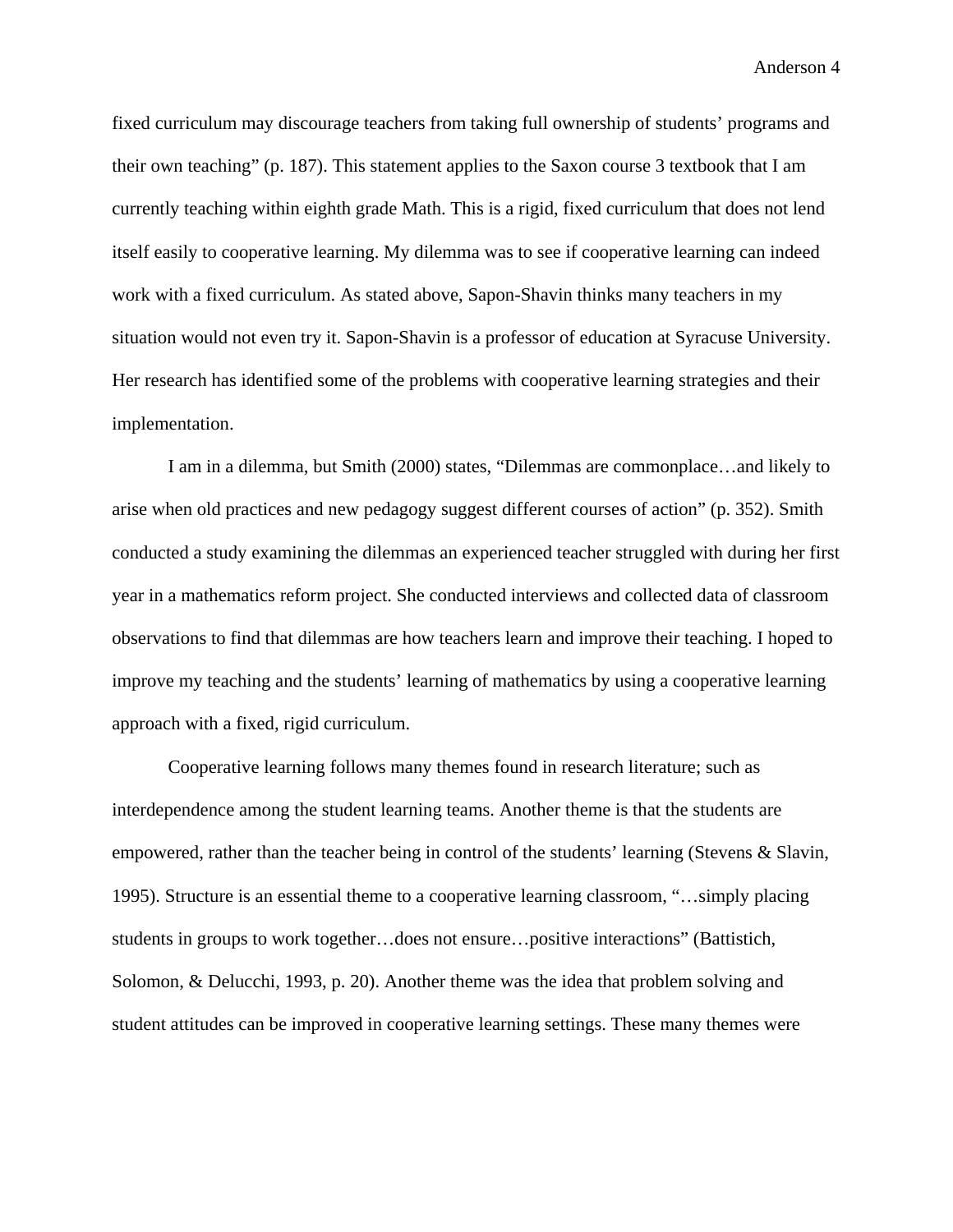found in the literature that I reviewed, but the most prevalent by far was the idea of Interdependence.

#### *Interdependence*

The idea of cooperative learning organizes the classroom instruction to involve students to work together to help one another learn (Sapon-Shevin, 1994). The definition of interdependence is to be mutually dependent, with the group members being dependent on each other. Cooperative groups are only as strong as their weakest members, with each member being equally responsible for the learning groups' successes or failures.

Stevens and Slavin (1995) conducted a two-year study of the use of different cooperative elementary school models. They used pre-tests, post-tests, and attitude surveys to determine the effect of different cooperative learning models on approximately 1,000 students in five different elementary schools. These students were from the second to the sixth grade level. The researchers found that even after the first year, students displayed higher achievement as well as better social relations. Stevens and Slavin state that to make cooperative learning increase student learning, the attainment of the group goals must depend on the individual learning of all group members. This promotes positive interdependence when the group's success depends on the successful learning of each and every member of the group. If that positive interdependence is created, then the students are taking more responsibility for their own learning. This frees the teacher for instruction with the students who need it.

Qin, Johnson D., and Johnson R. (1995) analyzed 46 research studies conducted between 1929 and 1993. They then conducted a meta-analysis comparing the effect of cooperative and comparative efforts on problem solving. Their method was to look at others' published research and compare and contrast the effect of the method used on problem solving. Based on their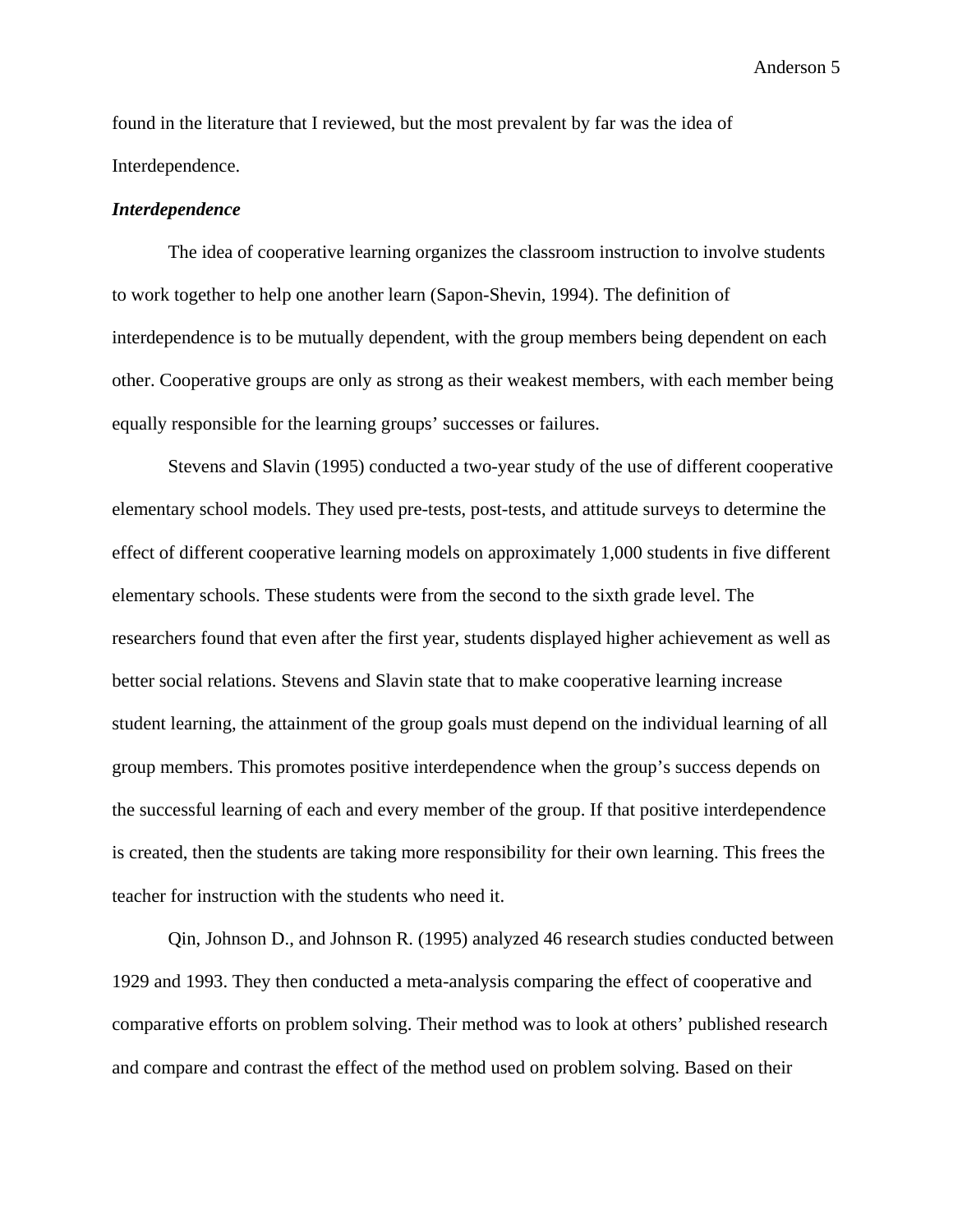results, members of cooperative teams outperformed individuals competing with each other on all four types of problem solving. These types were linguistic, non-linguistic, well-defined, and ill-defined. These researchers state positive interdependence is essential to cooperative learning.

The members of a cooperative learning team must work together to accomplish a group goal and the performance of each group member is assessed. The members are held responsible for their team reaching their goal (Antil, Jenkins, Wayne, & Vadasy, 1998). These four researchers from the University of Washington and Washington Research Institute examined the use of cooperative learning by six elementary schools in two districts. Ninety-three percent of the teachers indicated that they were using some form of cooperative learning on a regular basis. Of these teachers, many were randomly selected for interviews and observations. The researchers found that only a few teachers were using the recognized form of cooperative learning, as many lacked the individual accountability to group goals. Positive interdependence and individual accountability are the centerpieces of cooperative learning.

To promote interdependence, it is important the students think they can reach their goal if and only if the other members also reach their goals. D. Johnson and R. Johnson (1999) are professors of education and co-directors of the Cooperative Learning Center at the University of Minnesota. They have conducted much research in the area of cooperative learning and discuss in their article how to make cooperative learning work, as well as define the methods and types of cooperative learning that they recommend. They believe that positive interdependence is a basic element of cooperative learning. They even promote the idea of rewarding the entire group for the group members' performance, giving each group member pieces and parts of an assignment that must be joined together to complete the task, or using complementary roles to give each group member a goal or purpose.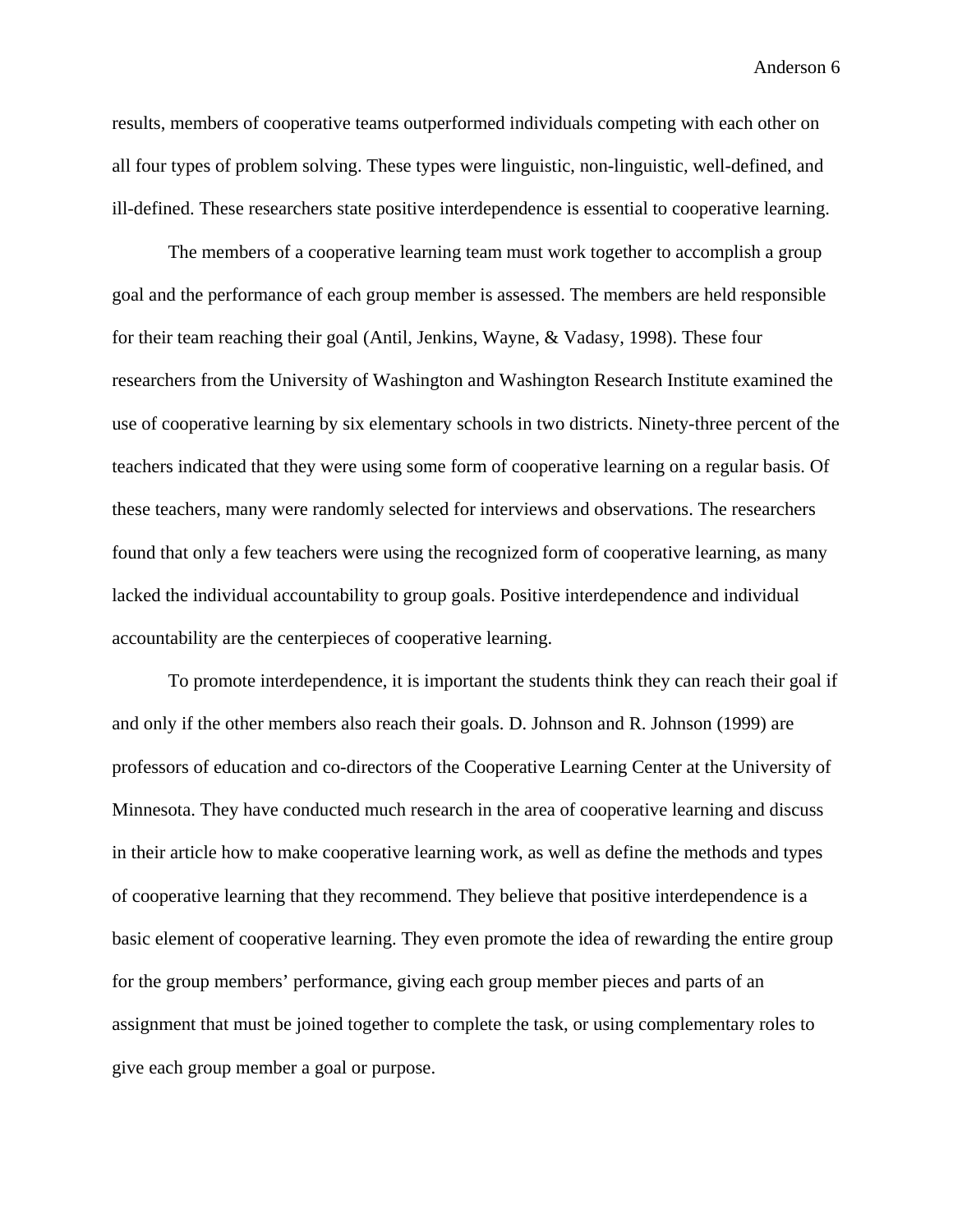Overall, numerous researchers agree cooperative learning is not cooperative without the idea of interdependence. Antil, Jenkins, Wayne, and Vadasy (1998) conducted a study examining the idea of cooperative learning and if teachers really knew what it was that they were using in their classrooms. The researchers created a definition of cooperative learning for their study, and this definition relies on interdependence and individual accountability. The researchers' efforts were similar to Qin, D. Johnson, and R. Johnson (1995), as neither group of authors researched actual students. Antil, et al. interviewed and questioned teachers, while Qin, D. Johnson, and R. Johnson researched former published cooperative learning research studies. Qin, D. Johnson, and R. Johnson also created a definition of cooperative learning for their study: "the presence of joint goals, mutual rewards, shared resources, and complementary roles among members of a group" (p. 131). The researchers shared definitions of cooperative learning relying on interdependence, even though they didn't research actual students in a cooperative learning setting. The only authors to actually research student performance with students were Stevens and Slavin (1995). Using a cooperative learning model for two years with 1,012 students, the researchers stressed that the model's group goals and individual accountability would promote positive interdependence among the group members.

The research I reviewed in this section was conducted in different ways. Antil, et al. (1998) relied on teacher interviews and teacher observations. Qin, D. Johnson, and R. Johnson (1995) studied 46 different research studies and analyzed the effectiveness of cooperation on problem solving ability. Stevens and Slavin (1995) researched cooperative learning using treatment and comparison schools. The teachers were trained in a cooperative learning model that was gradually phased in to the treatment schools. Measurement was obtained using pre-tests, post-tests, and attitude surveys. Stevens and Slavin spent years preparing and administering their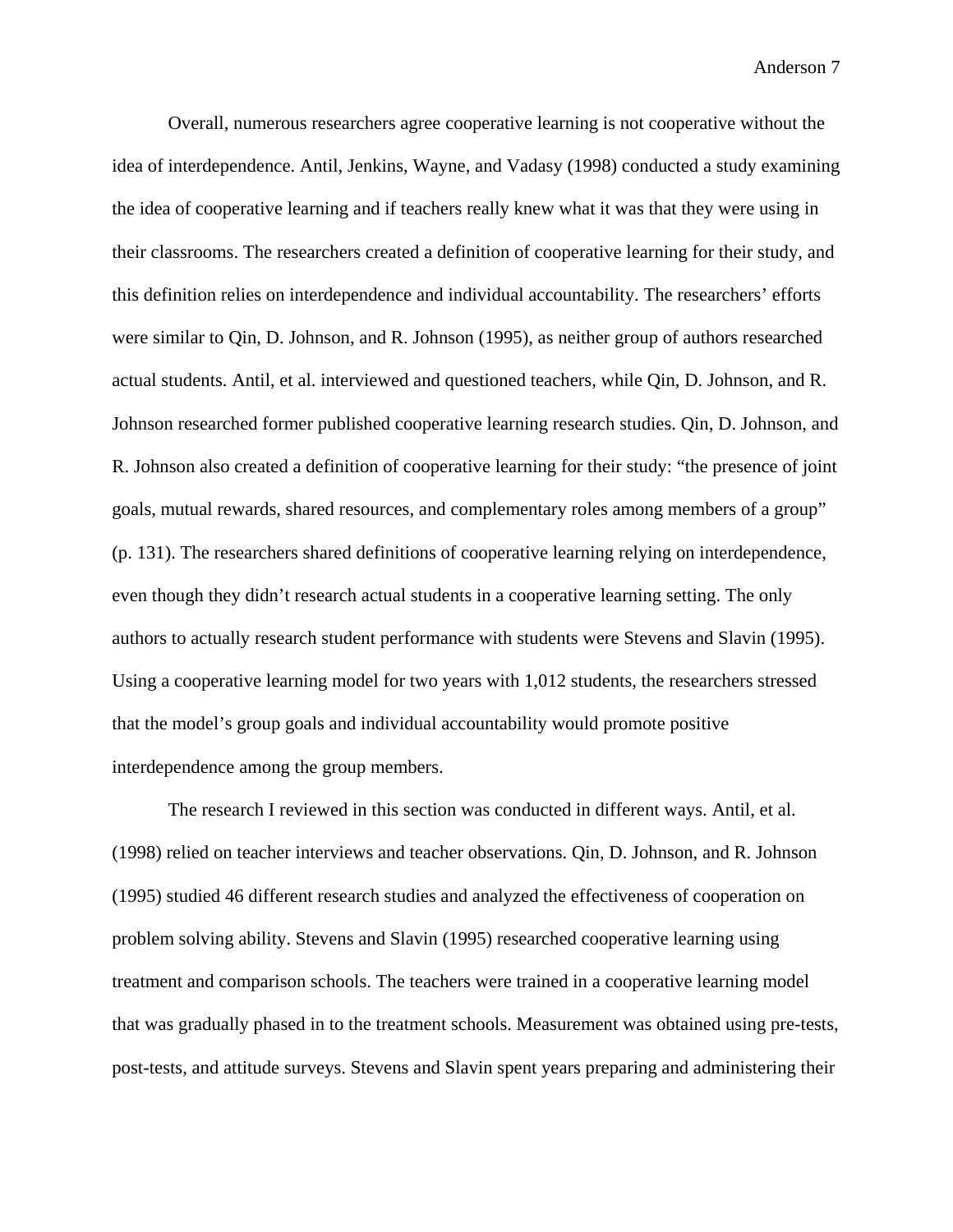research. All three studies were conducted in very different ways, but shared the idea of interdependence.

Interdependence is the key to successful cooperative learning in the classroom, and this is seen with all three research studies. Learning is not cooperative without interdependence. Whether the research is administered with students, teachers, or with the researchers themselves, the theme of interdependence makes the learning cooperative.

#### *Increased Achievement*

Qin, D. Johnson, and R. Johnson (1995) found that members of cooperative teams outperformed individuals competing with each other on all types of problem solving. They first defined problem solving as linguistic, non-linguistic, well-defined, and ill-defined. They analyzed 46 studies on cooperative learning published between 1929 and 1993. This metaanalysis showed an increase in math achievement using cooperation.

Leikin and Zaslavsky (1997) studied the different interactions of students in a cooperative learning setting of low-level ninth-grade students. They took one problem and studied four classes divided into two pairs. The first pair studied problems using a cooperative learning method and the second pair learned the material in a conventional way. The students were observed and filled out questionnaires. The researchers found that small-group cooperative learning facilitates a higher level of learning activities.

 Stevens and Slavin (1995) found that gifted students in heterogeneous cooperative learning classes had significantly higher achievement than their peers in enrichment programs without cooperative learning. They used mainstreaming and peer coaching as well as parent involvement. After one year, achievement was seen in reading vocabulary and after 2 years, math computation was higher than similar students in comparison schools. D. Johnson, and R.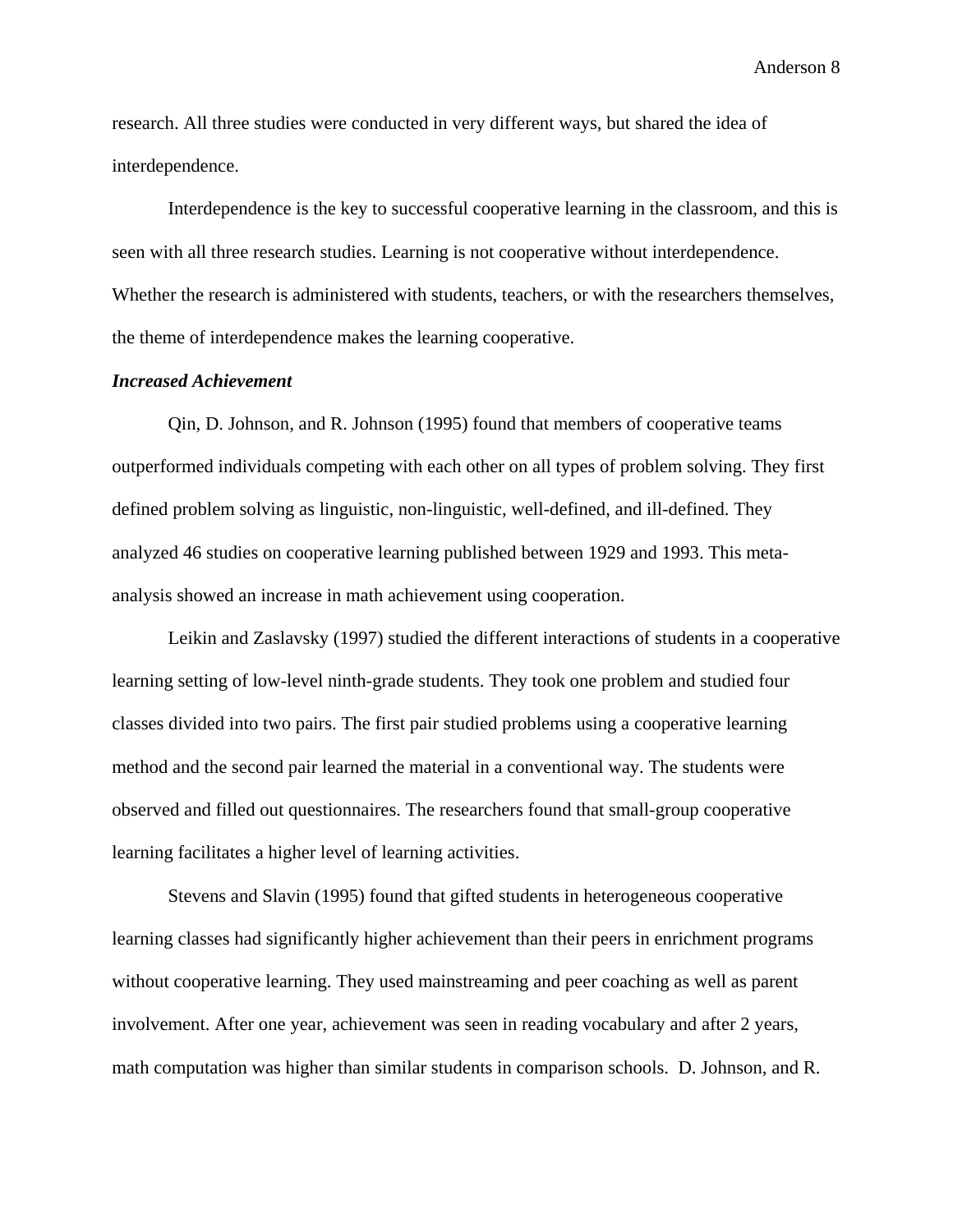Johnson (1999) stress that a student's extraordinary achievement comes from a cooperative group, not from the competitive efforts of an isolated individual. The authors state that cooperative learning results in process gain, more time on task, and can ensure that students are performing to their potential allowing for high student achievement.

Leikin and Zaslavsky (1997), as well as Stevens and Slavin (1995), found definite increased achievement in the students of their studies. Both research studies used attitude surveys, observations, and a form of assessment. The Leikin and Zaslavsky study used mostly observation as the assessment while the Stevens study used both pre and post-tests. Qin, D. Johnson, and R. Johnson (1995) relied solely on results of many different research studies. All three studies found performance being increased and enhanced by working cooperatively. Even though the different studies measured achievement in a different way, they all three identified that cooperative learning can increase achievement.

#### *Empowering Learners*

To empower means to give the ability or power to the student. They are in control of their own learning. Smith (2000) studied the dilemmas faced by an experienced math teacher trying to reform her mathematics curriculum. She found that giving the students control can be one of the hardest things for a teacher to do, but one of the most beneficial for students' learning. Students work together for longer periods and question each other, allowing the teacher to sit back and listen rather than lecture. By controlling her students' learning she was ensuring their success, but limiting their growth in problem-solving skills. She stated that

How to challenge students in ways that empower them as learners of mathematics, and yet provide sufficient support for them to meet the challenges in complex tasks without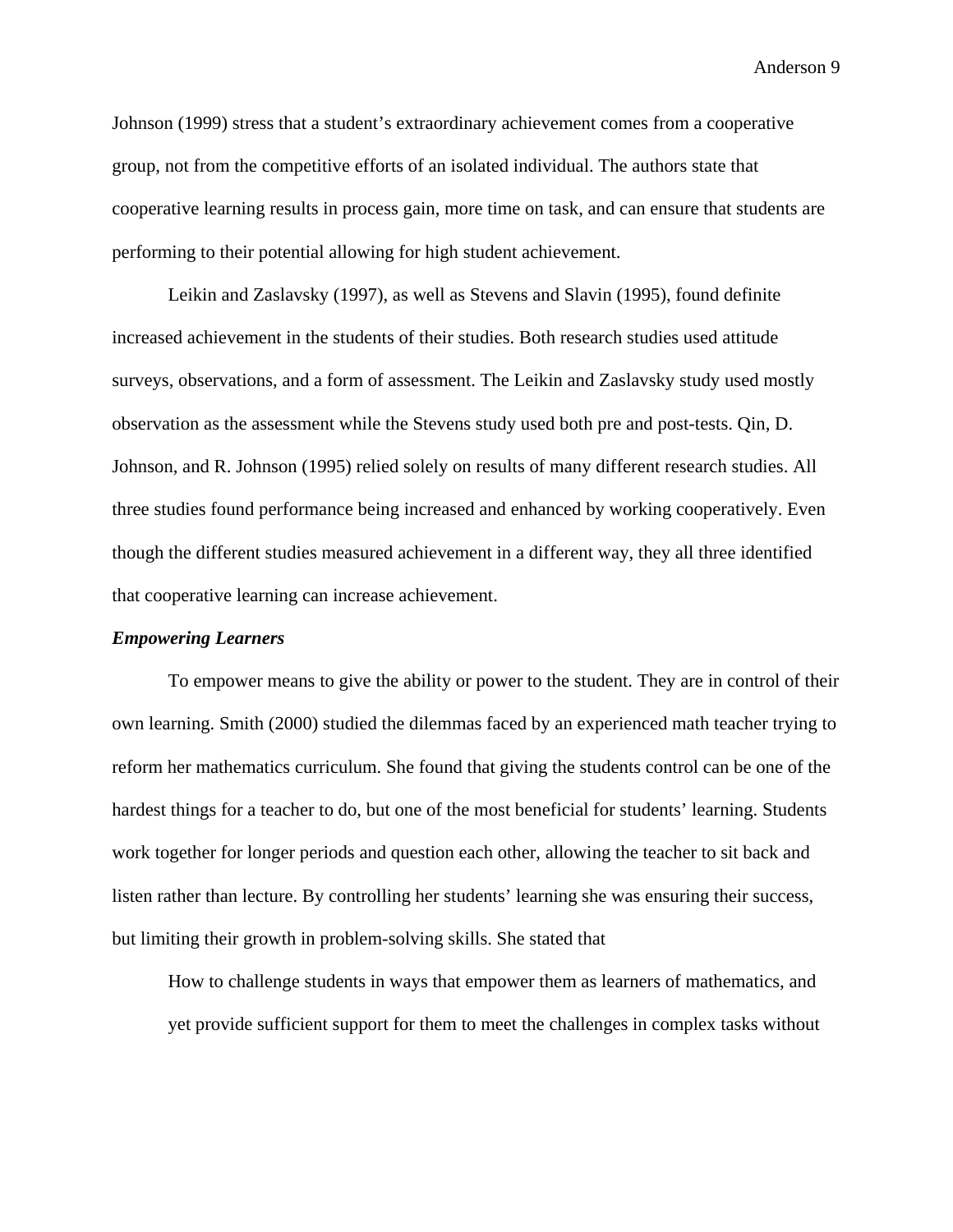reducing the demand of the tasks, is the dilemma at the heart of educational reform. (p. 373)

As a teacher, I am trying to let the students discover and learn on their own, but I need to give them enough support to get there. Cooperative learning can empower them to discover and learn on their own, with the teacher acting as the supporter and not the sole provider of information.

Stevens and Slavin (1995) state that the cooperative learning structure helps students to manage the classroom. When the students take more responsibility, it frees teachers from time on managerial tasks to giving more individualized instruction to the students that need it. Antil, et al. (1998) encourage the empowerment to continue to see students who are excited, active and engaged with cooperative learning. To empower the students is to give them goals to achieve together and roles to help them along the way. The students are in charge of their own learning. D. Johnson, and R. Johnson (1999) state the purpose of cooperative learning groups is to make each member a stronger individual. Students are held individually accountable to do their share of the work. They are in control. They have the power. The teacher is the encourager rather than the lecturer.

Smith (2000) relied solely on one teacher and her dilemmas in teaching. She used teacher interviews and observations to measure her research. Teachers want to empower students to think for themselves. Many teachers will change the way they teach to increase the students' ability to think and reason for themselves. She wanted to study how teachers deal with this change, and what the student result can be. Students achieve more when they are empowered to think for themselves. The Antil, et. al(1998) study focused on many different teachers: eightyfive teachers completed surveys with seventy-nine saying that they used cooperative learning. Many of the teachers chose to use any model of cooperative learning to empower their students.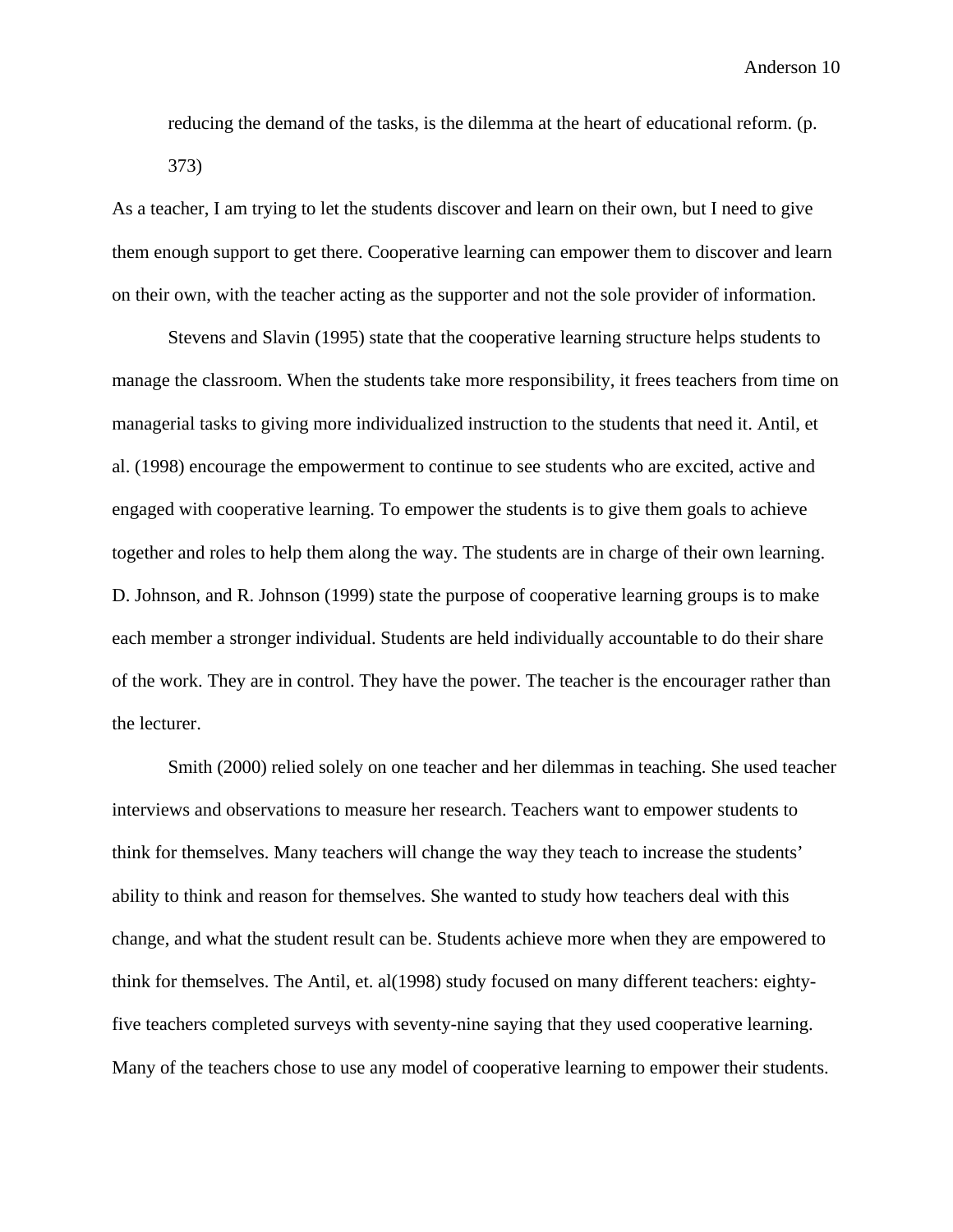The only problem was that if they did not use the model correctly, the students would not be empowered. Authors of all three studies agree that cooperative learning can empower students, and lead to a more successful classroom.

#### *Structure*

One of the most important themes in cooperative learning is structure. Battistich, Solomon, and Delucchi (1993) state, "…simply placing students in groups to work together, even under a cooperative incentive does not ensure that they will engage in positive interactions" (p. 20). The researchers saw the importance of teachers relying on structure with cooperative learning. There were more positive results with trained teachers using a cooperative learning method with the students. The study included eighteen fourth through sixth grade classrooms and measured students attitudes and skills using small-group learning experiences. The effect of the cooperative learning on students depended on the group interaction. The outcome of the group will be more positive with more structure to begin with. Smith's (2000) idea of structure was the conflict between structuring her students for success, and structuring for developing of skills. She almost structured too much and did not let the students control their own learning. There has to be a balance. Antil, et al. (1998) say that if it is individual, it is probably not cooperative learning. D. Johnson, and R. Johnson (1999) and Sapon-Shevin (1994) agree that students must be explicitly taught the leadership, decision-making, trust-building, communication, and conflictmanagement skills just as purposefully as academic skills. Students need a structure of how to work together, rather than just forcing students to sit by each other and expecting good things to take place.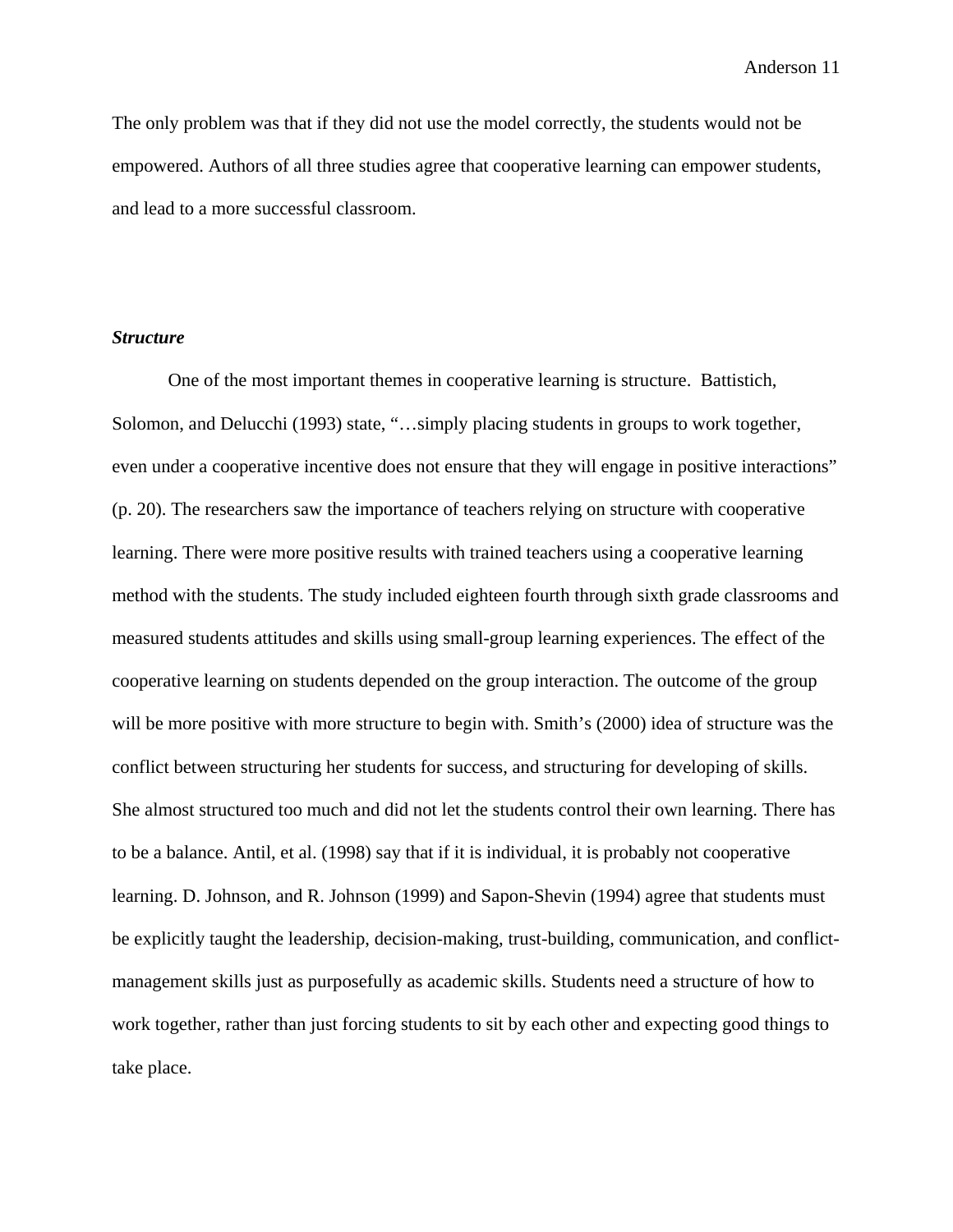Battistich, Solomon, and Delucchi (1993) state that most teachers have little or no training in managing small groups effectively, with the result of students being placed in groups without adequate preparation for working together. Just putting students together in a group does not make it cooperative learning. Leikin and Zaslavsky (1997) state that implementing any cooperative small-group setting does not automatically ensure cooperative work. Sapon-Shevin (1994) states "…simply placing them in cooperative groups and instructing them to 'cooperate' is not likely to be sufficient" (p. 184). Issues of race, class, and typical middle school frustrations will not be resolved just by sitting the students together in a team. Teachers and students need to be better prepared for cooperative learning. There should be better models of cooperative learning as well as a deeper understanding of the principles and changes of these models.

Structure is essential to the successful cooperative learning classroom. Battistich, Solomon, and Delucchi (1993) studied teachers and students from 18 different classrooms. They trained their subjects for 40 hours on small-group interaction. This training solidifies the fact that one cannot just walk into a classroom and group students together to call it cooperative learning. A positive group experience comes from structure. Johnson and Johnson (1999) also emphasized the importance of structure in their study. The Antil (1998) study saw that structure was one of the key things that was lacking in many untrained teachers' classrooms. Both the Antil and the Battistich studies saw that with no structure there could be a negative group experience. Structure is a major theme in cooperative learning, as learning cooperatively relies on it.

#### *Improved Problem Solving*

Problem solving is characterized by its emphasis on students' thinking, reasoning, and communication. Students construct their understanding of these concepts through interactions with their peers and teacher according to Smith (2000). When students work together and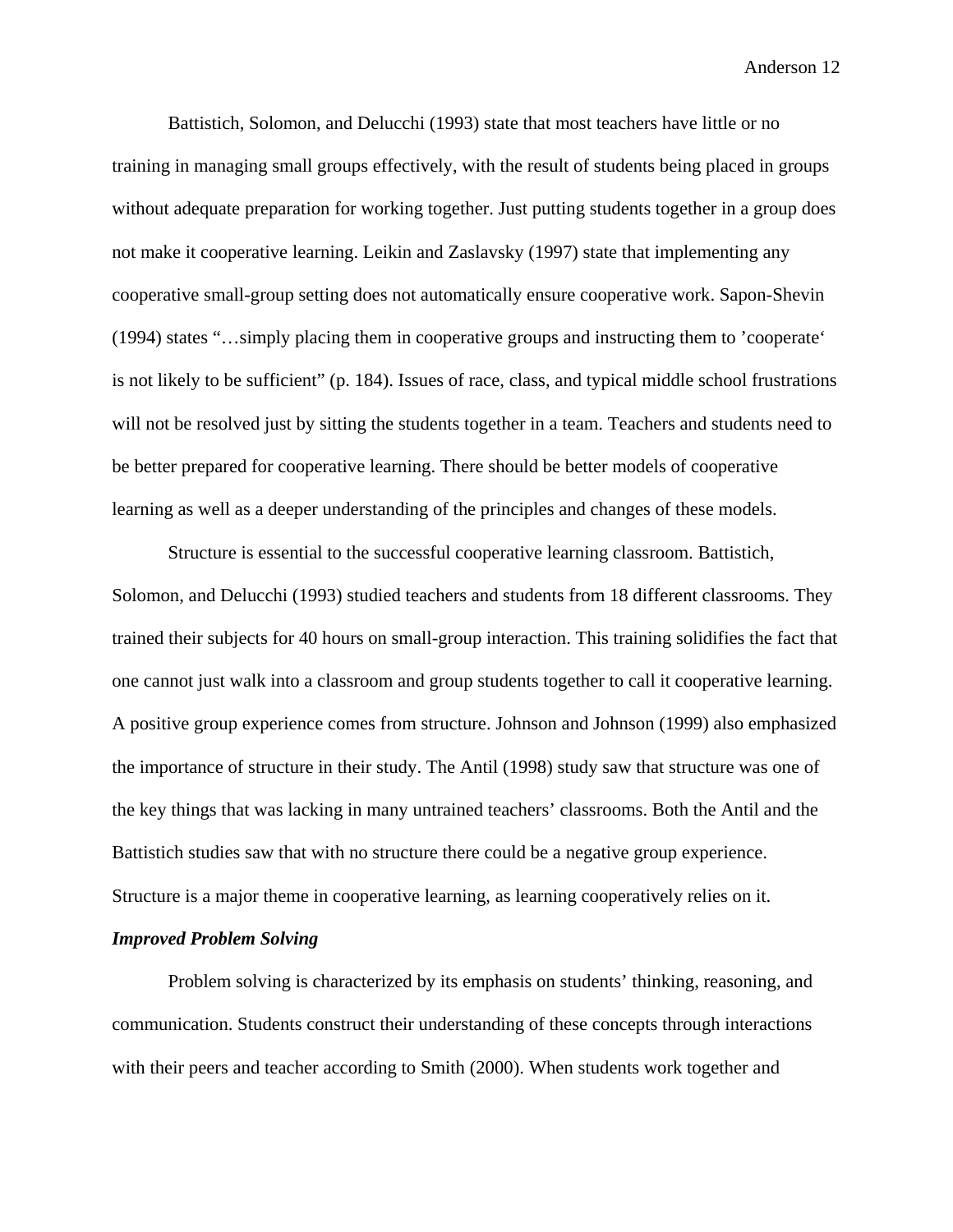question each other, their problem solving ability can grow. D. Johnson and R. Johnson (1999), through their many years of research in the area of cooperative learning, have found that the more conceptual the task, the more problem solving is required. The more high-level reasoning and critical thinking that are expected, the more creativity required. The greater the application required of what is being learned to the real world, the greater the superiority of cooperative over competitive or individualistic efforts.

Qin, D. Johnson, and R. Johnson (1995) found that cooperative groups are better able to deal with complex problems than competitors working alone. They analyzed 63 relevant findings of cooperation being used to solve problems. These findings were from 46 research studies published between 1929 and 1993. In 55 of these studies, cooperation outperformed competition. Qin, D. Johnson, and R. Johnson define cooperation as the presence of joint goals, mutual rewards, shared resources, and complementary roles among members of a group. Competition was defined as the presence of a goal or reward that only one or a few group members could achieve by outperforming the others. In only eight findings were competitors more successful than cooperators. Qin, D. Johnson, and R. Johnson found that possible reasons why cooperation increased problem solving success was: the exchange of information and insights among the cooperators, the variety of strategies shared to solve the problem, the increased ability to translate the problem into the students' own language, and the development of shared response to the problem.

Smith (2000) and Qin, D. Johnson, and R. Johnson (1995) agree that cooperative learning can enhance and support mathematical problem solving ability. Overall, problem solving can be more successful for many students in a cooperative learning setting. Whether the result was from data recorded in former research studies (Qin, D. Johnson, and R. Johnson, 1995), or from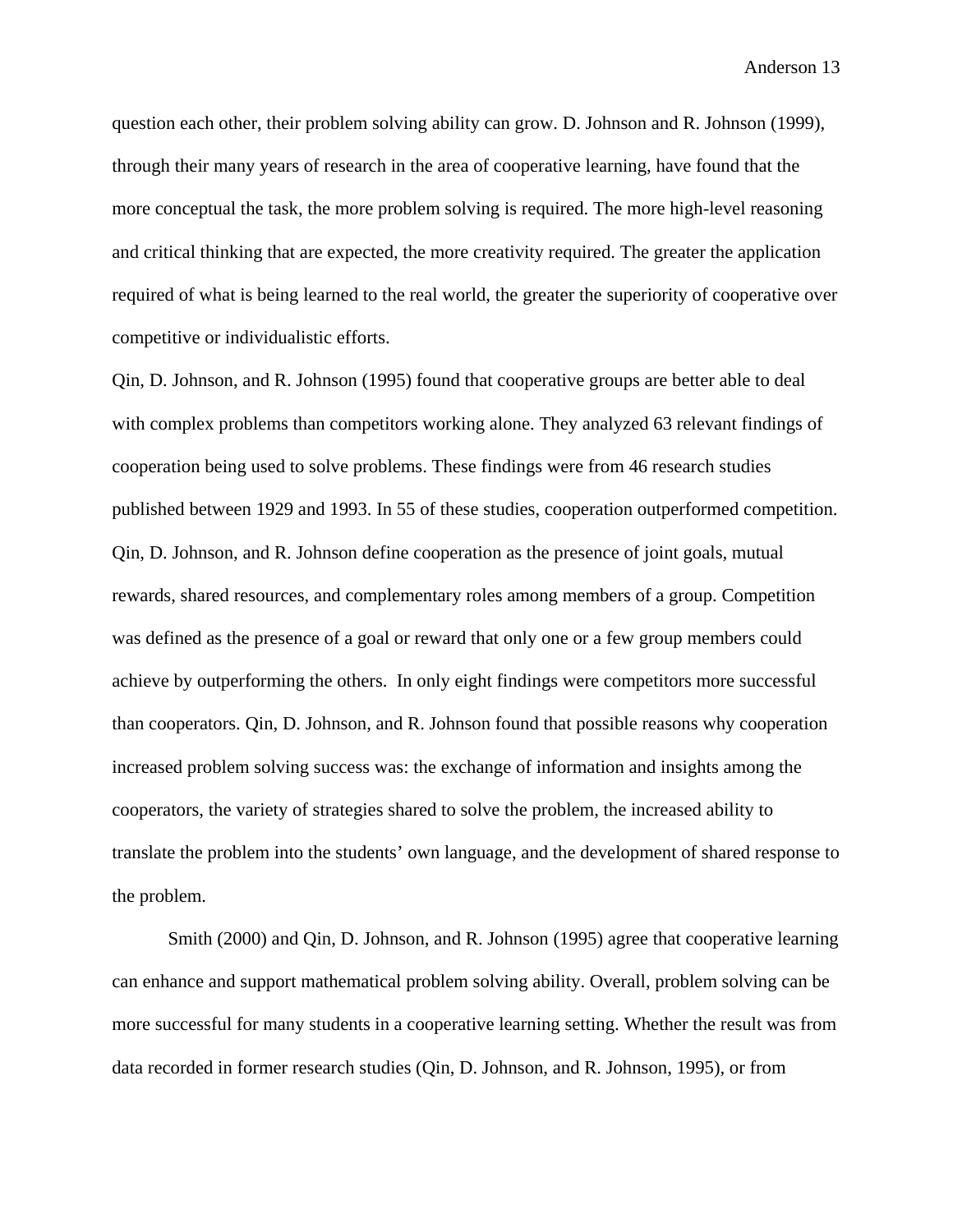teacher interviews and observations (Smith, 2000), both research studies observed the enhancement that cooperative learning can give to solving complex mathematical problems. The ability to share different perspectives, relate the problem to "kid-talk", and share ideas for solutions makes problem solving benefit from cooperative learning (Antil, Jenkins, Wayne, & Vadasy, 1998). D. Johnson, and R. Johnson (1999) stress that extraordinary achievement comes from a cooperative group. One of the areas that they have observed this positive achievement in was the higher-level reasoning and thinking required in problem solving. These researchers agree that problems can be attacked successfully with a cooperative effort.

#### *Conclusion*

After reading many articles on cooperative learning, I have found some repeating themes. Interdependence is essential to productive cooperative learning. All articles agreed on the importance of interdependence in a cooperative learning setting. Structure can ensure better achievement and the students will be empowered with controlling their own learning for success. Smith (2000), D. Johnson, and R. Johnson (1999), Sapon-Shevin (1994), Antil, et al (1998), and Battistich, Solomon, and Delucchi (1993) all agree on using structure in cooperative learning. These articles all agreed that just putting the desks together in pods does not make a successful cooperative learning classroom.

Problem solving is one particular area in which cooperative learning can be very beneficial. Overall, the research solidifies in my mind that cooperative learning is a valid classroom tool.

My research focus is using cooperative learning with the Saxon Course 3 book as it is an individualized textbook. Can cooperative learning benefit the Mental Math, Daily Practice, and Problem Solving in the Saxon book? Research could not answer this question for me. There were a few research articles on the Saxon curriculum itself, but I could not find a single article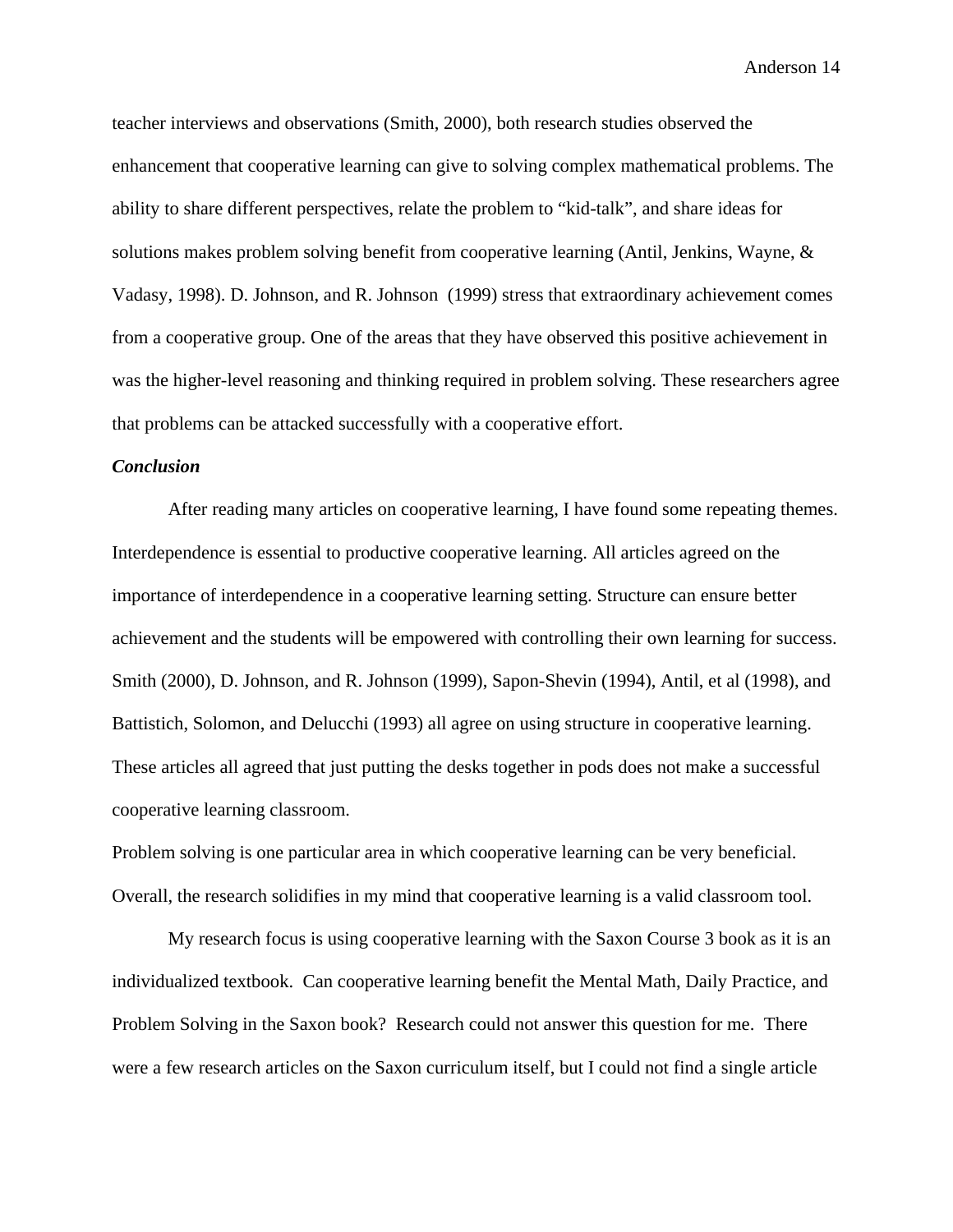on using cooperative learning with the Saxon curriculum. Research has proved that cooperative learning can increase math performance and confidence in problem solving, but problem solving hold a different meaning for different people. It would be helpful to see research in all areas of mathematics with cooperative learning, even in areas other than problem solving.

#### **Purpose Statement**

 The purpose of my action research project is to determine how cooperative learning changes students' understanding of mathematics with an individual based curriculum. The textbook I use is primarily individualized (Hake, 2007). Will working cooperatively allow students to understand the curriculum more? Could working in groups on their math assignments and problem solving allow students to gain a knowledge that they would not have gained if they worked alone at their desk? I have too many questions to answer about this problem so I narrowed it down to four research questions:

- Question 1: What will happen to students' abilities to complete mental math when asked to work cooperatively?
- Question 2: What will happen to students' abilities to complete their daily math assignments (written practice) when asked to work cooperatively?
- Question 3: What will happen to students' confidence in themselves as problem solvers when asked to work cooperatively?
- Question 4: What happens to my teaching when I try to incorporate cooperative learning into my classroom?

#### **Method**

I began my research in January by putting the students into their cooperative learning teams. Before the Christmas break, the students were given a chance to indicate who they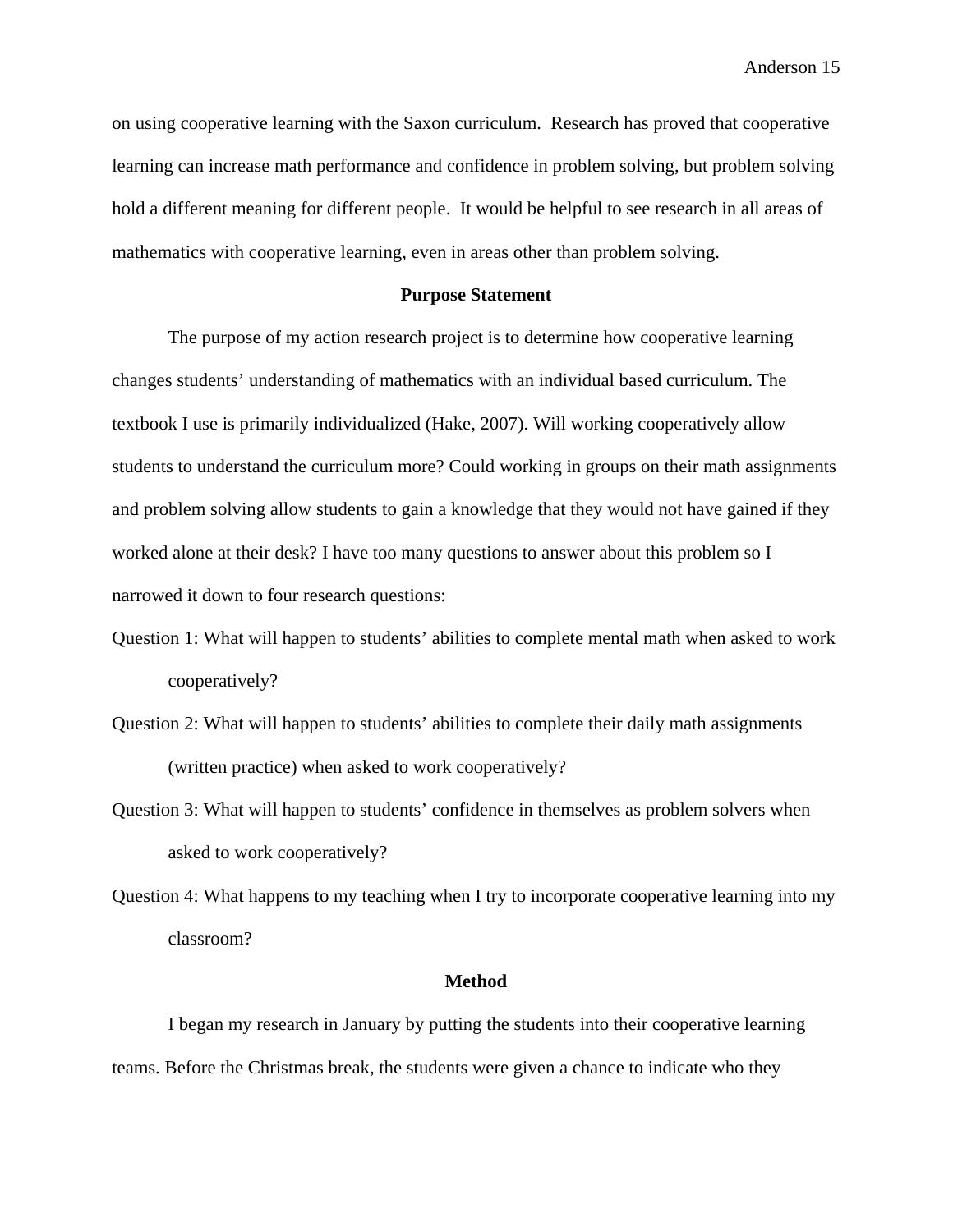"wanted" to work with. I hypothesized this would minimize the clashing of student personalities. I wanted to use the model that D. Johnson, and R. Johnson highlighted in their book *Learning Together and Alone* (1975). This model uses cooperative learning to emphasize both academic and interpersonal skills. Johnson and Johnson have a five-element standard that encourages a goal, reward, resource, role, or task. They also encourage assigning specific roles to the group members. D. Johnson, and R. Johnson (1999) emphasize five elements: positive interdependence, individual accountability, face-to-face promotive interaction, social skills, and group processing. My Pre-Algebra classes and I studied what was important about these elements and working cooperatively. The students knew that just sitting together does not make the team cooperative. I planned my lessons according to the structure and advice of Johnson and Johnson (1999). We worked toward group goals, stressing interdependence as one of the main goals. The students are required by the Saxon curriculum to complete daily mental math activities. I asked the individuals to complete a Mental Math survey (Appendix A) in January that would be followed up in April with another survey (Appendix B) to measure growth (if any). After the pre-survey, we began our daily mental math lessons. The students were given a job to complete such as recorder, reader, or leader. They had three minutes to complete their mental math problems by working together. Each day the jobs changed. I kept a daily journal (see Appendix D for journal prompts) on observations I made during the mental math work time. I also kept all individual student scores on mental math, and I selected a few students to interview about their mental math experience (see Appendix C for interview questions). The students completed every mental math activity in their cooperative learning teams.

 The daily assignments were also completed in teams using different cooperative learning strategies. One strategy I used was to have the groups complete their assignment by "complete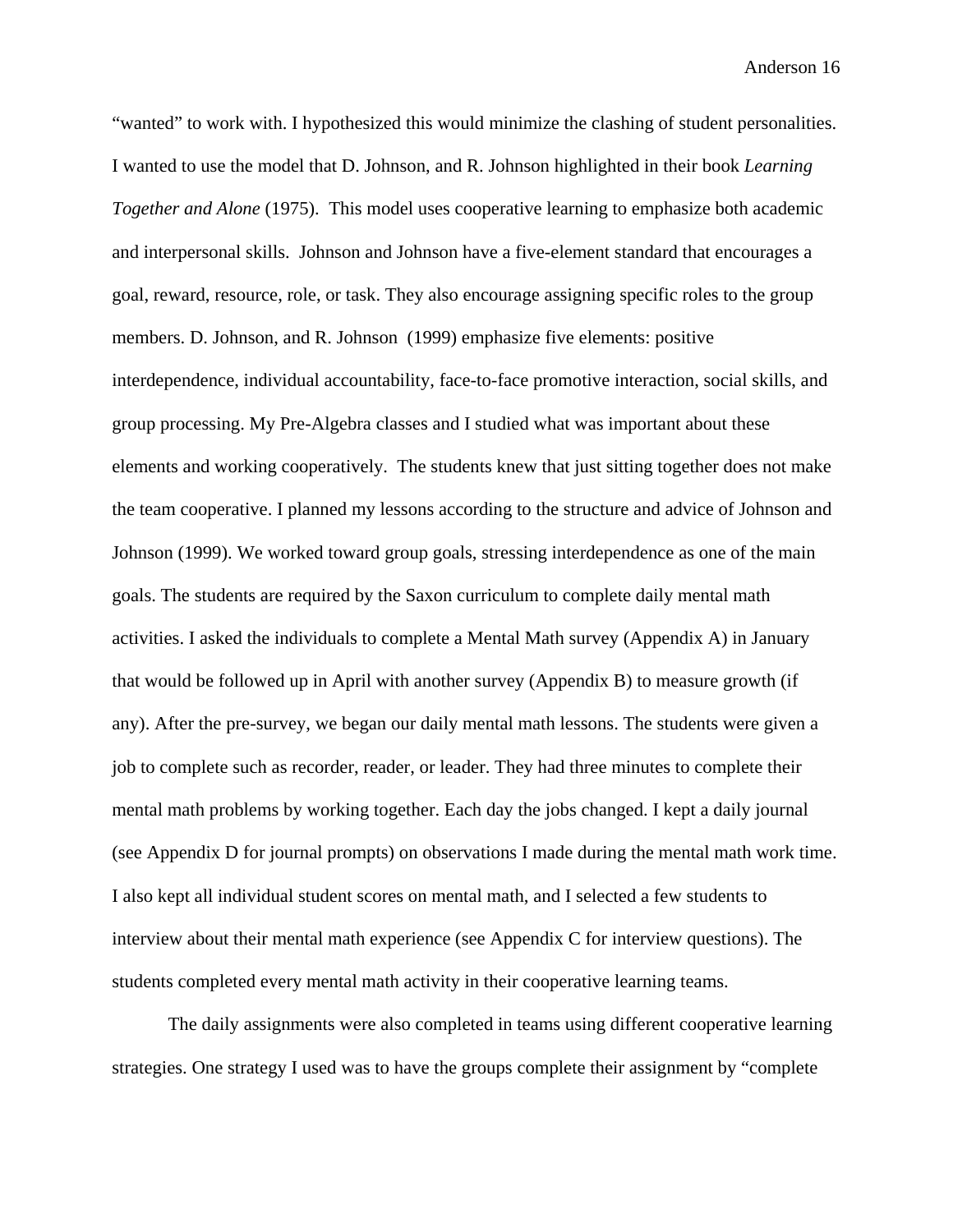and pass." They would work a problem then pass the assignment to the next person in their group. If that person thought he or she could not complete it, he or she could ask the group for help or pass it to another person. Another strategy used was to assign certain problems to certain members of the group. They would then complete their problems then they were in charge of checking their group members' work. I kept examples of their daily assignment work as well as interviewed select students about their cooperative learning experiences (see Appendix E for interview questions). After the completion of each daily assignment, I wrote an entry in my journal (see Appendix D for journal prompts).

Every Friday, we would work select problem solving activities in our cooperative learning groups. Many of the problems were from the Saxon curriculum (Hake, 2007) while some problems were Habits of Mind problems. A Habits of Mind problem is a multiple step problem that requires the student to persevere and try many approaches to the problem to arrive at a possible solution. These problems require higher-order thinking skills and are quite beneficial to students. For Friday problem solving, the students were given jobs such as writer, reader, and leader. They used their allotted time to attempt the problem solving activities and recorded their work and answers on a small marker board. Everyone was asked to participate as the jobs changed after every problem solving activity. The more problem solving activities they completed on Friday, the more points their group would receive. These points for group work were redeemable for prizes such as pop, candy, free assignments, and more. Before our Friday problem solving challenges began in January, I had the students complete individual pre-surveys (Appendix H) about their problem solving abilities. The individuals completed a post-survey in April (Appendix I). I also had the students journal about their cooperative learning teams when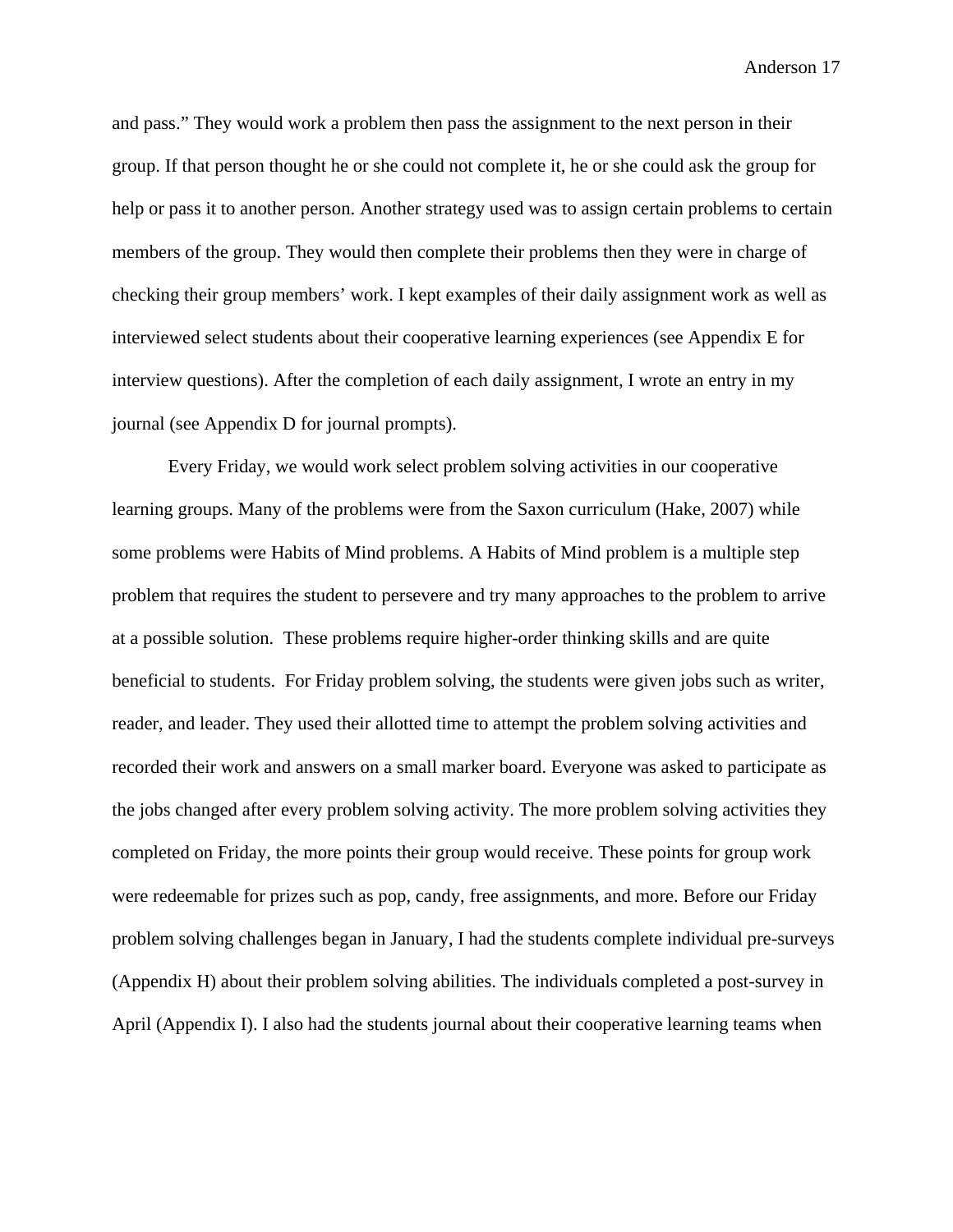problem solving on Fridays. They would record their group's abilities to work together as well as the journal questions (Appendix F) that I developed.

I gave all pre-project surveys in January and gave both post-project surveys in April. I made sure to journal weekly on my teaching practice (see Appendix J for journal prompts) in the classroom as well as journal daily on my cooperative learning observations (see Appendix D for journal prompts). The most difficult thing was balancing the researching with the teaching. I could easily collect the student work and make my observations. The hard part was finding time to interview students, as our schedules were so busy. I did have to make a few adjustments on my calendar to collect the data that I needed, but these challenges were worth the effort.

#### **Findings**

 A typical day in my classroom with the Saxon Course 3 textbook (Hake, 2007) before the action research project involved the first two minutes as Mental Math timed facts test. The students then had about three minutes to complete a Mental Math set of eight problems that reviewed various mathematical skills. These were all completed individually then checked aloud in class by the students. The lesson of the day was then taught, usually with some type of supplemental hands-on activity, and the problem set was practiced by the students individually. Finally, the Written Practice daily problem set was assigned with the students finishing their thirty problems as homework.

During the research project, the classroom became much more animated. The Mental Math problems were completed in the learning teams as described in the Methods section. The lessons were still taught with supplemental hands on activities, but there were more opportunities for discussion with the cooperative learning teams. Finally, all assignments were completed in the cooperative learning teams using one of the methods described in the Methods section.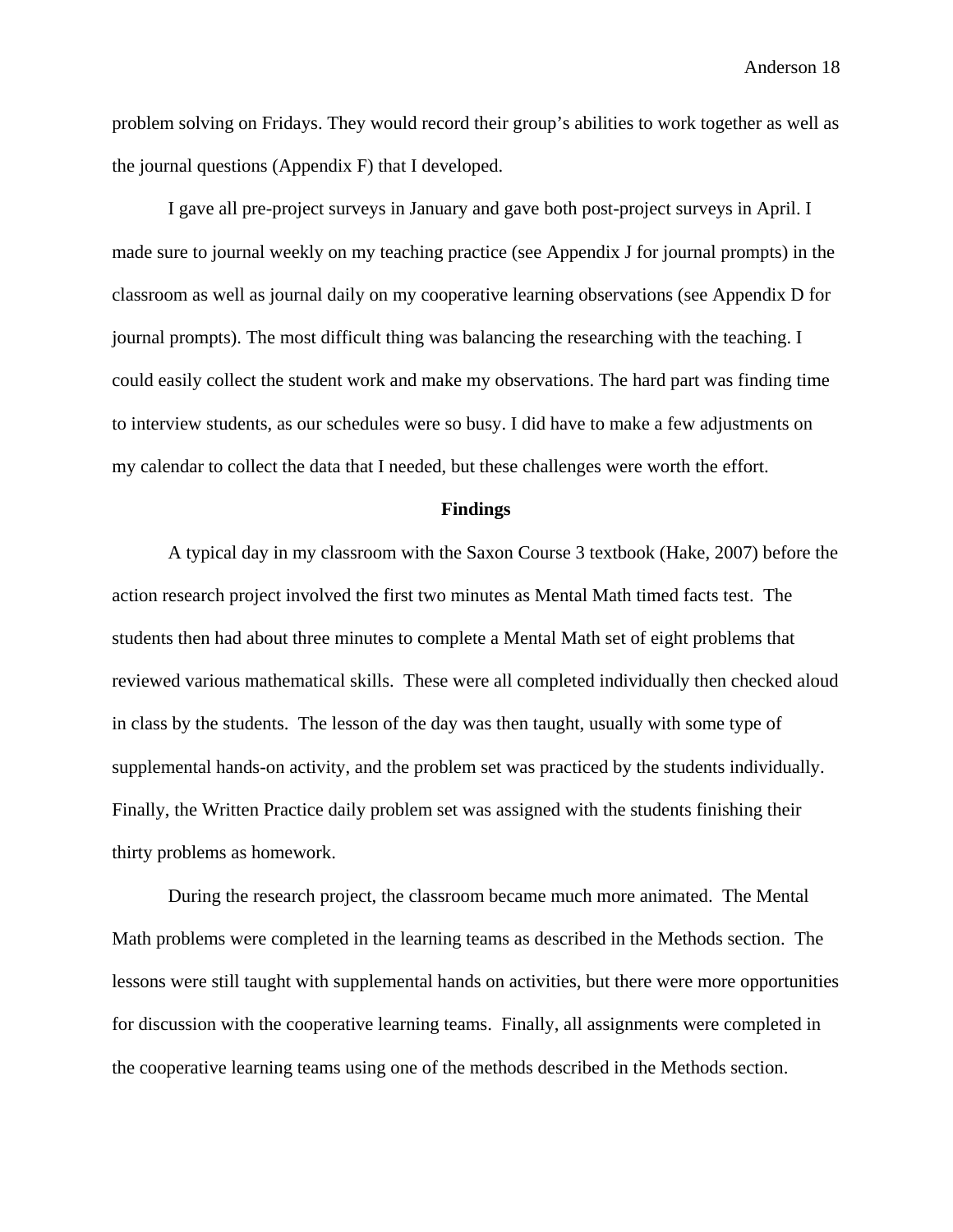Assignments were full of discussion, and students were discussing more and more among their learning teams rather than only with me.

 The first research question that I investigated was "What will happen to students' abilities to complete mental math when asked to work cooperatively?" I found that students correctly completed more mental math problems correctly when working cooperatively. I kept a daily record of correct responses on mental math problems. These mental math problems are eight problems at the beginning of each Saxon lesson. The problems are to be worked without calculators, and students can earn up to eight points a day. The average response in November before working cooperatively was a little more than five points per assignment. After working cooperatively, students' average in April increased to around seven points per assignment. This indicates that working in a group helps students earn more points on their mental math assignments. I also saw particular students' point totals increase while participating in a team. This was especially true of the lower ability students grouped with students of higher ability. One particular student had averaged one to two points per mental math problem set in the fall. After joining his group, he is averaged five to six points per mental math problem set. I think his improvement was a result of working cooperatively as I noticed his team members encouraging him to finish his work, as well as correcting his frequent mistakes. The graph below shows the relationship of Mental Math performance before and during cooperative learning.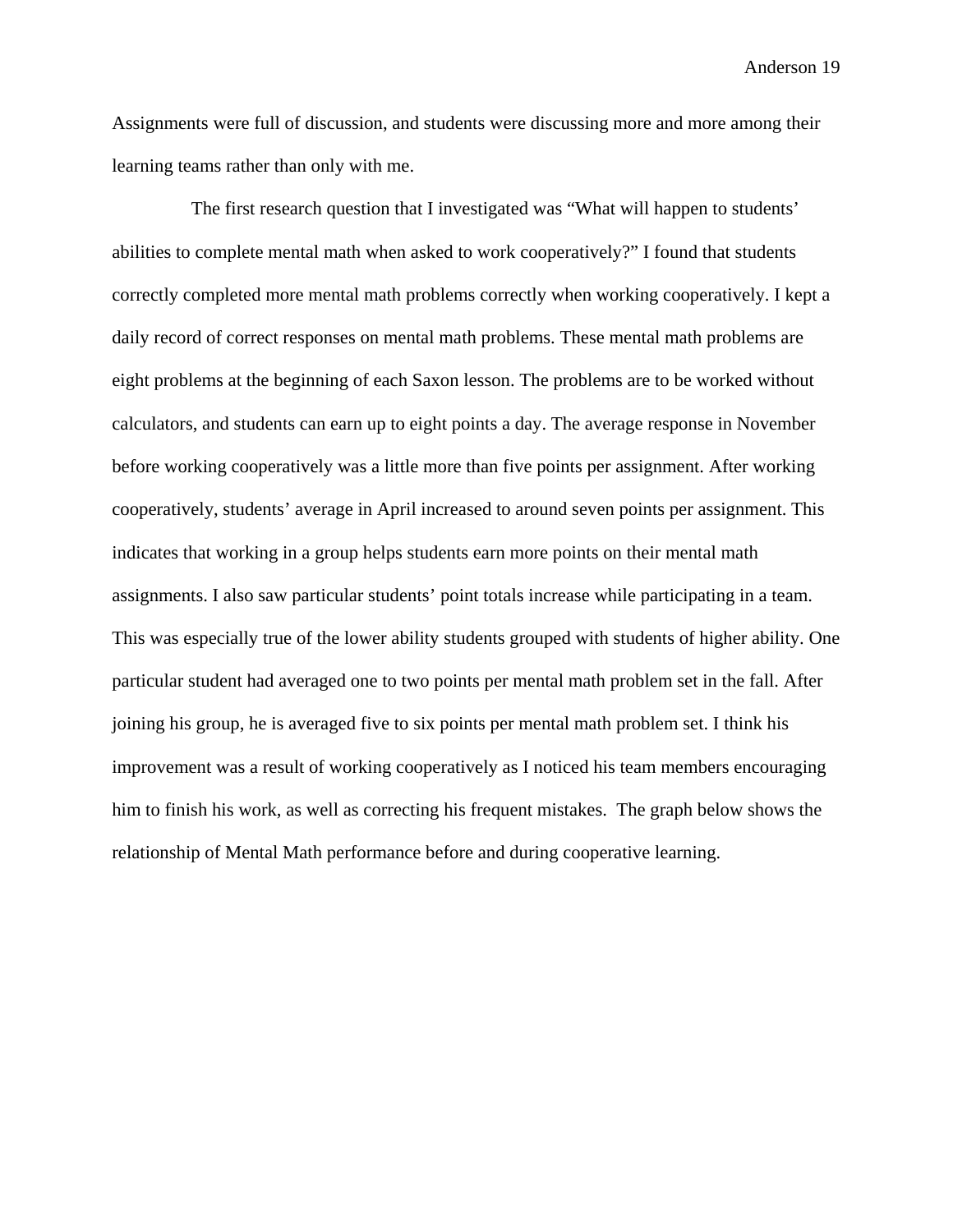

In my observations of students, I noticed that more than half of each class worked harder on the mental math problems than they did before the project began. I stated in my observation journal: "I saw the students trying to complete all the mental math problems that they could" (Personal Journal, February 18, 2008). This is a contrast from how some of the students worked on mental math before January. I can not say that every student was engaged and trying to do all the problems that they could before January. I know I was not looking specifically at this, but I do have a record of some students who would not complete any problems at all. These students are now completing all they can because of their groups.

I interviewed five students on their mental math experiences. Question number five in my interview was, "What helps you get involved in mental math?" All five students indicated that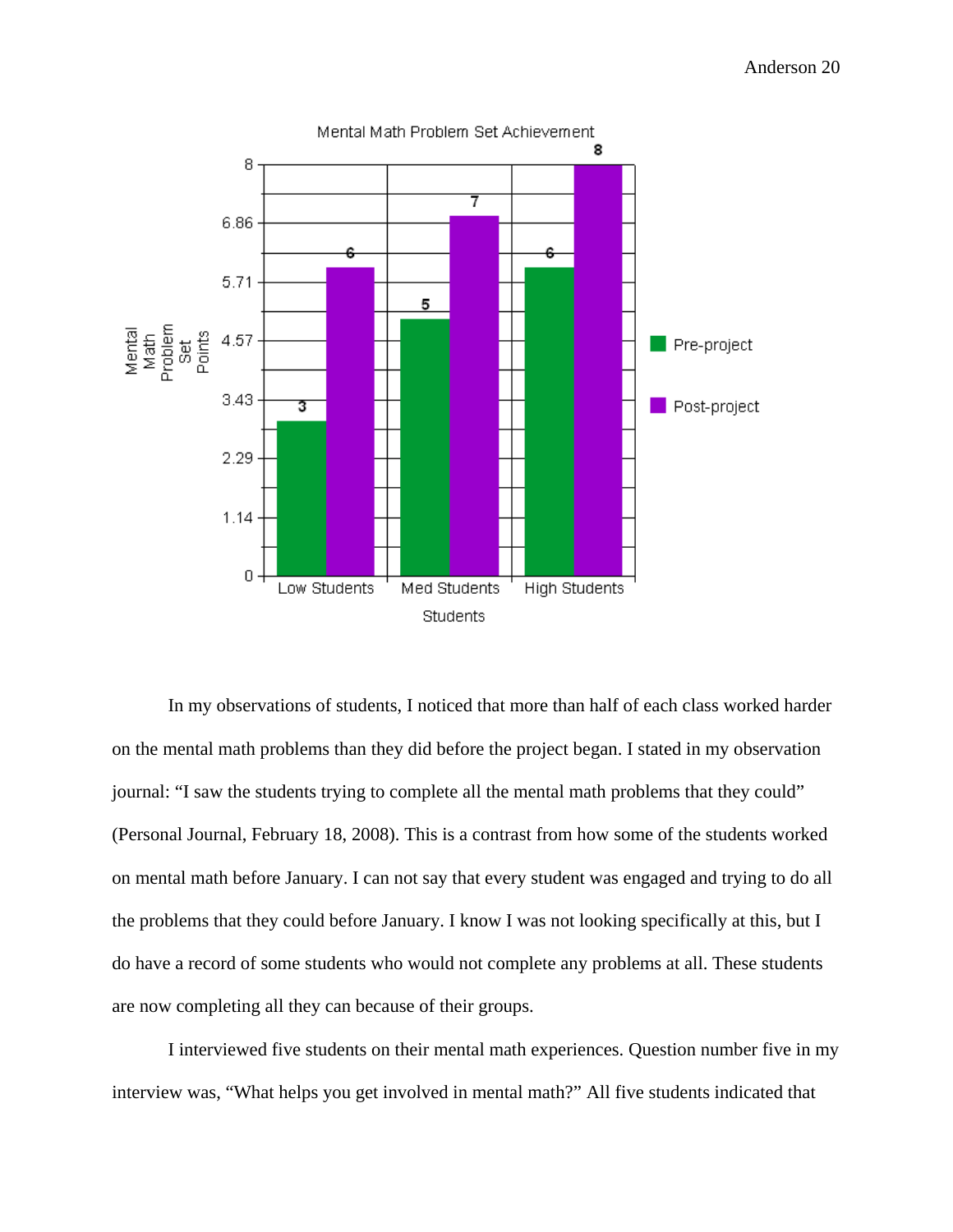their groups help them get involved in the mental math. Two even stated that they enjoy working on the mental math problems in groups because they finish the problems faster. All five interviews indicated that they work hard on doing their part on the mental math, and one emphasized that she encourages others in the group to complete their problems as well.

I also saw improvement on the surveys that were given before and after the cooperative learning research began. Before the project, students indicated with an average score of 4.02 with a Standard Deviation of 0.8 that they felt confident when completing mental math in their cooperative learning groups. This is on a 1-5 scale with 1 being Strongly Disagree and 5 being Strongly Agree. This score became an average of 4.33 after the project with a Standard Deviation of 0.64. I believe that this shows that of the 63 students surveyed, most felt their confidence grow. The students also indicated that more students ask them for help on the mental math problems now that they are learning cooperatively. This score went from an average of 3 with a Standard Deviation of 1.06 before the project to an average of 3.51 with a Standard Deviation of 0.7 after the project. The graph on the next page displays this growth in confidence and in group support which helps achievement on Mental Math.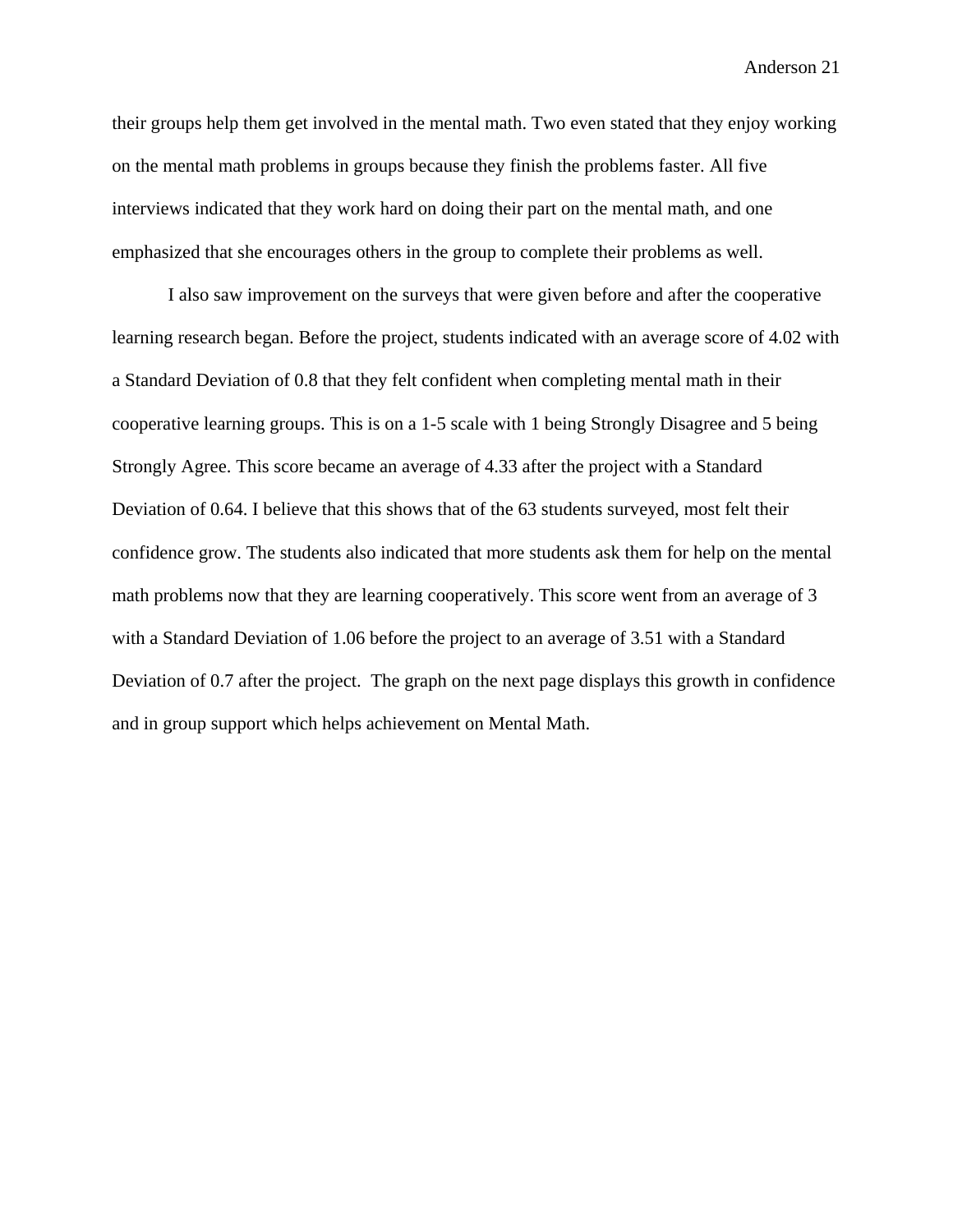

Mental Math Confidence and Group Support

It seems that using cooperative learning in the classroom helps students to complete more mental math problems correctly than working on the mental math individually. They have group members to encourage them to get problems done, and to motivate them to work. They still complete their timed facts test individually, and I can attest to growth in their math facts. I am actively engaged in observing the students while they work, and they each have a specific job they must complete for their team or they won't receive any credit. By doing their jobs for their team, they are ensuring that each member succeeds on their daily Mental Math problems.

My second research question was, "What will happen to students' abilities to complete their daily math assignments, also known as Written Practice?" when working cooperatively. I found that students' understanding increases on the daily assignments when working cooperatively. Understanding can be defined and measured in many different ways. I believe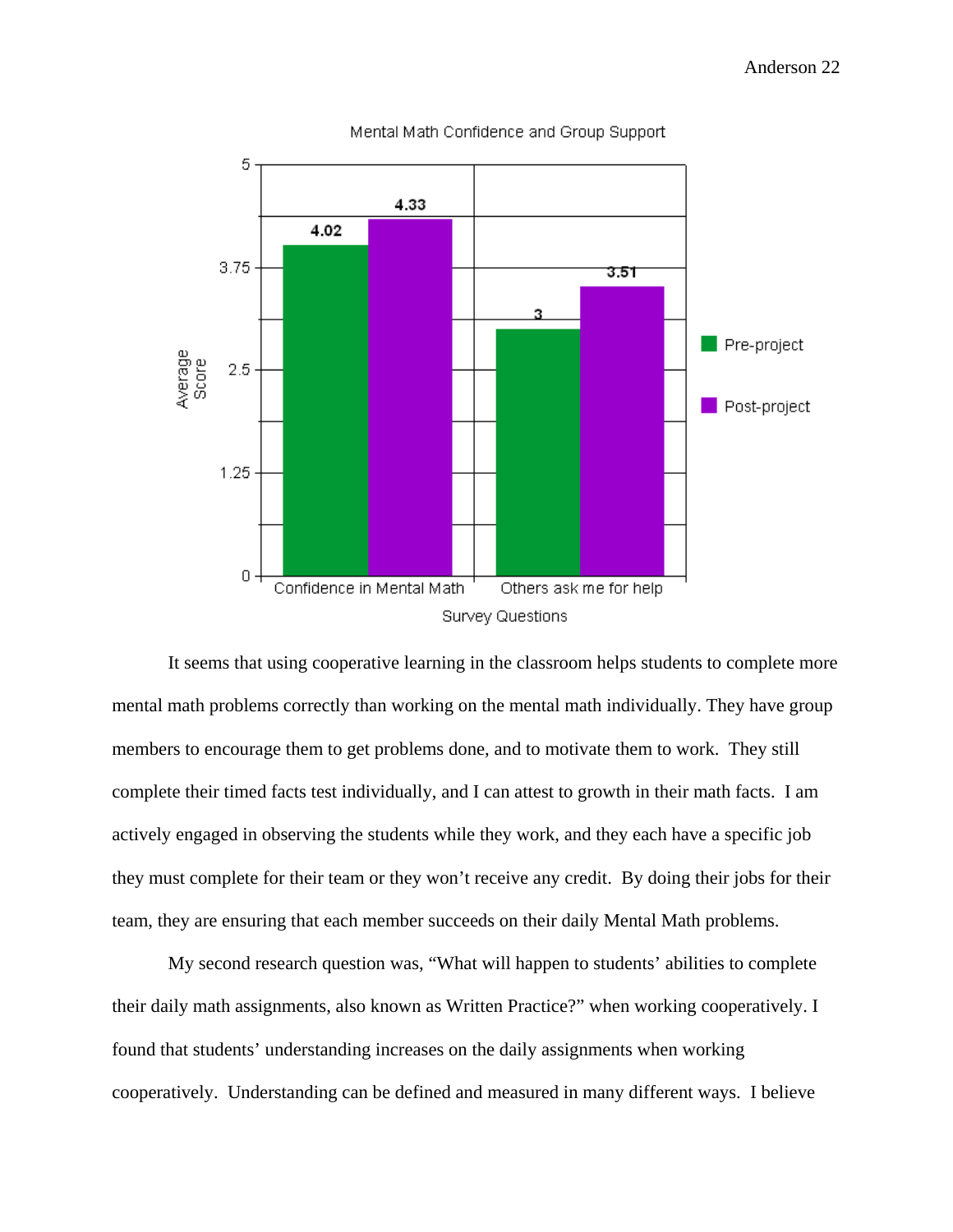that students understand a concept when they can work without my prodding them every step of the way. Students' understanding can display itself when they explain a concept to another student.

I noticed this trend first in my daily assignment journal. Before the project began, many students would ask me questions. I could not always answer all of the students' questions due to the limited class time. Also some students would put their hands down after waiting awhile, and I never knew if this was because they got tired of waiting or they had their question answered. After the project began, the students were asking each other math questions before they asked me. I saw this first on February 6, 2008 not long after the project began. Their frustration on waiting with their hand up was getting better, and they began to ask others in their group before they asked me. This was noted in my observation journal with this entry: "…the trust in themselves seems to be growing though, but my only evidence of that is they go to each other now more than they go directly to me" (Personal Journal, February 6, 2008). As a teacher, I was ecstatic because I was free to help groups one-on-one rather than focusing on the class as a whole.

I also shared in my journal on February  $12<sup>th</sup>$  that students were working together more and relying on each other more. This is evident when they asked each other for help before they ask me. I made the following entry on March  $10^{th}$ :

My students are becoming more confident with each other as their communication with each other has grown. I see them going to each other more often than going to me with their questions. This week I answered no questions at all during the problem solving on Friday. (Personal Journal, March 10, 2008)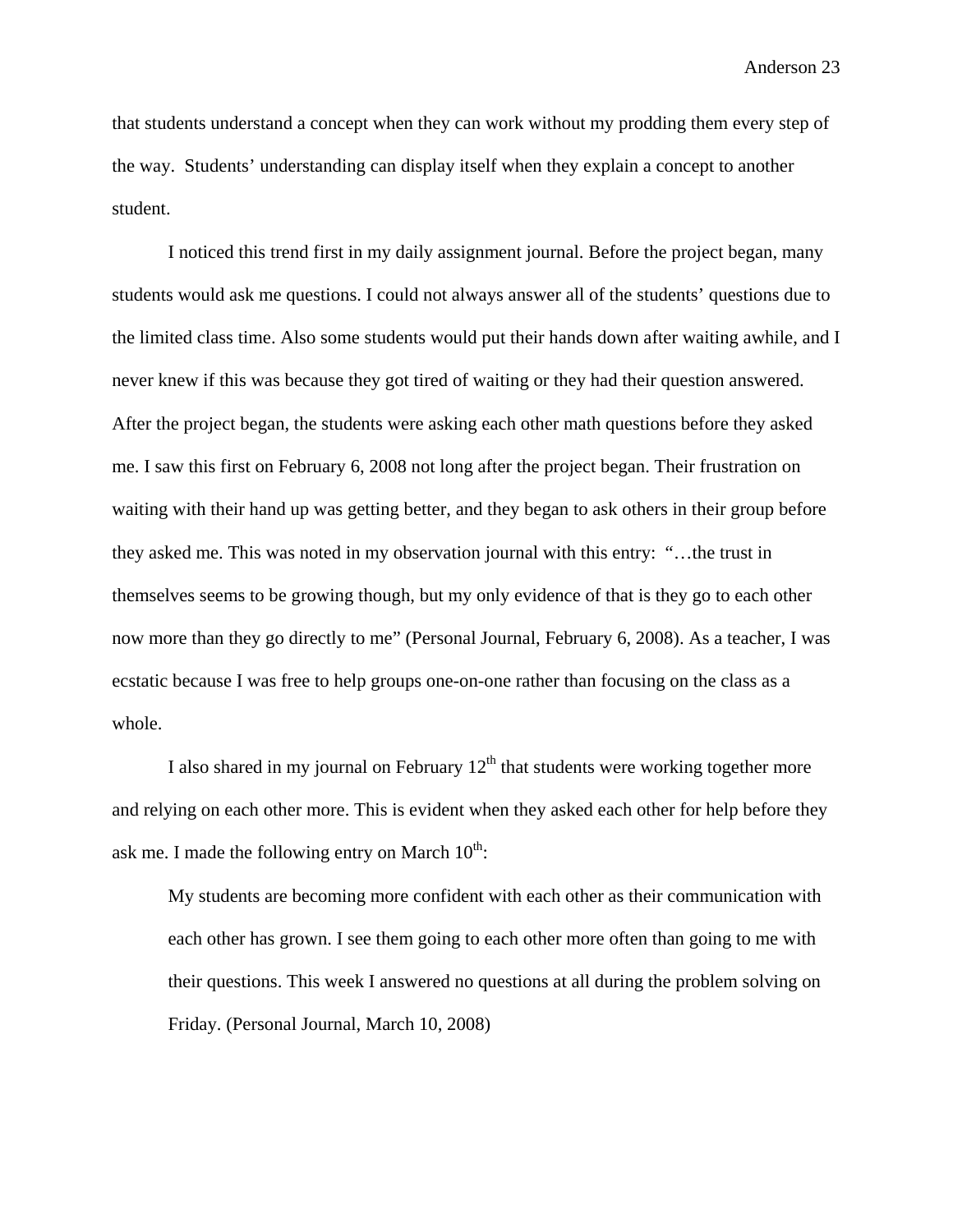Obviously, understanding was a work in progress, and I had to structure classes sometimes to force the students to communicate if they were understanding a concept or not. Yet the understanding was happening.

I also found this trend in the student interviews. Two of the students I interviewed told me that, "I get to ask my group questions before I have to ask the teacher." The first student believed that her group members were so confident and understood the material so well that all she had to do was ask them and they would explain it to her. The other student stated: "If I have a question I get the chance to ask my teammate from their perspective first before I ask the teacher." I trust that this is beneficial because peers can sometimes explain concepts to each other better than I can explain it to them.

Before I began the project I knew that students understood certain concepts by looking at their grades on the daily assignments, but rarely was I able to discuss the math with them. By requiring the students to do a certain amount of problems and discuss their answers to these problems to their teammates, the students were communicating mathematically more than they were before. These students were also checking for understanding of the math concepts, and not only their own understanding but the understanding of the group as a whole. There have even been some instances in which students ask there team members, "How did you get that?", and the students have to communicate methods as well as answers. I know from experience that I must truly understand a concept before I can explain it to another person. One student stated, "My group helps to keep me on task so I know what is going on." This person will know more about math because her group helped her to focus on the math rather than other things going on in the room. Before the cooperative groups, students would only have had feedback on their understanding from their homework or answers to questions in class. Now, through the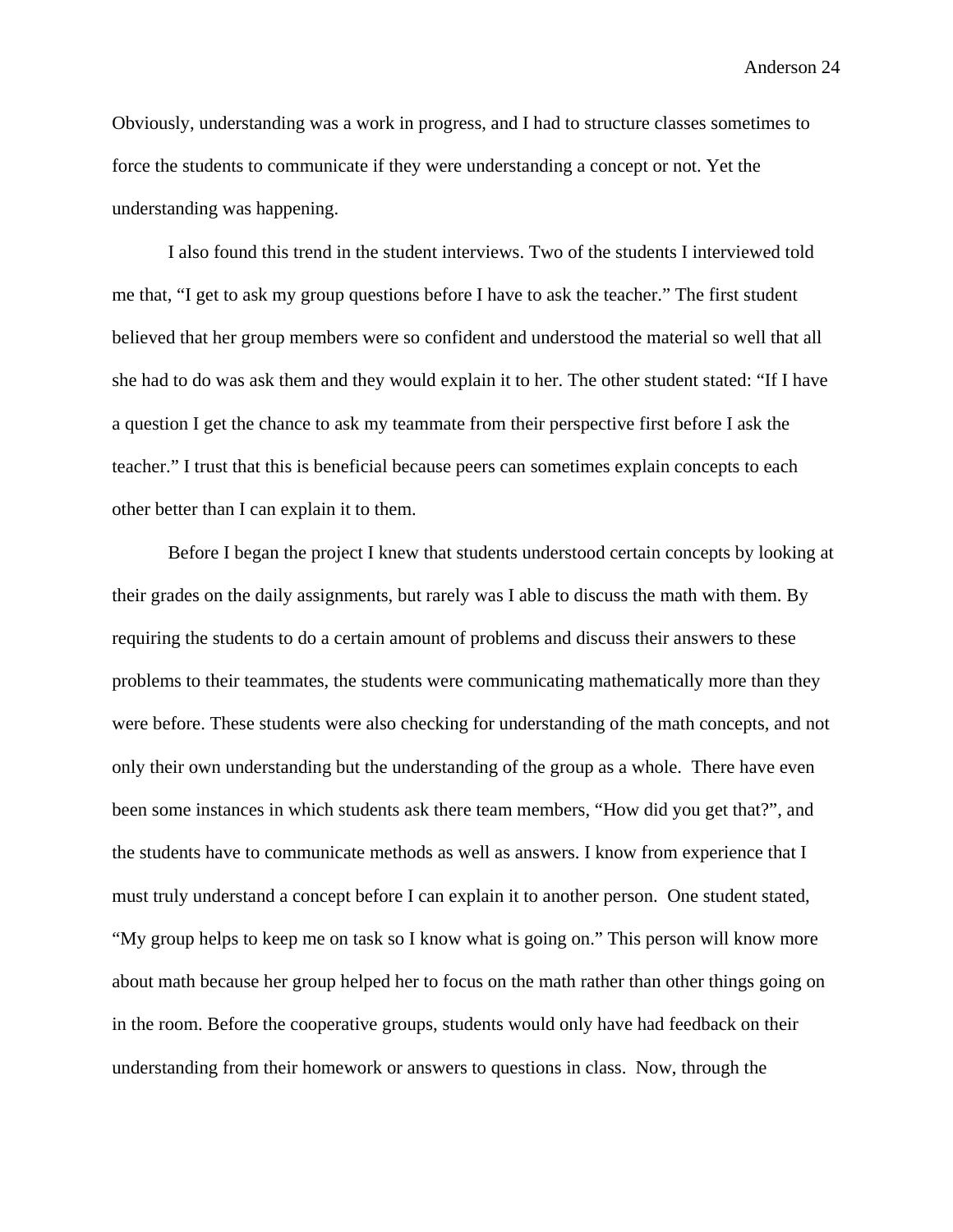organization of the cooperative learning, the students were checking for understanding on every single daily math problem. Every student on the team was required at some time during the lesson to prove their understanding, yet the group was there to coach them through it if they needed help. They were there for each other.

They students were questioned on pre-surveys and post-surveys about whether working in groups helped them to understand math concepts better. Students stated before the project an average score of 4.12 with a Standard Deviation of 0.93, and after the project an average score of 4.3 with a Standard Deviation of 0.67. This tells me that their opinion didn't change much from beginning to end, but many students indicated that they actually used their groups to help them understand math concepts. About half also believed that their math groups could help them to understand math better, one student even progressed from a score of 1 (Strongly Disagree) before the project to a score of 4 (Agree) after the project. She felt her group helped her understand math concepts more than working alone. The graph on the next page shows this slight growth for the class total and the large growth for my second period student.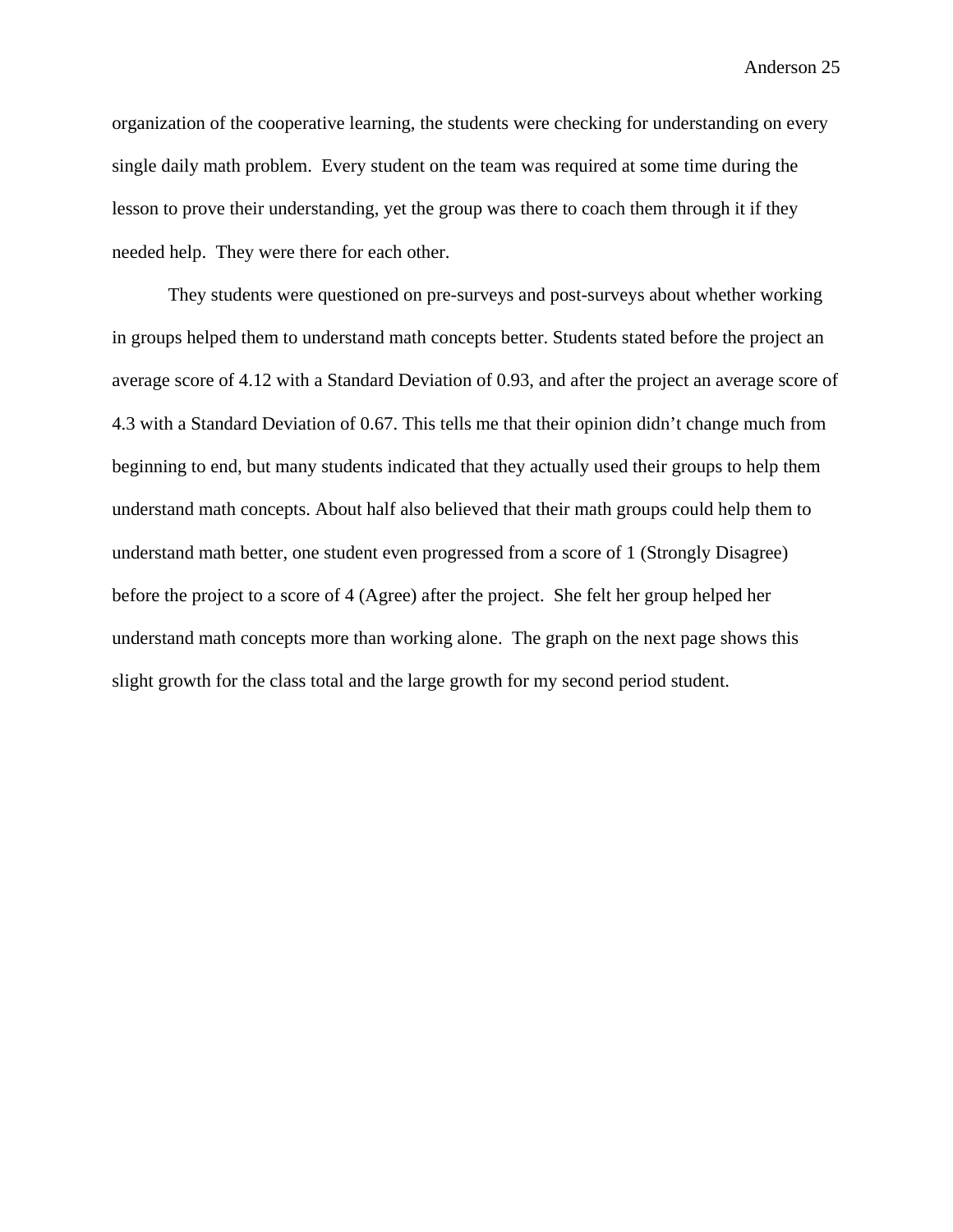

Math Understanding

I also wondered about students' confidence in problem solving individually versus in a cooperative learning team. Confidence can be measured in many different ways, but I defined confidence with my students as the ability to attempt a problem solving problem. I was not looking at accuracy of solutions, just the chance to try to answer each problem solving problem on every Friday. My research question was, "What will happen to students' confidence in themselves as problem solvers when asked to work cooperatively?" Students were more confident working in a cooperative learning team than working on problem solving by themselves.

 I had the students keep problem solving journals. Fifty-six of the sixty-two students who have written in their journals about problem solving in their cooperative learning team have indicated that working in a team allows them to help each other and check each other's work.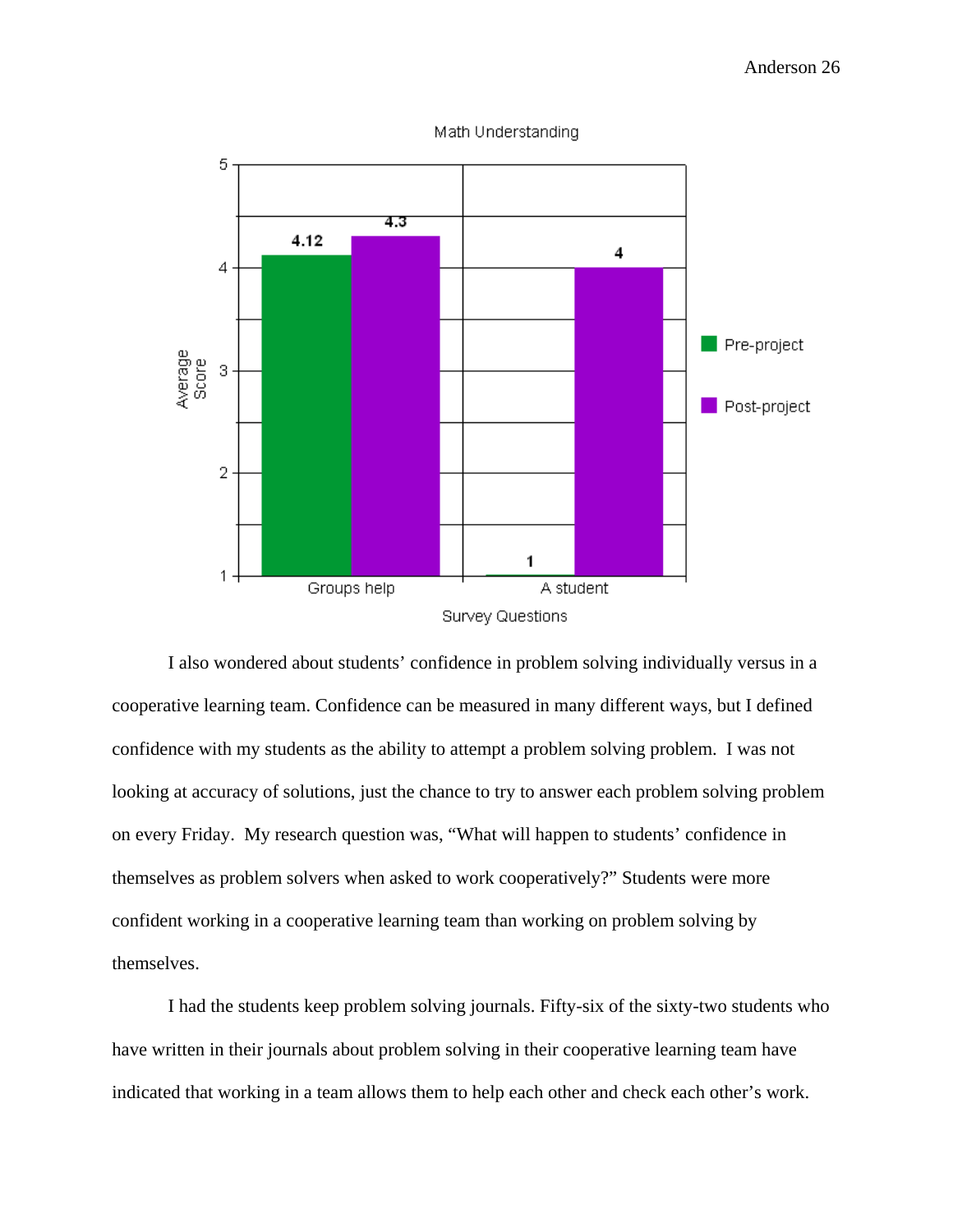One student wrote, "…it is fun to see what we all get (for answers as well as methods to get the answers)…." Many students indicated the same feeling that cooperative teams were a place to share. This tells me that students can help each other to solve problems as well as help them to see different ways to solve problems. Another student journal entry stated, "We can discuss the answers in our group, and we can ask each other for help." This is further evidence to me that the students are helping each other on problem solving while working in cooperative learning teams. Another student explained that, "If we don't understand the problem, we can ask someone in our group to explain what the problem is asking." Students help each other in many ways while working on problem solving in their cooperative learning teams--ways that were not experienced while working on their own.

In student interviews, I focused questions on using cooperative learning to solve problems in math. We completed problem solving in our groups every Friday and I interviewed seven students about their experiences with cooperative learning while problem solving. One student stated, "I would rather do problem solving in a group because we can learn from each other more." This tells me that she would prefer to work on problem solving with her team because of the help that her team gives her. Another student said, "Working in my team helps me to get a new perspective on math."

There is more than one way to solve any problem, and when students work together with a team they can see other ways to solve the same problem. Students become better problem solvers and begin to see many different methods to solve problems. A cooperative learning team allows students to help each other experience different ways to solve problems.

The students completed a pre and post-survey to determine their opinion of how cooperative learning would affect their problem solving confidence. One question that I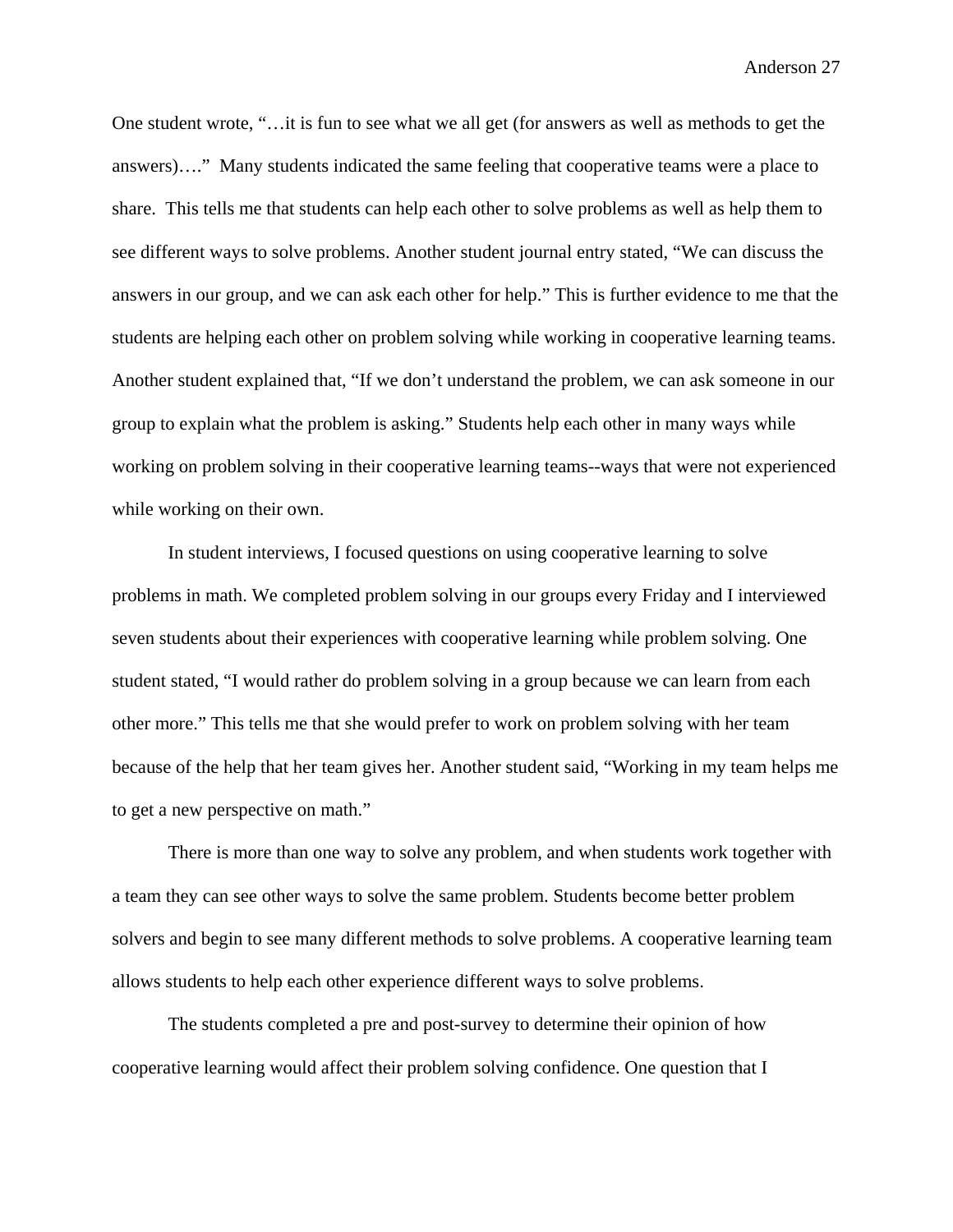addressed in the survey was the fact that the students have more confidence to try problems when they work in their cooperative learning groups. Before the project, they indicated an average score of 4.27 with a Standard Deviation of 0.89 on a 1-5 scale when 1 means Strongly Disagree and 5 means Strongly Agree. After the project their score went up a small amount to 4.43 with a Standard Deviation of 0.8. This is not a significant jump for the sixty-two students, but I did see an increase in many of the scores when it came to confidence in working together.

The last question I asked them on their problem solving survey was "Would you rather work with a group on problem solving than by yourself, and Why or Why not? The class average score before the project was 4.24 with a Standard Deviation of 1.22. The average score after the project was 4.55 with a Standard Deviation of 0.92. This may not be a statistically significant change, but it does tell me that many students would rather work in their groups on problem solving than work on their own. Some students did state on their surveys that the best thing about working in a group is that, "…we help each other…." Working on problem solving in cooperative learning teams allows students to help each other understand math problems as well as find the many different ways to solve these problems. The graph on the next page displays the improvement from the survey questions on problem solving.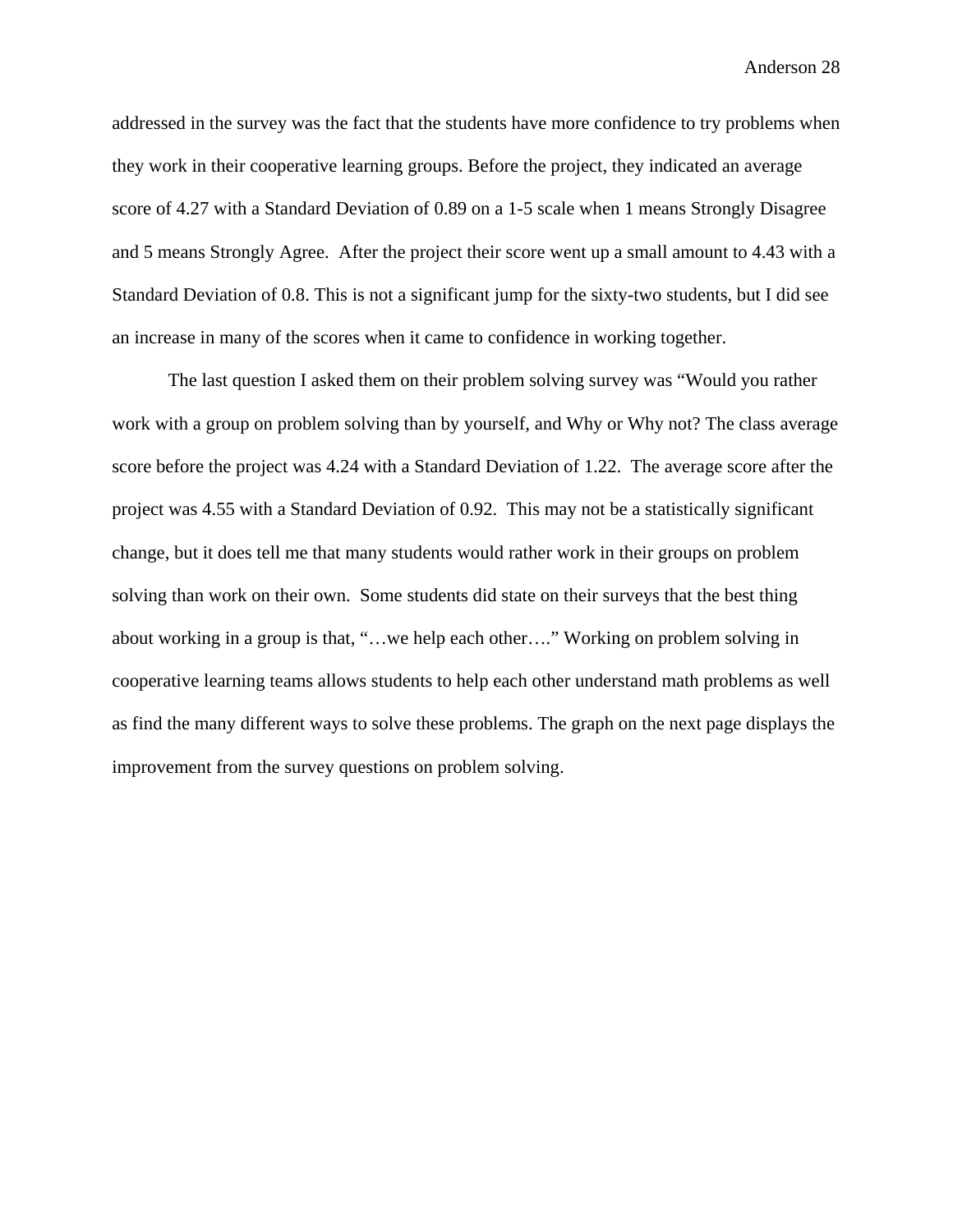

Problem Solving Data

The last research question that I investigated was: "What happens to my teaching when I try to incorporate cooperative learning in my classroom?" Saxon Course 3 textbook is known for its ability to be an individualized method of repeated practice. Many teachers use Saxon in the way that it promotes; ten minutes on the Facts Test and Mental Math, a twenty-five minute Lesson, and the Written Practice problems start in class and finish at home as homework. Teaching this way in a middle school situation does not leave much time for cooperative activities. The Saxon textbook recommends a certain amount of time spent on each part of the lesson. Moving to cooperative learning would mean that as a teacher I would have to restructure the lessons in order to fit them in the fifty-four minutes that I am given with each class period. I would have to change the way that I was teaching from the Saxon book.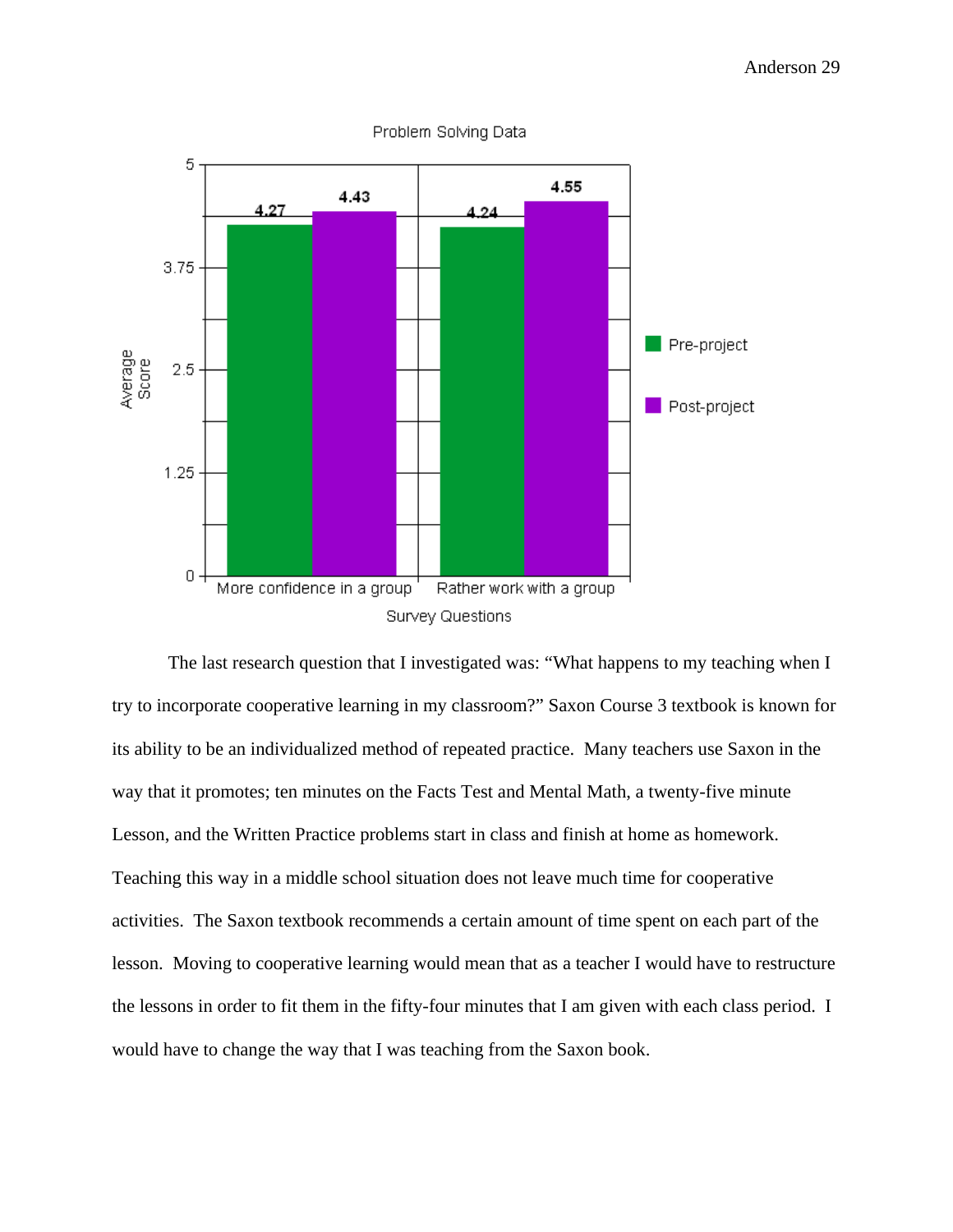I found that when I use cooperative learning, the classroom becomes centered on the students and not the teacher. I started the year with standing at the front of the room, being the "timekeeper", and being the instructor of the lesson. I began using the structure of cooperative learning teams to complete the Mental Math, and each student was given a certain job to complete each day. I followed with cooperative activities on each daily assignment in their teams, and I also moved the problem solving from the daily lessons to a special day just for problem solving. I began to notice that I was no longer the instructor of learning, but I became the facilitator of learning.

In my personal journal, I found an example of when I first realized that the classroom environment was no longer centered on me at the board or standing in front of the classroom. My entry read:

I am changing from a teacher that primarily worked their examples on the board and stressed seatwork, to a teacher that forces students to work together and be more independent while working on their own. I just need to make sure that I am more structured and I take more risks with my project as they can't be successful if I don't give them the chance to be. (Personal Journal, March 10, 2008)

I struggled with this change in that I had to manage the classroom differently and put faith and trust in the students that they could meet their objectives.

By taking me out of the equation, the students go to each other for answers to their mathematical questions. When I am in front of the class at the board, I only get a chance to answer a few questions. I see what a disservice this could be to students as there may not be time to answer all of their questions. It has been quite amazing to see them start to go from relying on me for answers to relying on each other. I first noticed the students relying on each other when I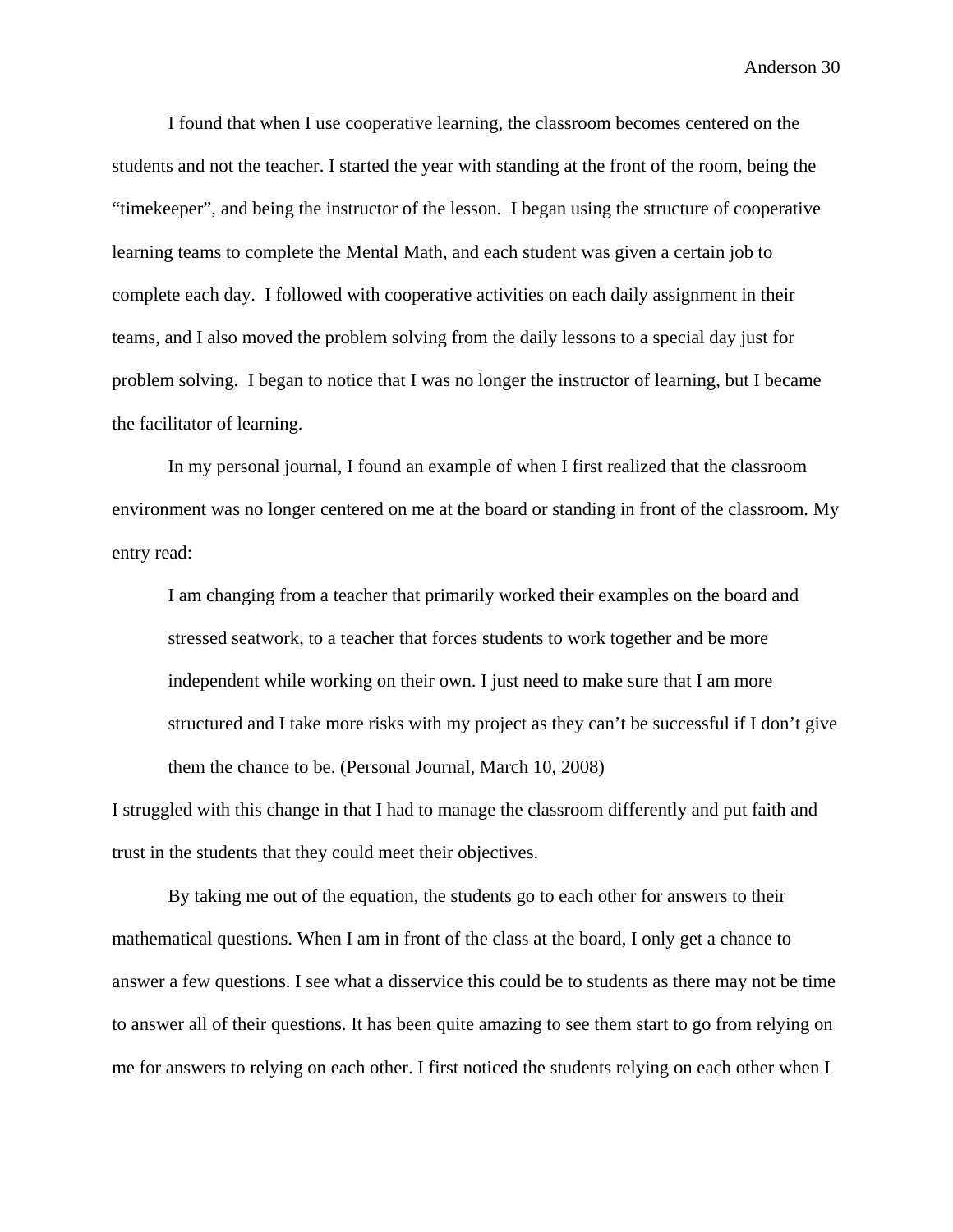read the third entry in my journal. I wrote, "…the trust in themselves and their groups seems to be growing though, but my only evidence of that is they go to each other now more than they go directly to me" (Personal Journal, Feb. 11, 2008) This entry confirms that I observed answering fewer questions, and I saw the students going to each other more after not much time with cooperative learning incorporated into the classroom. I again noticed a few weeks later something totally amazing about their problem solving.

My students are becoming more confident with each other in their groups as their communication with each other has grown. I see them going to each other more often than going to me. This week I answered no questions at all during the problem solving on Friday. (Personal Journal, March 10, 2008)

I did not answer a single question during their problem solving on Friday. That has never happened before in my teaching. The students asked their group members every question that they had on the problem solving activity. They were definitely focused on the math lesson and not on me.

 The students' learning was definitely more focused on themselves when they were not just sitting at their desks listening to the teacher lecture. When they were actively involved in the mathematics; whether at the front board, at their desks with white boards, or in their cooperative learning groups, they were in control of their own learning. This was included in one of my personal journal entries, "I want them to be more actively involved in every single problem. I tried to make this happen by asking them first to work on the marker boards. They then had to be responsible for every single problem together" (Personal Journal, February 25, 2008). I see the evidence of the students group work when I use another tool besides lecturing at the front of the room. By making the students actively involved in the learning, they can gain more from each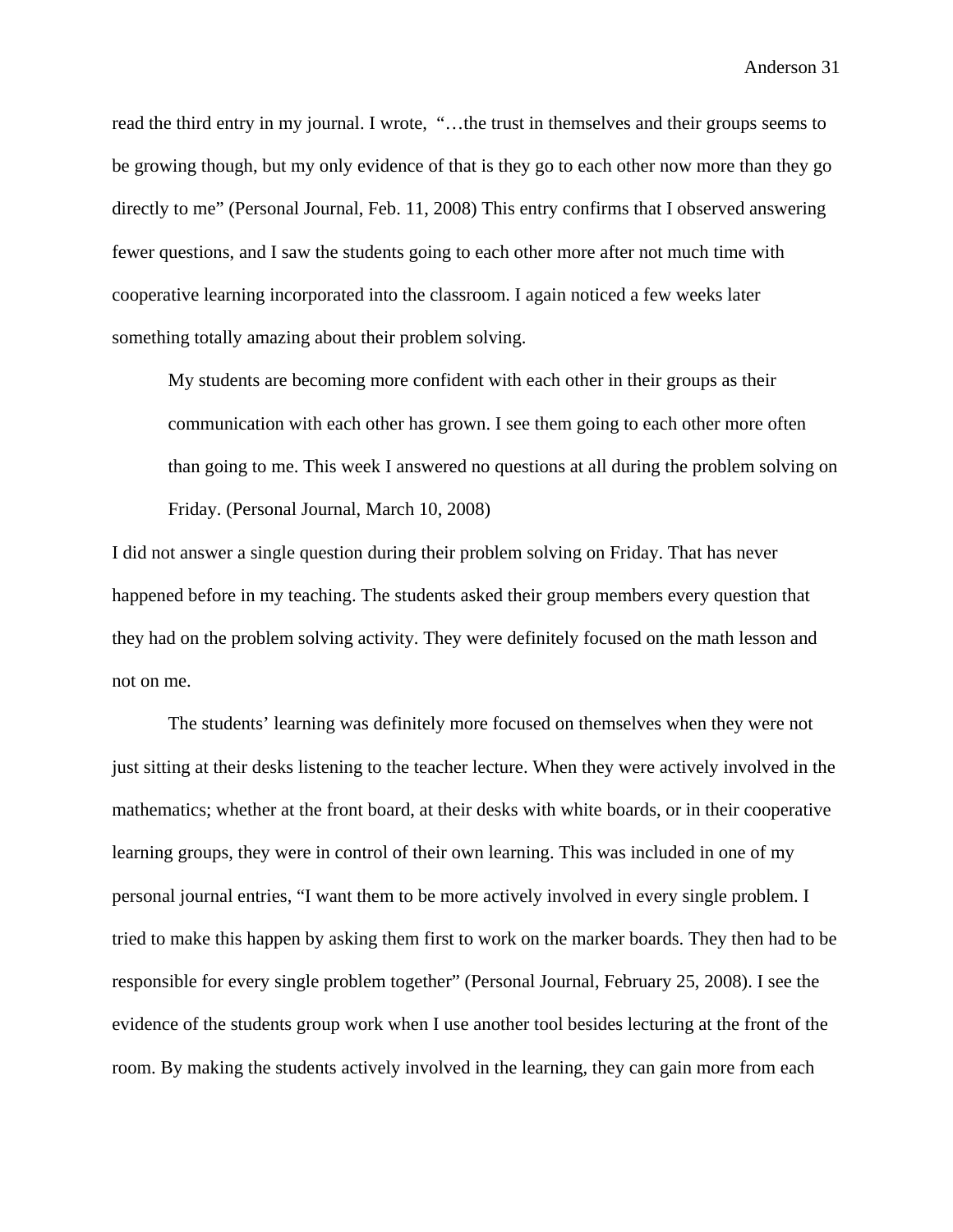other than I could give them with strictly demonstration at the front of the room. Later in my journal I made the following entry:

The cooperative learning overall is going well, with the groups using their time wisely and actively learning from each other. I have seen this on the group journals that I had them complete. They like to work together and learn from each other. I know how structured it needs to be, and now I notice that we are seeing the benefit of that structure. (Personal Journal, March 24, 2008)

 By reorganizing my classroom and my teaching, the students can benefit greatly from each other. By focusing the classroom only on myself at the front of the room, I could be hindering their learning of math. Although the Saxon Course 3 textbook is primarily individually instructed, the students are empowered when the instruction comes from each other in their cooperative learning teams rather than from me.

#### **Conclusions**

When implementing cooperative learning into an individualized curriculum such as Saxon, I found that the student performance on Mental Math increased. I also found that the Written Practice daily assignments were enhanced and student understanding improved with cooperative learning teams. Problem solving has often been an area in which students are not confident in their math abilities, but I did see students become more confident working with their groups rather than solving problems on their own. Finally, my teaching was changed as a result of the cooperative learning. The students were now in charge of their own learning.

My findings prove to me that cooperative learning is a valuable tool for any classroom teacher. The fundamental theme of interdependence states that cooperative groups are only as strong as their weakest members, with each member being equally responsible for the learning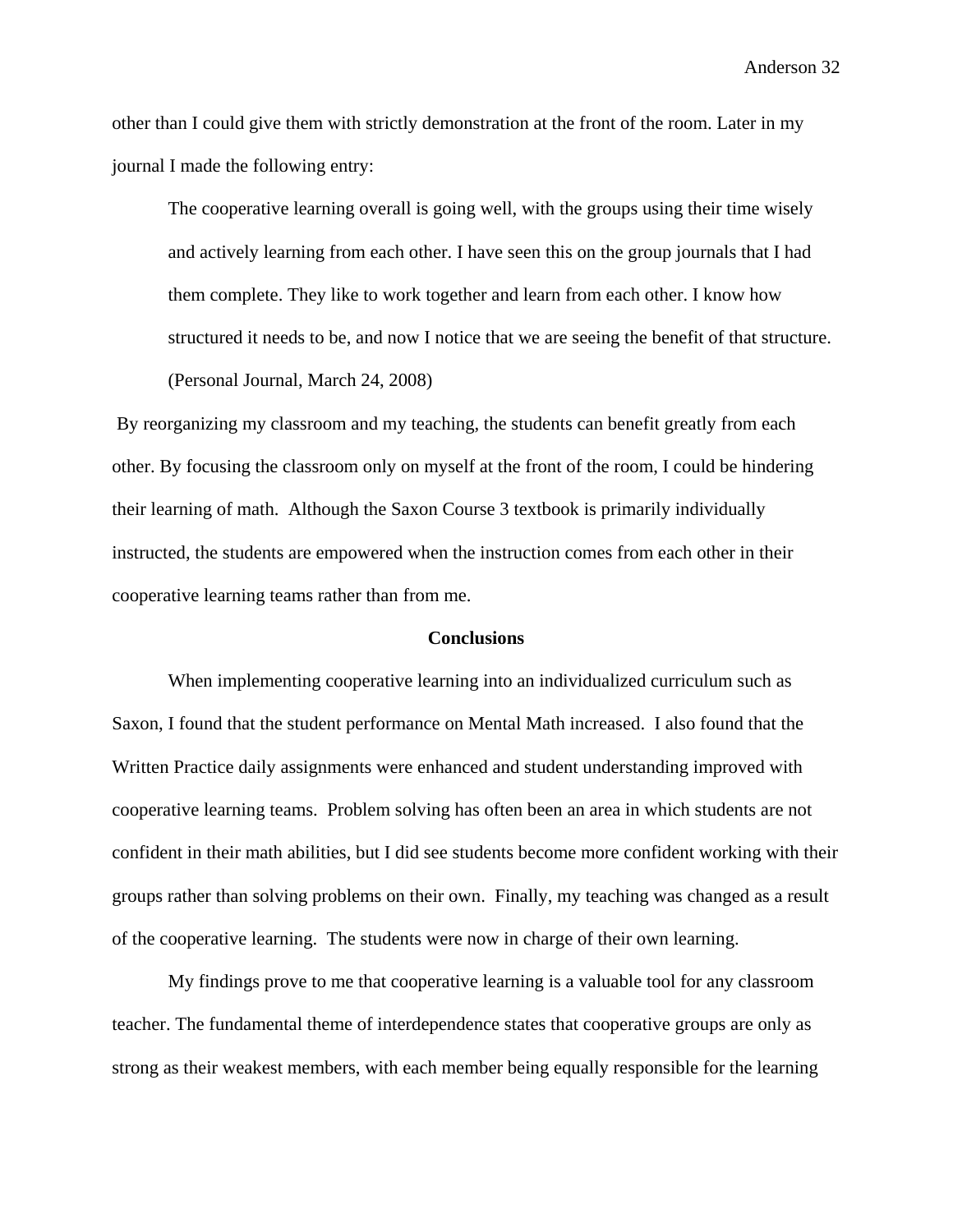groups' successes or failures. This idea of interdependence was observed with the cooperative groups working out of the Saxon Course 3 textbook. The textbook focuses on the individual, yet the group focused on each other. Cooperative learning can indeed be implemented with an individualized curriculum like Saxon. I believe the students have successfully completed the requirements of our eighth grade curriculum with cooperative learning enhancing their journey. Just as Antil et al. (1998) say, that if it is individual, it is probably not cooperative learning. Cooperative learning can not just be implemented by sticking students together. D. Johnson, and R. Johnson (1999) and Sapon-Shevin (1994) agree that students must be taught how to work cooperatively. I taught them how to work cooperatively, but the students took it from there. The students grabbed on to the leadership, decision-making, and math skills that they needed to help each other accomplish the goals set out for them. They worked together to reach every goal they set for themselves. Smith (2000) found that giving the students control can be one of the hardest things for a teacher to do, but one of the most beneficial for students' learning. I saw my control over the students' thinking change when they were empowered to think for themselves. I assert that learning cooperatively is a valuable tool for learning in any classroom, but especially in my mathematics classroom using the Saxon math curriculum.

#### **Implications**

The school year has ended, but I have never been more excited to begin the next year. I know that I want cooperative learning to be an integral part of my classroom teaching practice. I do not want to wait until next January to implement another research project; I want to begin as soon as I can to incorporate cooperative learning as a tool in my classroom. Whatever book is chosen for my district, I know that I can incorporate cooperative learning as a tool for my students' success. With the Saxon Course 3 textbook, the students will most likely complete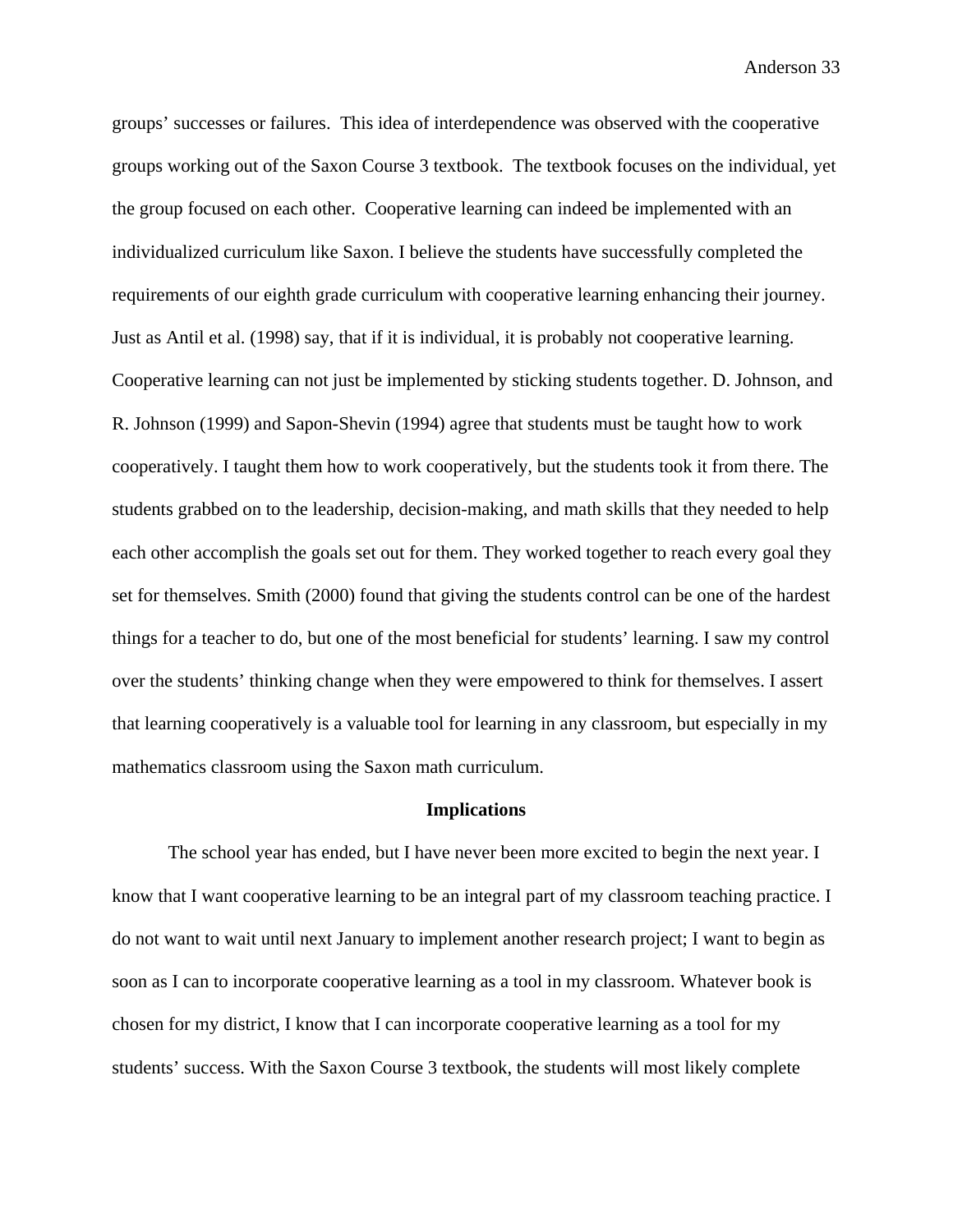more mental math problems working in teams. Their understanding of the written practice may be enhanced. They may even choose to work in teams during their problem solving rather than work by themselves. Based on my findings, I know that my students can be even more successful mathematics by working together.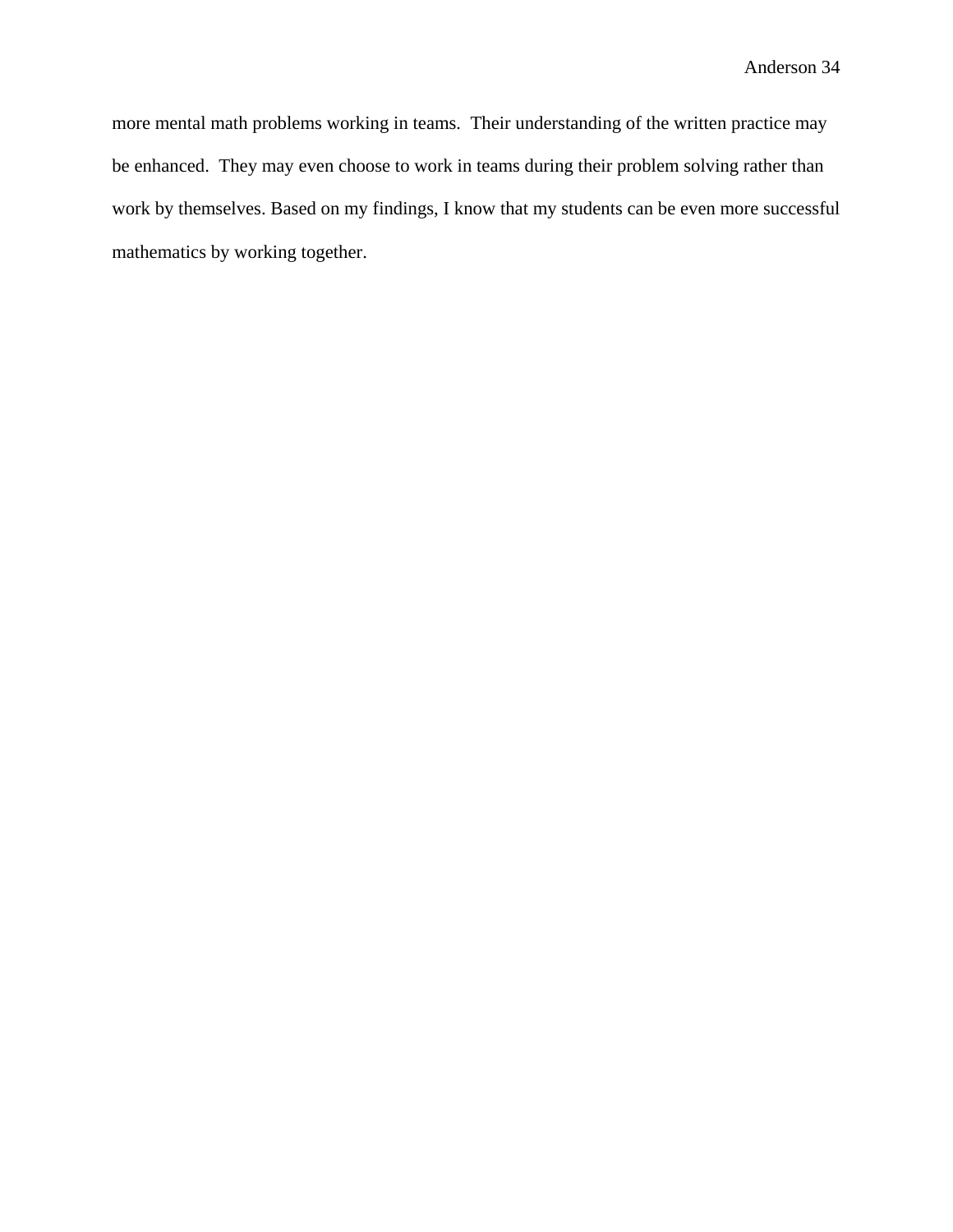#### **References**

- Antil, L., Jenkins, J., Wayne, S., & Vadasy, P. (1998). Cooperative Learning: Prevalence, conceptualization, and the relation between research and practice. *American Educational Research Journal, 35(3),* 419-454.
- Battistich, V., Solomon, D., & Delucchi, K. (1993). Interaction processes and student outcomes in cooperative learning groups. *The Elementary School Journal, 94(1),* 19-32.
- Johnson, D. & Johnson, R. (1999). Making cooperative learning work. *Theory into Practice, 38(2)*, 67-73.
- Leikin, R., Zaslavsky, O. (1997). Facilitating student interactions in mathematics in a cooperative learning setting. *Journal for Research in Mathematics Education, 28(3),* 331- 354.
- Personal Journal. Journal kept February 12, 2007 to April 10, 2008.
- Qin, Z., Johnson, D., & Johnson, R. (1995). Cooperative versus competitive efforts and problem solving. *Review of Educational Research, 65(2),* 129-143.
- Sapon-Shevin, M. (1994). Cooperative learning and middle schools: What would it take to really do it right? *Theory into Practice, 33(3),* 183-190.
- Smith, M. S. (2000) Balancing old and new: An experienced middle school teacher's learning in the context of mathematics instructional reform. *The Elementary School Journal, 100(4),*  351-375.
- Stevens, R. & Slavin, R. (1995). The cooperative elementary school: Effects on students' achievement, attitudes, and social relations. *American Educational Research Journal, 32(2)*, 321-351.

Student Interviews. (February 2008 to April 2008)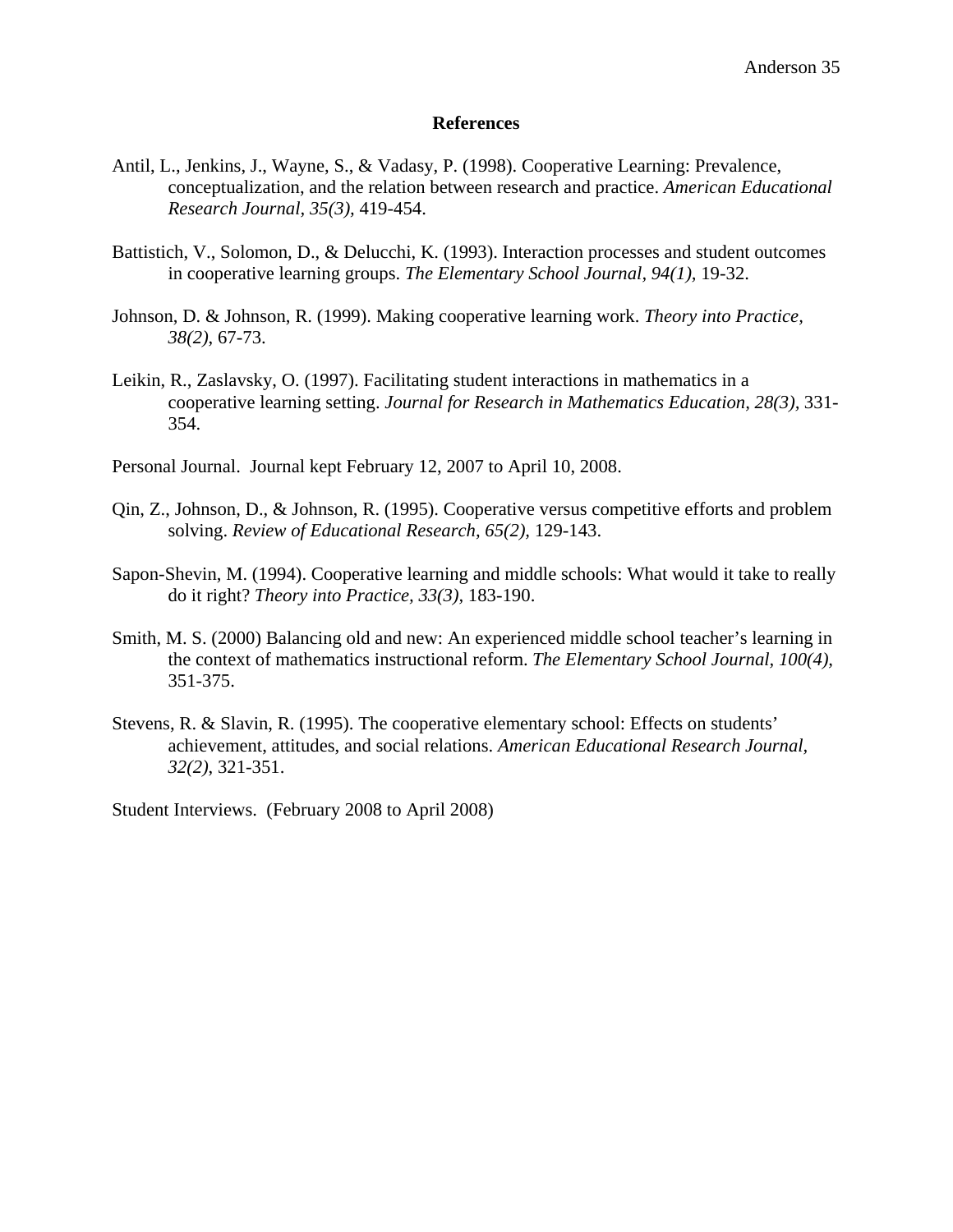# **Appendix A**

Research Question 1: What will happen to students' abilities to complete mental math when asked to work cooperatively?

## **Pre-Project Survey**:

| Please give your honest response to each statement                  |  |             |  |  |             |  |  |
|---------------------------------------------------------------------|--|-------------|--|--|-------------|--|--|
| SA-Strongly Agree A-Agree N-Neutral D-Disagree SD-Strongly Disagree |  |             |  |  |             |  |  |
|                                                                     |  |             |  |  |             |  |  |
|                                                                     |  |             |  |  | SA A N D SD |  |  |
| 1. I feel confident when I complete mental math                     |  | $5$ 4 3 2 1 |  |  |             |  |  |
|                                                                     |  |             |  |  |             |  |  |
| 2. Mental math helps me understand math better                      |  | $5$ 4 3 2 1 |  |  |             |  |  |
|                                                                     |  |             |  |  |             |  |  |
| 3. Other students ask me for help on mental math                    |  | $5$ 4 3 2 1 |  |  |             |  |  |
| 4. I enjoy working on mental math                                   |  | $5$ 4 3 2 1 |  |  |             |  |  |
|                                                                     |  |             |  |  |             |  |  |
| 5. I do the best I can on mental math                               |  | $5$ 4 3 2 1 |  |  |             |  |  |
|                                                                     |  |             |  |  |             |  |  |
| Please answer the following questions:                              |  |             |  |  |             |  |  |
| 6. What is the best thing about mental math?                        |  |             |  |  |             |  |  |
|                                                                     |  |             |  |  |             |  |  |

7. What is the worst thing about mental math?

8. What would make working on mental math better?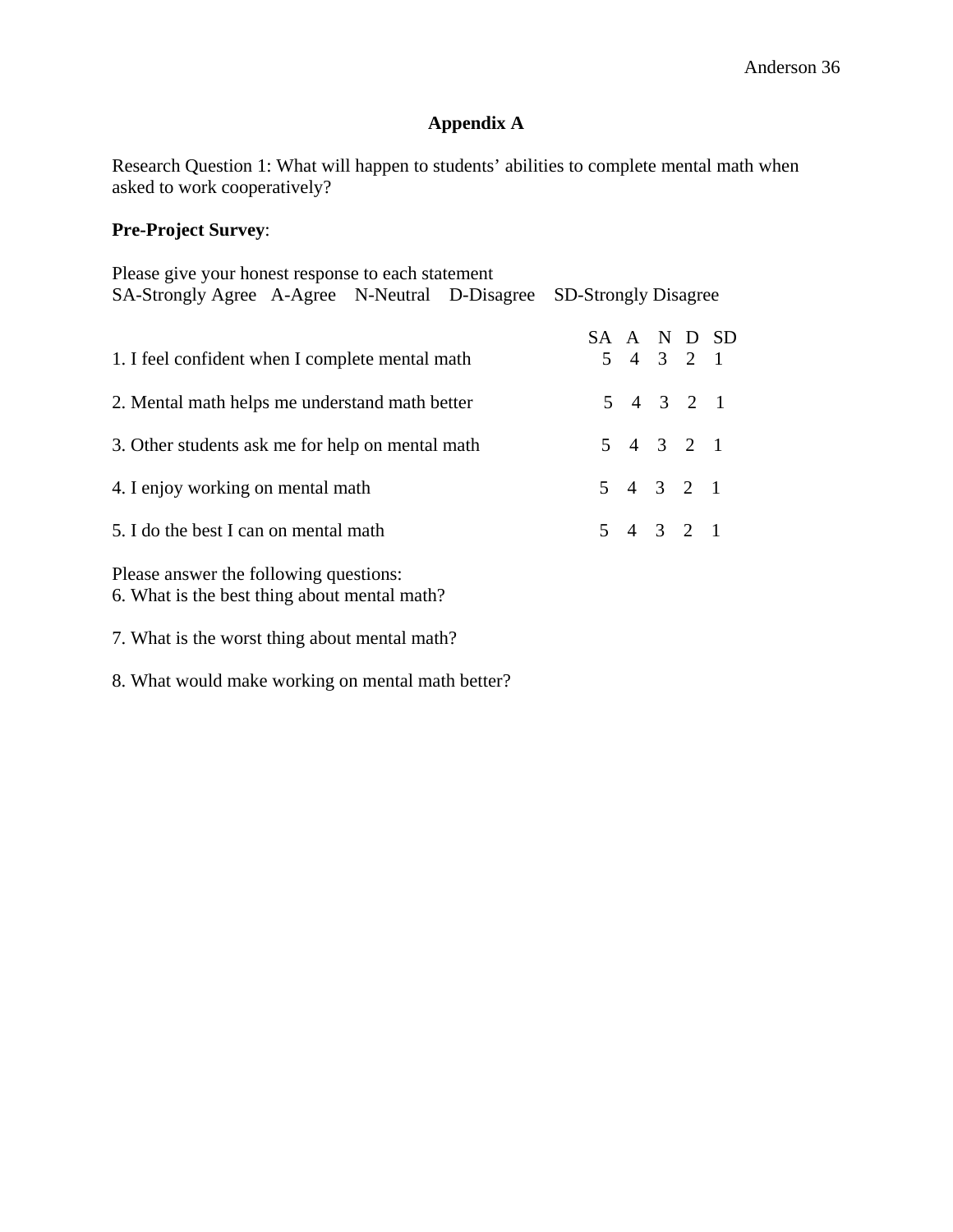# **Appendix B**

Research Question 1: What will happen to students' abilities to complete mental math when asked to work cooperatively?

## **Post-survey**

| Please give your honest response to each statement                  |  |  |             |  |             |  |
|---------------------------------------------------------------------|--|--|-------------|--|-------------|--|
| SA-Strongly Agree A-Agree N-Neutral D-Disagree SD-Strongly Disagree |  |  |             |  |             |  |
| 1. I feel confident when I complete mental math in my group         |  |  | 5 4 3 2 1   |  | SA A N D SD |  |
| 2. Mental math helps me understand math better                      |  |  | $5$ 4 3 2 1 |  |             |  |
| 3. Other students ask me for help on mental math                    |  |  | $5$ 4 3 2 1 |  |             |  |
| 4. I enjoy working on mental math                                   |  |  | $5$ 4 3 2 1 |  |             |  |
| 5. I do the best I can on mental math                               |  |  | $5$ 4 3 2 1 |  |             |  |
| Please answer the following questions:                              |  |  |             |  |             |  |
| 6. What is the best thing about mental math?                        |  |  |             |  |             |  |
|                                                                     |  |  |             |  |             |  |

- 7. What is the worst thing about mental math?
- 8. How did your teamwork change your mental math experience?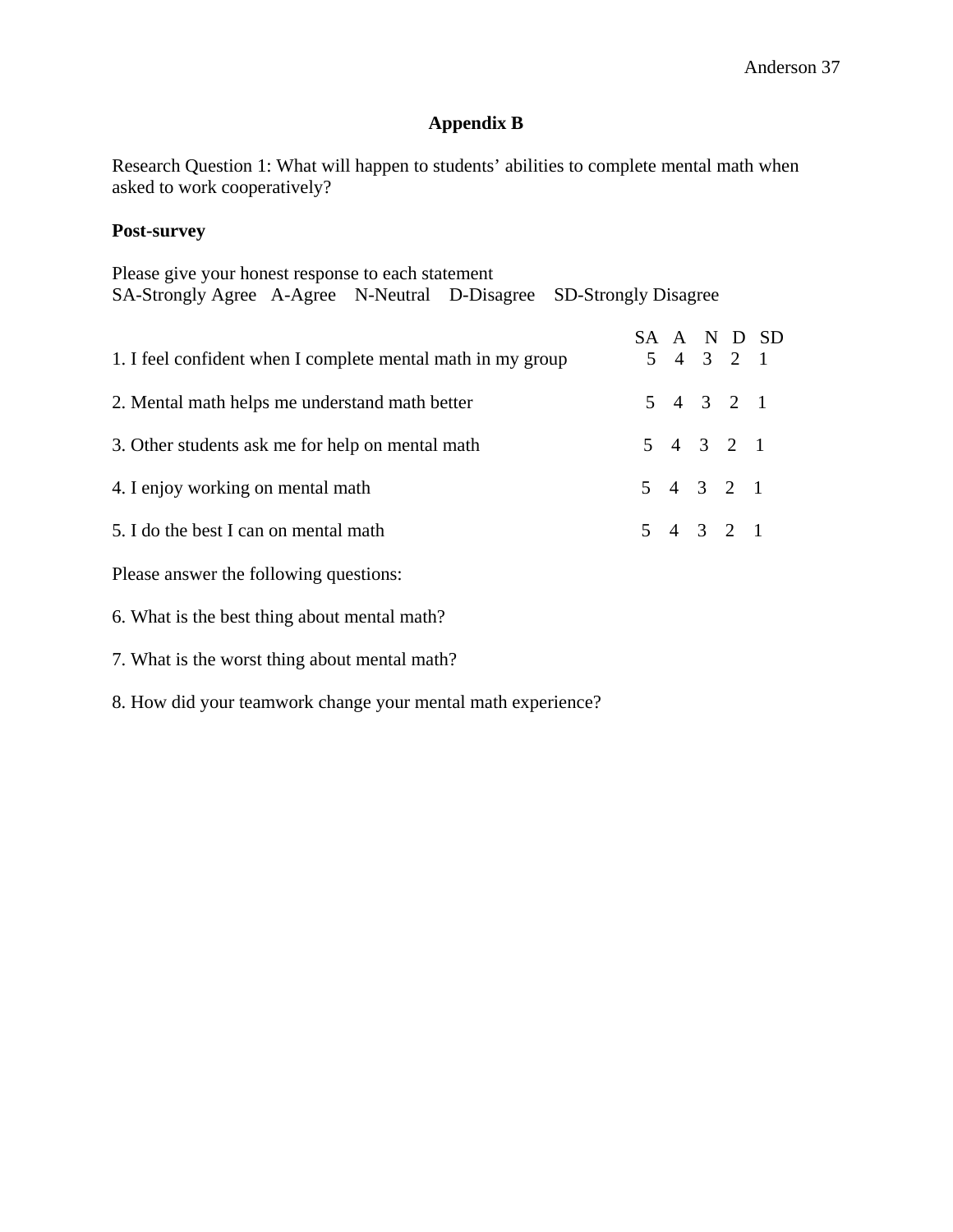## **Appendix C**

Research Question 1: What will happen to students' abilities to complete mental math when asked to work cooperatively?

## **Student Interview Questions**

Student: Class: Date:

- 1. What do you like best about Mental Math?
- 2. What do you like least about Mental Math?
- 3. What makes Mental Math easy or difficult for you?

4. How would you rate being involved in Mental Math on average? 1 is NOT involved and 4 is VERY involved. Why?

- 5. What helps you get involved in Mental Math?
- 6. Does working in your team help you get involved in Mental Math?
- 7. How do you participate in your learning team?
- 8. What do you think about doing Mental Math in your learning teams?
- 9. What do you like/dislike about working with your team on Mental Math?
- 10. How confident are you in your Mental Math ability?
- 11. Are you more confident working on Mental Math alone or with your team?

12. As I am planning for my math class next year, what advice would you give me about doing Mental Math?

13. As I am planning for my math class next year, what advice would you give me about having my students work in teams?

14. Is there anything else I should know about your Mental Math experience?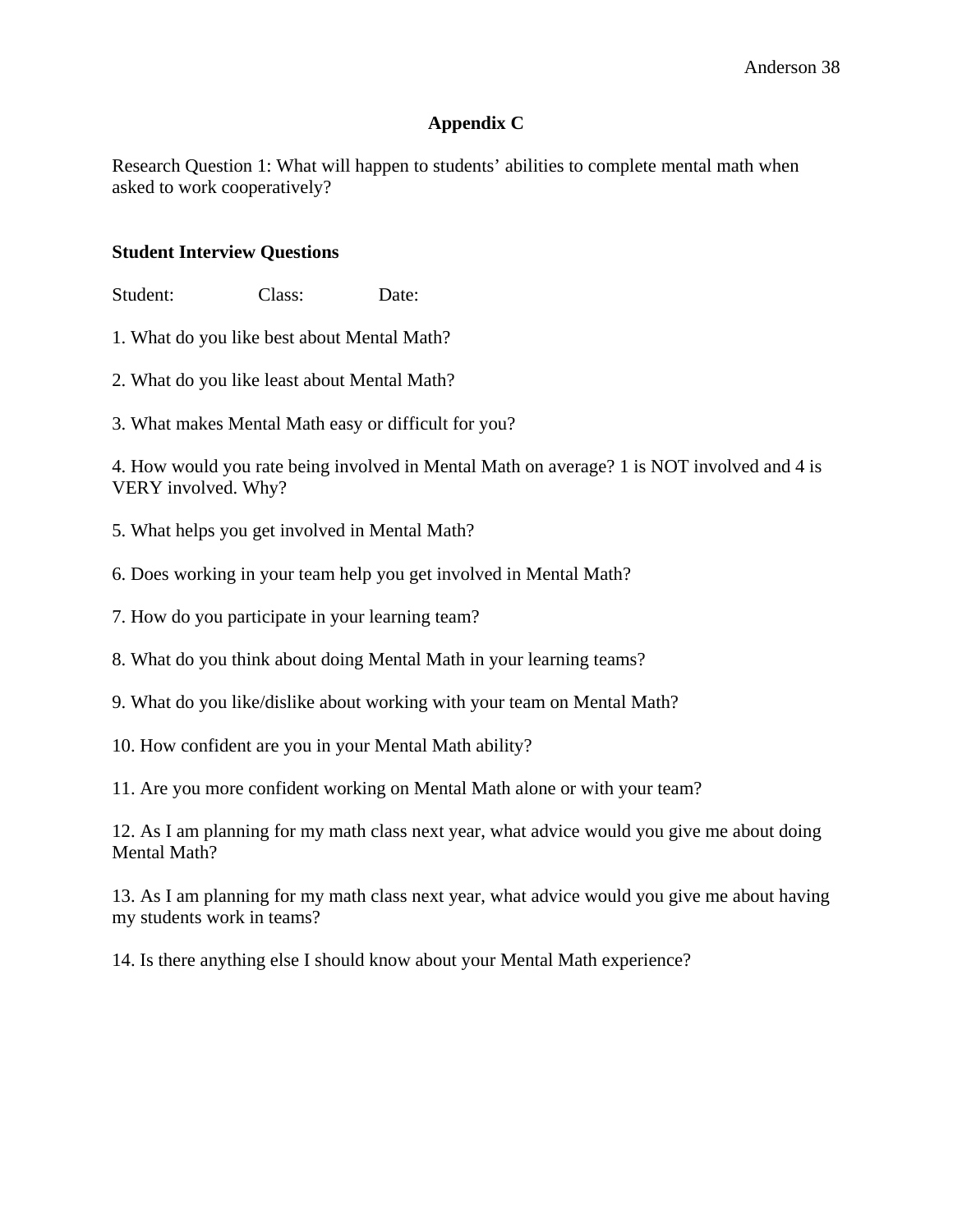## **Appendix D**

Research Question 1: What will happen to students' abilities to complete mental math when asked to work cooperatively?

## **Teacher Journal Prompts**

1. What changes have I seen today in my students' Mental Math ability?

- 2. What surprised me about their Mental Math today?
- 3. What went really well today?
- 4. What did not go as well as planned? What tensions do I feel?

Research Question 2: What will happen to students' abilities to complete their daily math assignments (written practice) when asked to work cooperatively?

### **Teacher Journal Prompts:**

1. What changes have I seen today in my students' ability to complete their daily assignments?

- 2. What surprised me about their ability to work on their math today?
- 3. What went really well today?
- 4. What did not go as well as planned?
- 5. What tensions do I feel between being teacher and researcher?

Research Question 3: What will happen to students' confidence in themselves as problem solvers when asked to work cooperatively?

### **Teacher Journal Prompts:**

1. What changes have I seen this week in my students' problem solving ability?

2. What changes have I seen this week in my students' ability to work in their teams?

3. What surprised me most about their ability to work in their teams this week on problem solving?

- 4. What went really well this week?
- 5. What did not go as well as planned this week?
- 6. What tensions do I feel between being teacher and researcher?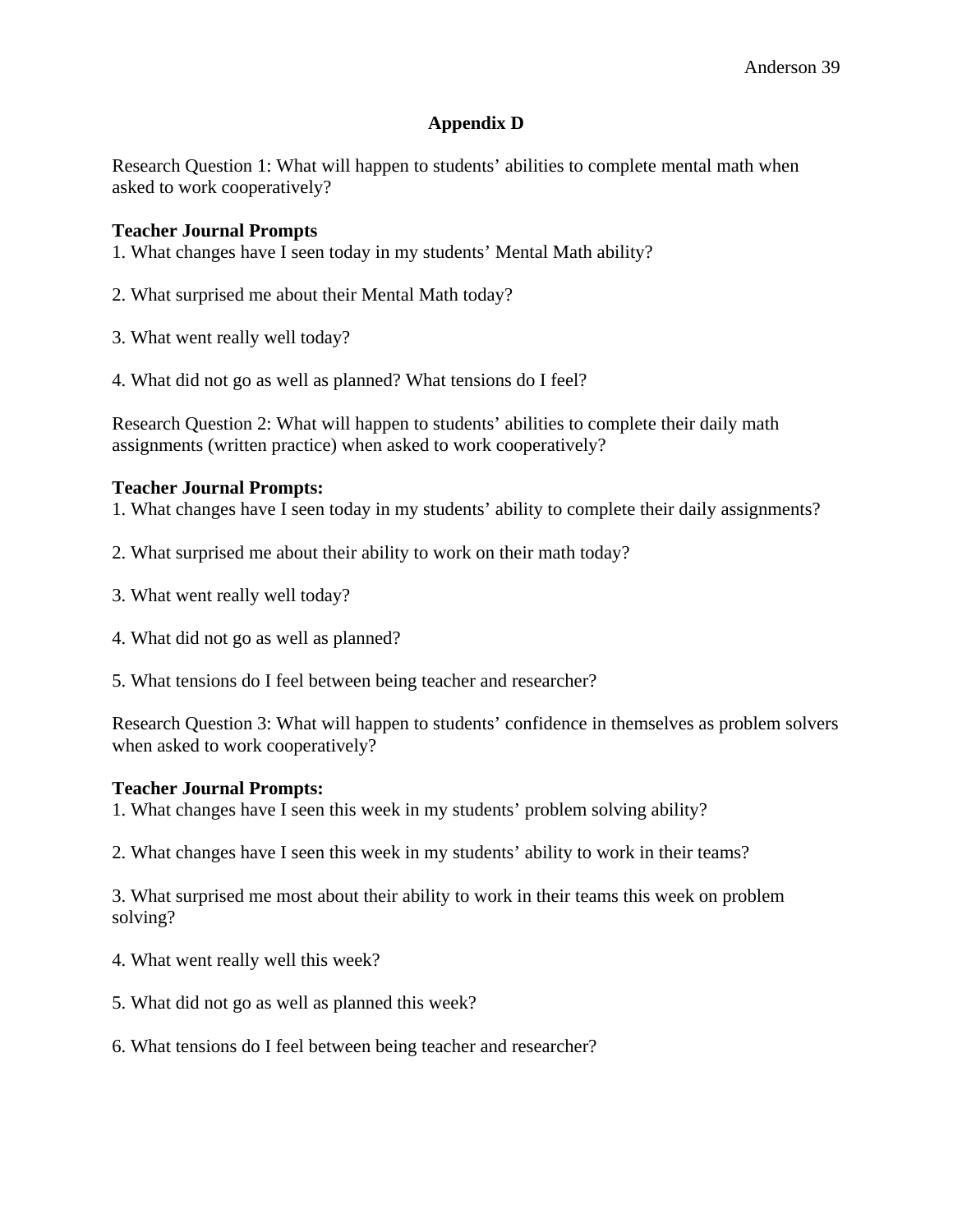## **Appendix E**

Research Question 2: What will happen to students' abilities to complete their daily math assignments (written practice) when asked to work cooperatively?

## **Student Interview Questions:**

Students: Classes: Date:

1. How has working in your teams affected your ability to complete your daily assignments?

2. What helps you work better with your team?

3. What is your role as a team member in completing your daily assignments?

4. How does the cooperative learning team help you learn math?

5. How has working in the team affected your knowledge of math?

6. What could make the daily math assignments better?

7. Is there anything else you want to know from me?

8. Is there anything else I should know about you to better understand how your cooperative learning team affected your ability to complete your daily assignments?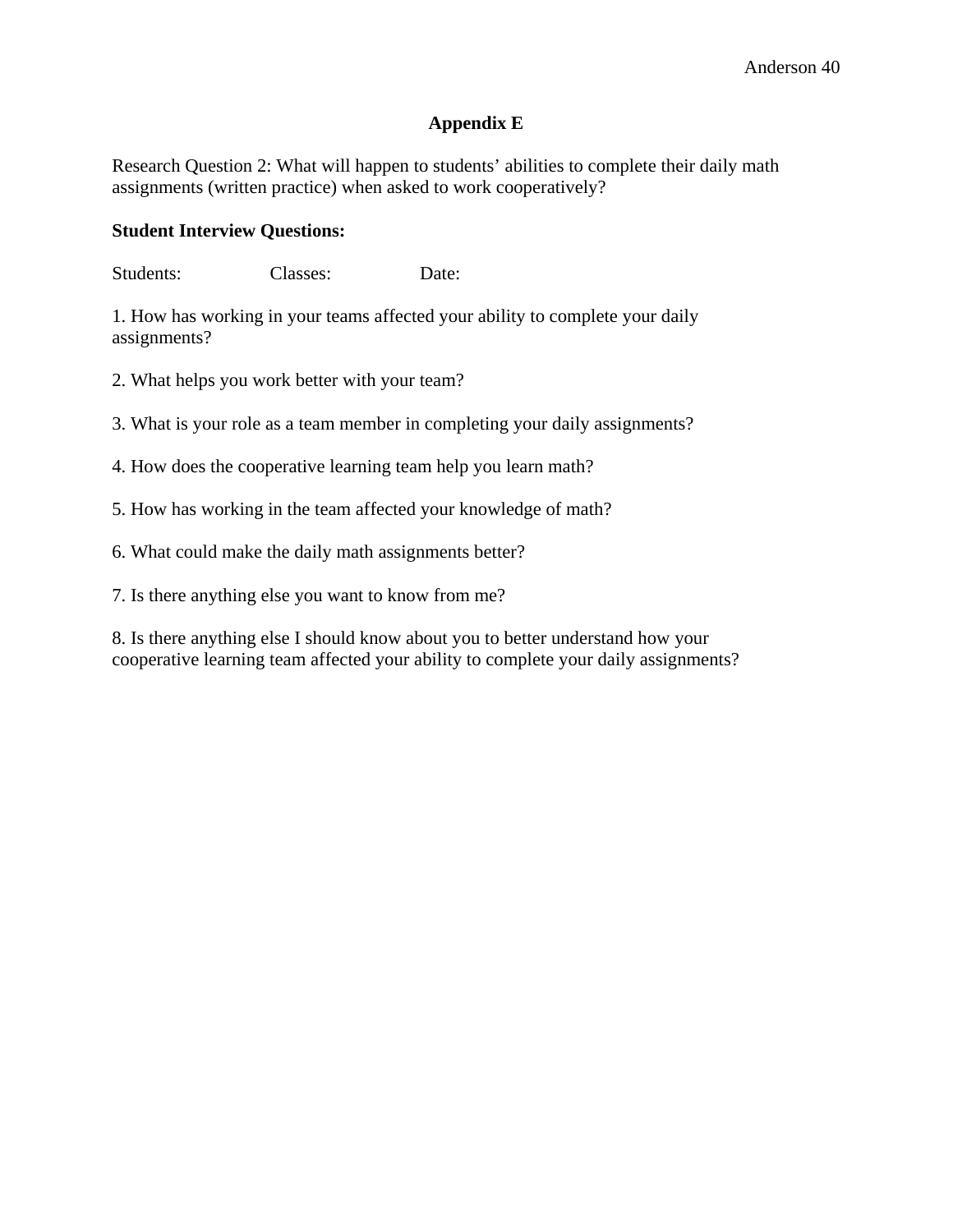## **Appendix F**

Research Question 3: What will happen to students' confidence in themselves as problem solvers when asked to work cooperatively?

## **Student Journal Prompts:**

- 1. What is good about doing the problem solving in your teams?
- 2. What can make the problem solving better in your teams?
- 3. What do you like about working in a team?
- 4. What needs to be changed to make your team work better?
- 5. What is your role in your cooperative learning team?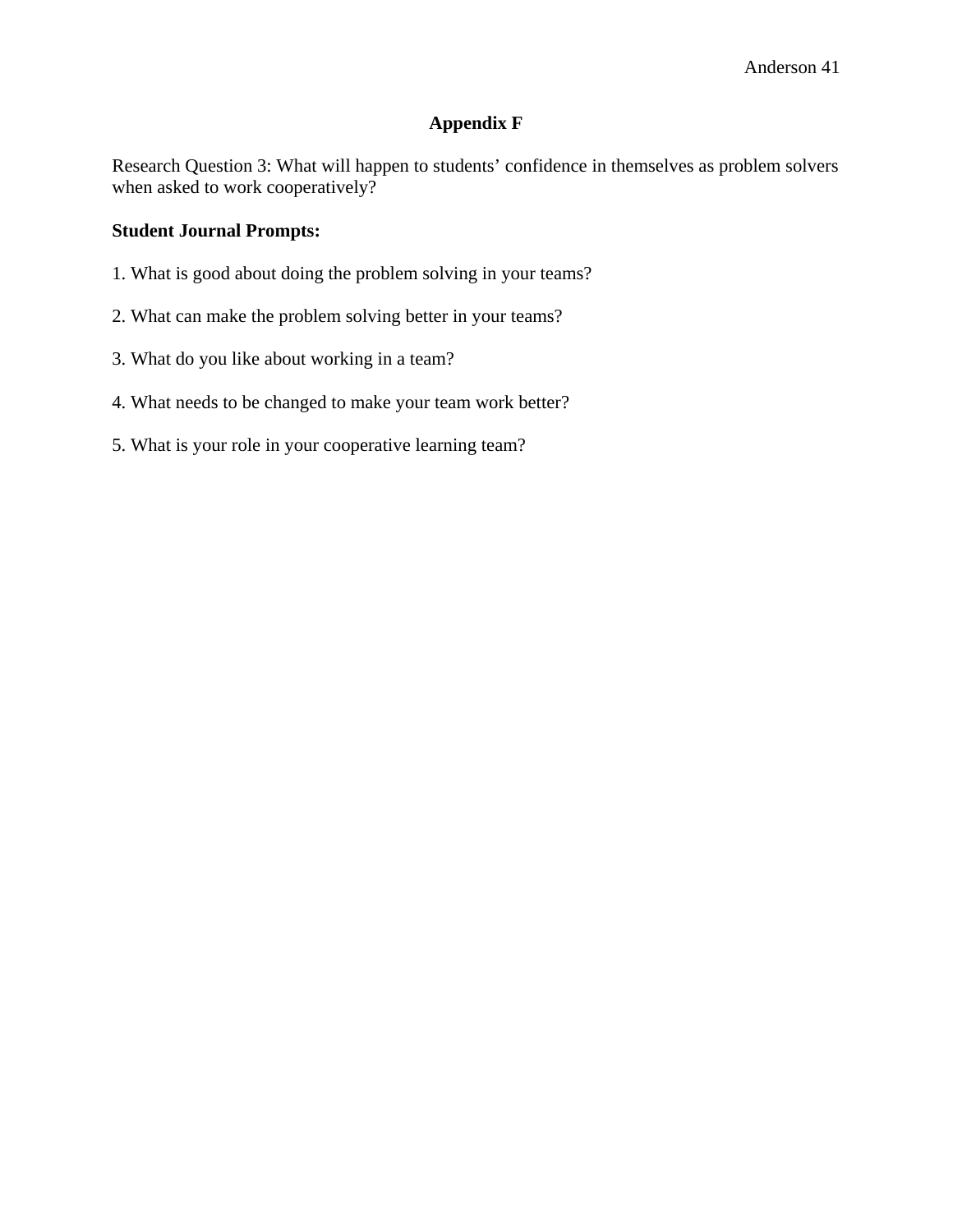## **Appendix G**

Research Question 3: What will happen to students' confidence in themselves as problem solvers when asked to work cooperatively?

## **Student Interview Questions:**

Student: Class: Date:

1. What is your attitude toward cooperative learning in the math class?

2. How has your attitude toward cooperative learning changed since you began working as a team?

3. What is it important to work together on a cooperative learning team?

4. What helped you work better as a team?

5. What could your teacher have done to help your team work better?

6. How has the cooperative learning team helped you learn math?

7. How does your team approach a story problem?

8. Is there anything you want to know from me?

9. Is there anything else I should know to understand how your teamwork has affected your ability to solve problems?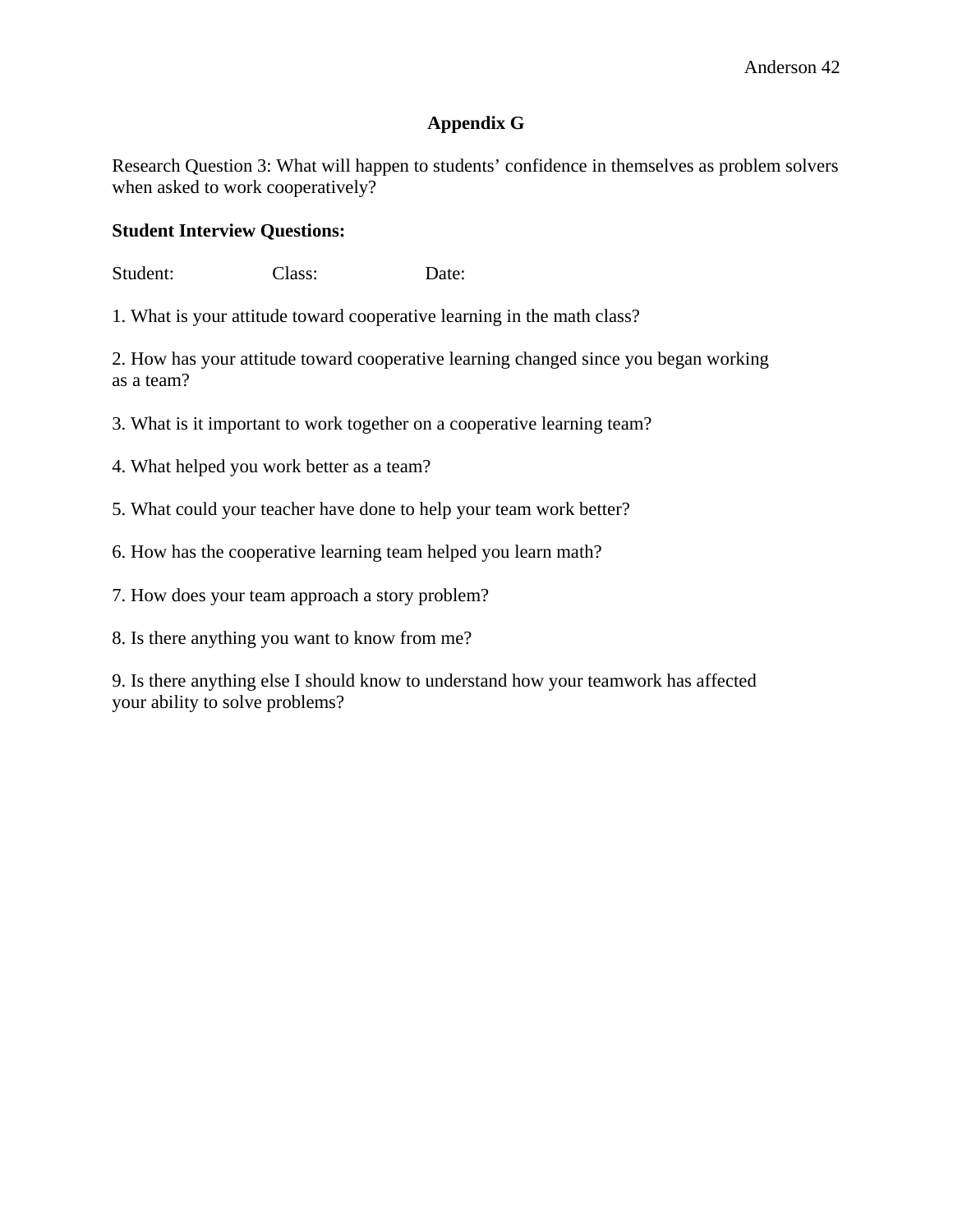# **Appendix H**

Research Question 3: What will happen to students' confidence in themselves as problem solvers when asked to work cooperatively?

## **Problem Solving/Confidence Survey (pre-project)**

| Please give your honest response to each statement<br>SA-Strongly Agree A-Agree N-Neutral D-Disagree SD-Strongly Disagree |  |  |  |             |  |             |
|---------------------------------------------------------------------------------------------------------------------------|--|--|--|-------------|--|-------------|
| 1. I like to work in groups in my math class                                                                              |  |  |  | $5$ 4 3 2 1 |  | SA A N D SD |
| 2. I ask questions of others when I work in a math group                                                                  |  |  |  | $5$ 4 3 2 1 |  |             |
| 3. Other students in the group ask me questions                                                                           |  |  |  | 5 4 3 2 1   |  |             |
| 4. I have more confidence to try problems<br>when I work in a group                                                       |  |  |  | 5 4 3 2 1   |  |             |
| 5. Working in a group helps me understand the<br>Math concepts better                                                     |  |  |  | $5$ 4 3 2 1 |  |             |
| 6. I would rather work with a group on problem<br>Solving than by myself                                                  |  |  |  | $5$ 4 3 2 1 |  |             |
| 7. I am a better problem solver with a group                                                                              |  |  |  | $5$ 4 3 2 1 |  |             |
| Please answer the following questions:                                                                                    |  |  |  |             |  |             |

8. What is the best thing about working together in groups?

9. What is the worst thing about working together in groups?

10. When do you prefer to work in a group? When do you prefer to work by yourself?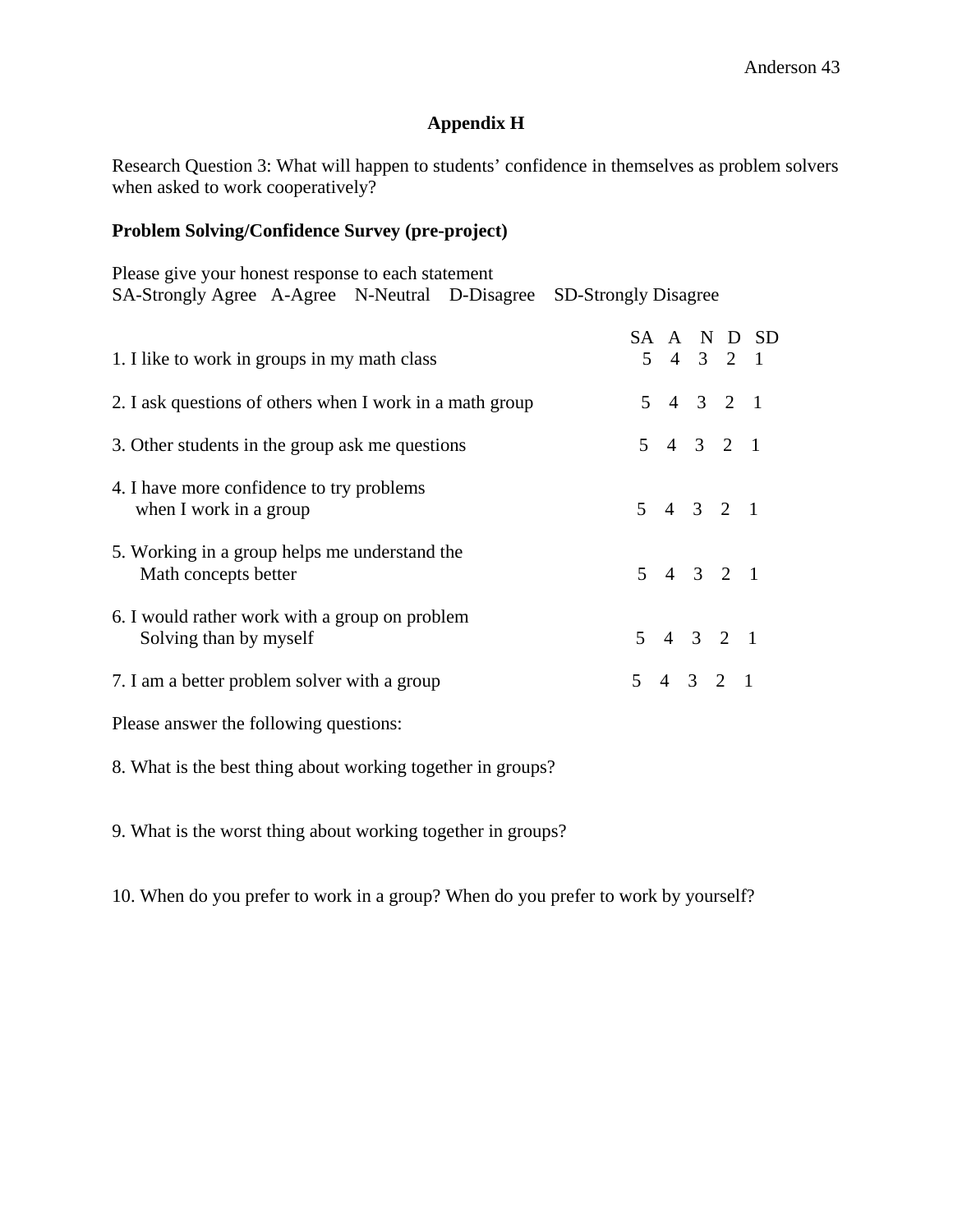# **Appendix I**

Research Question 3: What will happen to students' confidence in themselves as problem solvers when asked to work cooperatively?

## **Problem Solving/Confidence Survey (post-project)**

| Please give your honest response to each statement<br>SA-Strongly Agree A-Agree N-Neutral D-Disagree SD-Strongly Disagree |  |  |  |  |                                     |             |
|---------------------------------------------------------------------------------------------------------------------------|--|--|--|--|-------------------------------------|-------------|
| 1. I like to work in groups in my math class                                                                              |  |  |  |  | $5$ 4 3 2 1                         | SA A N D SD |
| 2. I ask questions of others when I work in a math group                                                                  |  |  |  |  | $5$ 4 3 2 1                         |             |
| 3. Other students in my team ask me questions                                                                             |  |  |  |  | $5$ 4 3 2 1                         |             |
| 4. I have more confidence to try problems<br>when I work in a team                                                        |  |  |  |  | 5 4 3 2 1                           |             |
| 5. Working in a group helps me understand the<br>Math concepts better                                                     |  |  |  |  | $5$ 4 3 2 1                         |             |
| 6. I would rather work with a my team on problem<br>Solving than by myself                                                |  |  |  |  | 5 4 3 2 1                           |             |
| 7. I am a better problem solver with my team                                                                              |  |  |  |  | $5 \quad 4 \quad 3 \quad 2 \quad 1$ |             |
| Please answer the following questions:                                                                                    |  |  |  |  |                                     |             |

8. What is the best thing about working together in groups?

9. What is the worst thing about working together in groups?

10. When do you prefer to work in a group? When do you prefer to work by yourself?